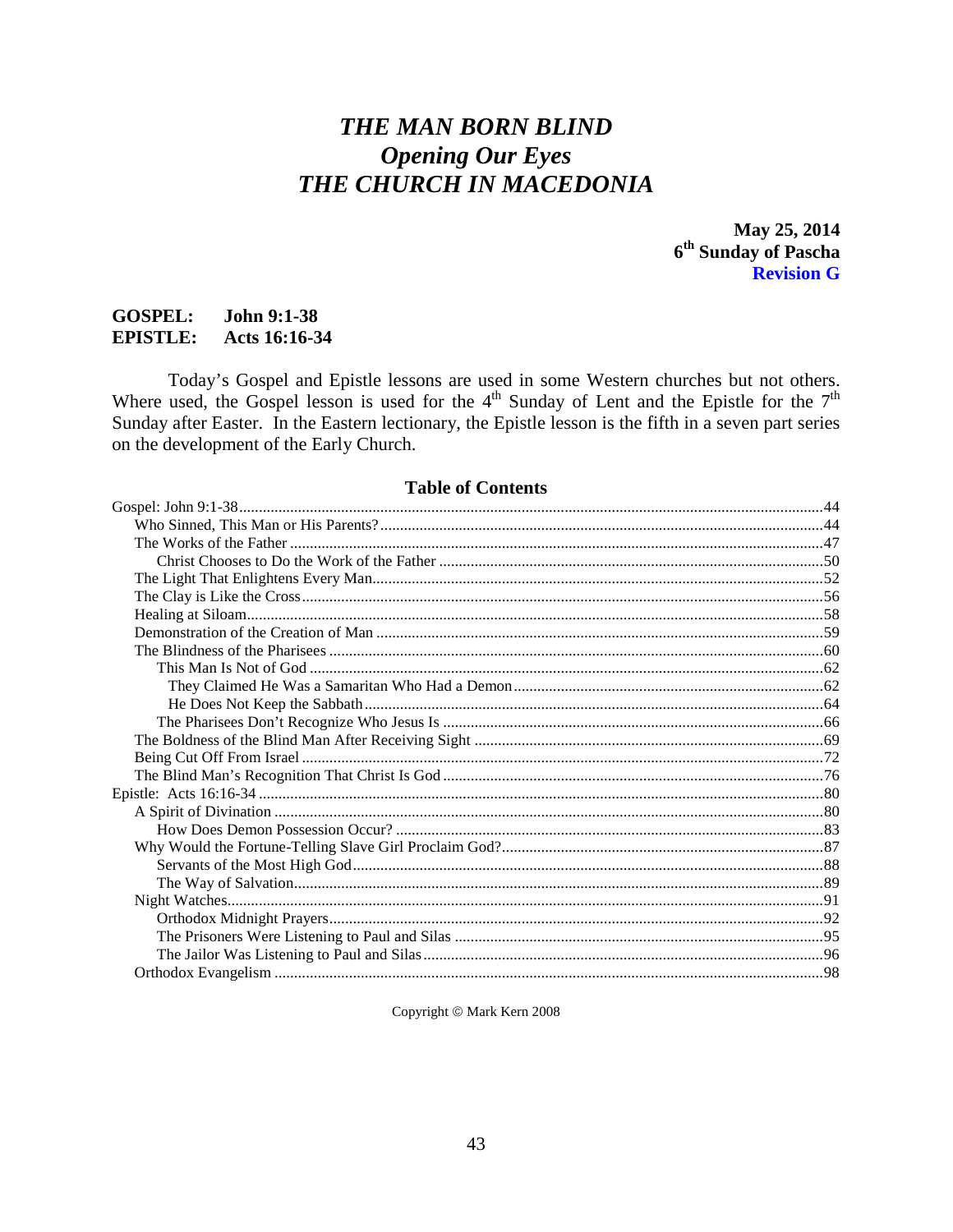A recurring theme for today's Gospel and Epistle is that of opening our eyes. For example, eyes opened in these texts were the man born blind (both physical and spiritual), and the spiritual eyes of the slave girl, the jailor and the prisoners in the Epistle. From our point of view, there is a lot going on around us that we can't see. Just as Elisha opened his servant's eyes to see the armies of God all around him (2 Kings 6:17) so the people in our Gospel and Epistle lesson gained some significant insight into what was happening around them. The lesson for us is to seek to get a glimpse of what is going on around us also.

# <span id="page-1-0"></span>Gospel: John 9:1-38

In today's Gospel lesson, which took place in about December, 29 AD, Jesus had just come from a confrontation with the Jewish leaders that ended with their picking up stones to stone Him to death for claiming equality with the Father (John 8:58-59). John Chrysostom stated<sup>[1](#page-1-2)</sup> that Jesus went straight from there to the man born blind, intentionally, to demonstrate what He had been saying, that He is equal with the Father.

Today's Gospel lesson appears in sharp contrast to the Gospel lesson two weeks ago (John 5:1-15). Two weeks ago, we read about Jesus healing the paralytic by the pool of Bethesda at Pentecost, 28 AD. In that case there was implication of sin being involved with the man's paralysis since Jesus said, "See, you have been made well. Sin no more lest a worse thing come upon you" (John 5:14). Disease and physical deformities can be the result of our sin.

# <span id="page-1-1"></span>**Who Sinned, This Man or His Parents?**

In the introductory statements to today's Gospel, Jesus' disciples assumed that either the blind man or his parents had sinned, thus causing his condition. This assumption was probably based on the statement in the Ten Commandments regarding the Lord's response to His people making idols for themselves, "You shall not worship (the idols) or serve them; for I, the Lord your God, am a jealous God, visiting the iniquity of the fathers on the children and on the third and fourth generation of those who hate Me" (Deuteronomy 5:9, also Exodus 34:7, Numbers 14:18).

Chrysostom argued<sup>[2](#page-1-3)</sup> that the Lord's words about the  $3<sup>rd</sup>$  and  $4<sup>th</sup>$  generation are not universal.

"But if anyone argues, how then is it said, 'Who visits the sins of the parents upon the children unto the third and fourth generation?' (Deuteronomy 5:9). We should make this answer that the assertion is not universal, but that it is spoken with reference to those who came out of Egypt. Its meaning is of this kind: Since these who have come out of Egypt, after signs and wonders, have become worse than their forefathers who saw none of these things, they shall suffer the same that those others suffered since they have dared  $3$  the same crimes".

<span id="page-1-4"></span>

<span id="page-1-3"></span><span id="page-1-2"></span><sup>&</sup>lt;sup>1</sup> John Chrysostom, <u>Homilies on John</u>, LVI, 1.<br><sup>2</sup> John Chrysostom, <u>Homilies on John</u>, LVI, 1.<br><sup>3</sup> Compare also Deuteronomy 24:16, 2 Kings 14:5-6, Ezekiel 18:1-23.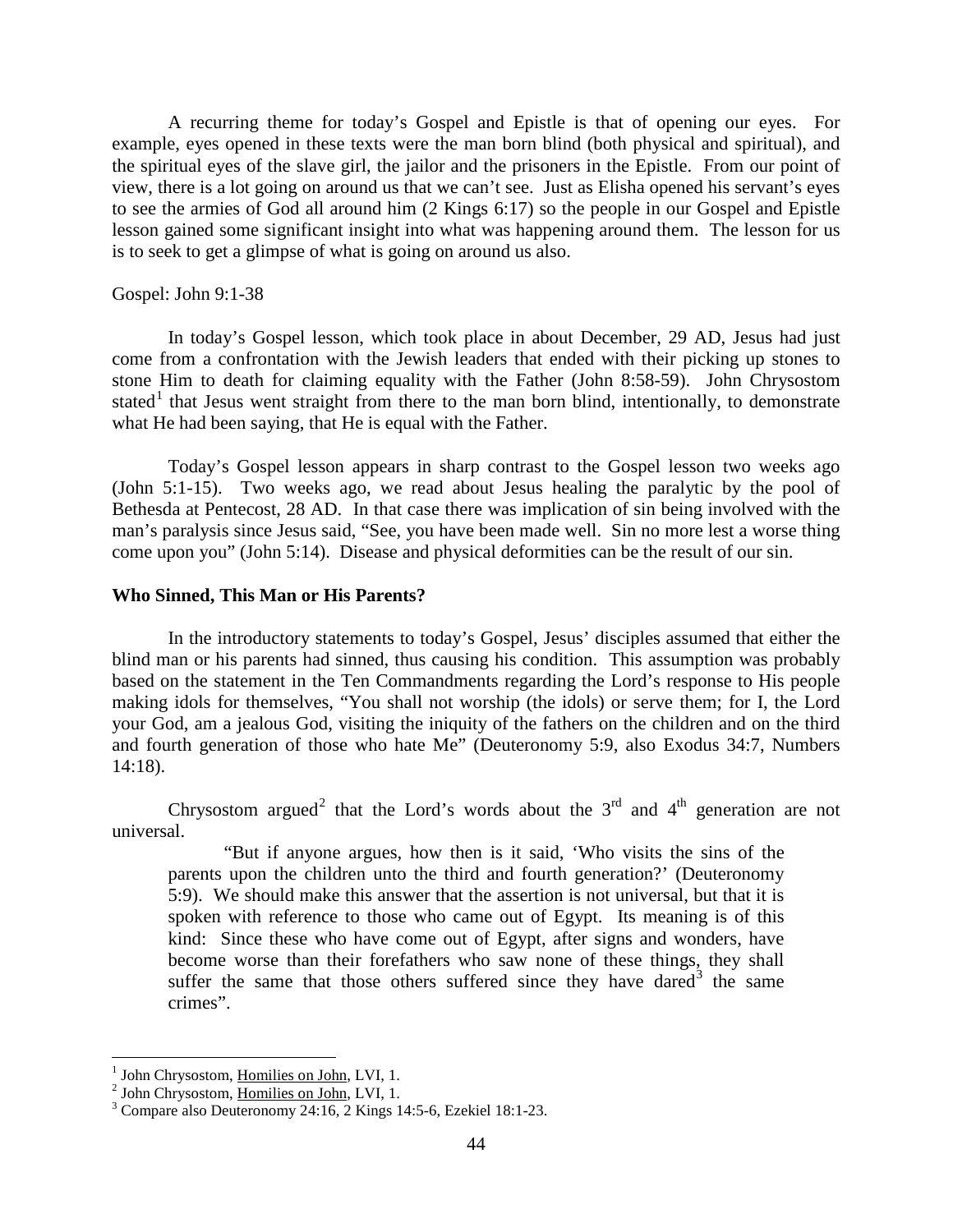John Chrysostom stated<sup>[4](#page-2-0)</sup> that Jesus' disciples remembered the paralytic who had been paralyzed because of his sins, but they were perplexed about the man born blind. It was not possible to say that he had sinned, since he was blind from birth. One could not say that his parents had sinned either, since the child doesn't suffer punishment for the sins of the father (Deuteronomy 24:16). The disciples were not so much asking a question here as they were expressing their perplexity.

Jesus quickly pointed out (John 9:3) that neither the blind man's sin nor his parents' sin was the cause, "but that the works of God should be revealed in him." In other words, Jesus was about to demonstrate His equality with the Father. While it is true that sometimes diseases are caused by our sin, other times there are much bigger events taking place. For example, consider the patriarch Job, whom God referred to as the most righteous man on earth (Job 1:8, 2:3). Yet Job was asked to endure extremely painful skin (and other) diseases (Job 2:7), utter poverty (Job 2:8) and deep sadness from the loss of his 10 children (Job 1:18-19). It was so bad that Job's wife advised him to just curse God and die (Job 2:9). Just get it over with; end the pain. The larger event taking place was the building of Job's faith, and the proving to Satan that he is impotent in overthrowing the things God has established. Job was rewarded for his faithfulness both in this life and in the age to come (Job 42:10-17).

As the account develops about the blind man, not only were the blind man's physical eyes opened, but his perception of the things of God was also expanded and he pursued the things of God with a singular tenacity! Chrysostom pointed out<sup>[5](#page-2-1)</sup> that the blind man received a great benefit from his blindness since by it he recovered the sight of the eyes within.

John Cassian noted $<sup>6</sup>$  $<sup>6</sup>$  $<sup>6</sup>$  that some sufferings are brought upon us simply for the revealing of</sup> the glory of God and His works, according to these words, 'Neither did this man sin nor his parents, but that the works of God might be revealed in him' (John 9:3). Similarly with Lazarus, 'This sickness is not unto death, but for the glory of God that the Son of God may be glorified through it' (John 11:4).

Jerome, writing to the blind Castrutius, advised<sup>[7](#page-2-3)</sup> him not to think of his blindness as due to sin. If this were so, then Isaac and Jacob would have been in sin when they blessed their children with prophetic foresight. We all suffer some afflictions. A good illustration is the response of Antony to the blind Didymus that it is better to have spiritual insight than eyes of flesh. Jerome said:

"I ask you not to regard the bodily affliction which has fallen on you as due to sin. When the Apostles speculated concerning the man that was born blind and asked our Lord, 'Who sinned, this man or his parents that he was born blind?', they were told, 'Neither this man nor his parents have sinned, but that the works of God should be made clear in him' (John 9:2-3). We see numbers of heathen, Jews, heretics, et cetera, rolling in the mire of lust, bathed in blood, surpassing wolves in ferocity. After all this the plague does not come near their

<span id="page-2-2"></span><span id="page-2-1"></span>

<span id="page-2-0"></span><sup>&</sup>lt;sup>4</sup> John Chrysostom, <u>Homilies on John</u>, LVI, 1.<br><sup>5</sup> John Chrysostom, <u>Homilies on John</u>, LVI, 1.<br><sup>6</sup> John Cassian, <u>Conference of Abbot Theodore</u>, I, vi, 11.<br><sup>7</sup> Jerome, Letter to Castrutius, LXVIII, 1-2.

<span id="page-2-3"></span>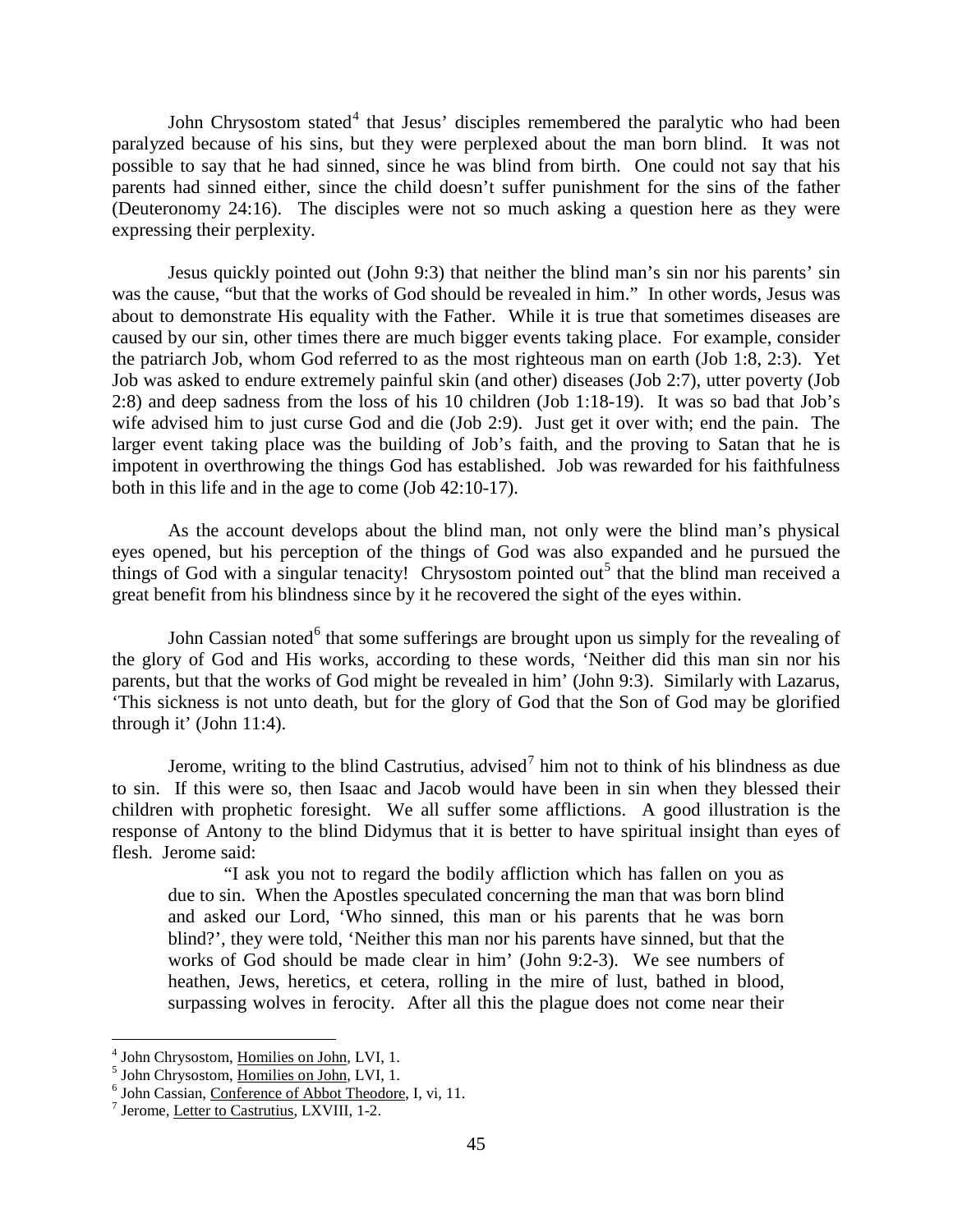dwelling! (Psalm 91:10) They are not struck down as other men; they grow insolent against God as they lift up their faces to heaven in mockery. On the other hand holy men are afflicted with sickness, misery and want, and perhaps they are tempted to say, 'Surely I have cleansed my heart in vain.' Yet the saints go on to reprove themselves, 'If I had spoken thus, I would have been untrue to the generation of Your children' (Psalm 73:13, 15). If you suppose that your blindness is caused by sin, you will think Isaac a sinner because he was so wholly sightless that he was deceived into blessing one whom he did not mean to bless (Genesis 27). You will charge Jacob with sin, whose vision became so dim that he could not see Ephraim and Manasseh (Genesis 48:10-20), although with the inner eye and the prophetic spirit he could foresee the distant future and the Christ that was to come of his royal line (Genesis 49:10). Were any of the kings holier than Josiah? Yet he was slain by the sword of the Egyptians (2 Kings 23:29). Were there ever loftier saints than Peter and Paul? Yet their blood stained the blade of Nero. And did not the Son of God endure the shame of the cross? Do you fancy those blessed who enjoy in this world happiness and pleasure? God's hottest anger against sinners is when he shows no anger. He says to Jerusalem, 'I will lay to rest My fury toward you, and My jealousy shall depart from you. I will be quiet, and I will be angry no more' (Ezekiel 16:42). Everyone 'whom the Lord loves He chastens, and scourges every son whom He receives' (Hebrews 12:6). The father does not instruct his son unless he loves him. The master does not correct his disciple unless he sees in him signs of promise. Once the doctor gives up caring for the patient, it is a sign that he despairs. You should answer this way, 'Just as Lazarus in his lifetime' (Luke 16:25) received evil things so will I now gladly suffer agony that future glory may be laid up for me. 'Affliction will not rise up a second time' (Nahum 1:9). If Job, a man holy, spotless and righteous in his generation, suffered terrible afflictions, his own book explains the reason why."

"Consider an incident which happened in my childhood. The saintly Athanasius, bishop of Alexandria, had summoned the blessed Antony to that city to confute the heretics there. Didymus, a man of great learning who had lost his eyes, came to visit the Antony and, as the conversation turned on the Holy Scriptures, Antony could not help admiring his ability and insight. At last Antony said, 'You do not regret the loss of your eyes, do you? At first Didymus was ashamed to answer, but when the question had been repeated a second time and a third time, he frankly confessed that his blindness was a great grief to him. Antony said, 'I am surprised that a wise man should grieve at the loss of a faculty which he shares with ants, flies and gnats, and not rejoice rather in having one of which only saints and apostles have been thought worthy'. From this story you may perceive how much better it is to have spiritual than carnal vision and to possess eyes into which the plank of sin cannot fall'" (Luke 6:42).

Jerome also wrote<sup>[8](#page-3-0)</sup> to Demetrias, a noble Roman lady who had recently embraced the celibate life, to beware of a heresy that started in Egypt and had spread to parts of the East. The

<span id="page-3-0"></span> <sup>8</sup> Jerome, Letter to Demetrias, CXXX, 16.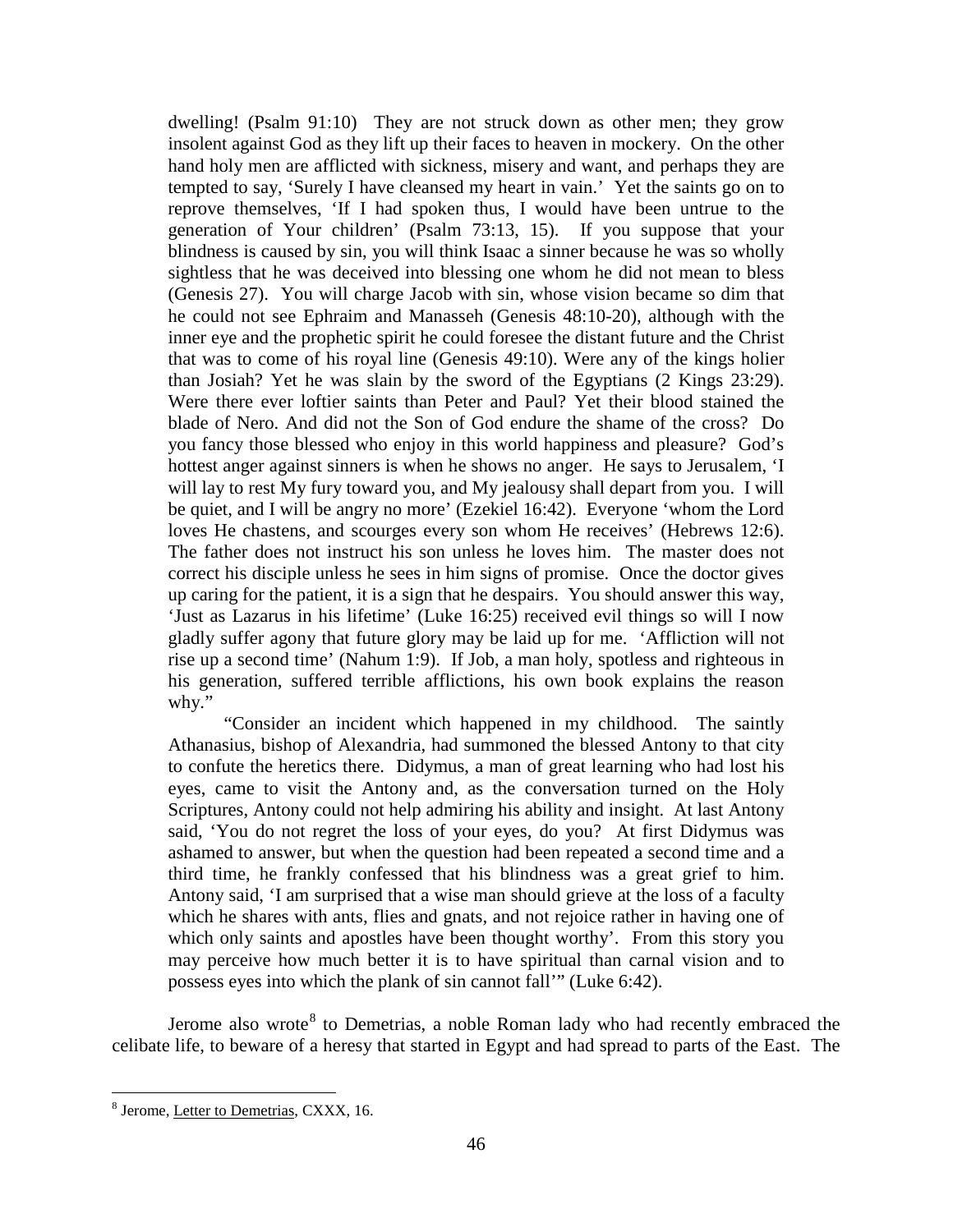heresy stated that people are reincarnated with birth defects, similar to the man born blind, because of sins in past lives, and that this is part of their punishment.

"Men of this type whisper in corners and pretend to inquire into the justice of God. Why, they ask, was a particular soul born in a particular province? What is the reason that some are born of Christian parents, others among wild beasts and savage tribes who have no knowledge of God? Wherever they can strike the simple with their scorpion-sting, there they deposit their venom. 'Is it for nothing', they argue, 'that a little child, which has done nothing good or evil, is seized by a demon or overwhelmed with jaundice or doomed to bear afflictions which godless men escape, while God's servants have to bear them?' Now if God's judgments, they say, are 'true and righteous altogether' (Psalm 19:9), and if 'there is no unrighteousness in Him' (Psalm 92:15), we are compelled by reason to believe that our souls have pre-existed in heaven. Our souls are condemned and buried in human bodies because of some ancient sins, and we are punished in this valley of weeping (Psalm 84:6 LXX) for old misdeeds. This according to them is the prophet's reason for saying, 'Before I was afflicted I went astray' (Psalm 119:67), and again, 'Bring my soul out of prison' (Psalm 142:7). They explain in the same way the question of the disciples in the gospel, 'Who sinned, this man or his parents that he was born blind?', (John 9:2), and similar passages."

"This godless and wicked teaching was formerly ripe in Egypt and the East; and now it lurks secretly like a viper in its hole among many persons in those parts, defiling the purity of the faith and gradually creeping on like an inherited disease till it attacks a large number. But I am sure that if you hear it you will not accept it. For you have teachers under God whose faith is a rule of sound doctrine. You will understand what I mean, for God will give you understanding in all things."

# <span id="page-4-0"></span>**The Works of the Father**

Jesus said to the Twelve, "I must work the works of Him who sent Me while it is day; the night is coming when no one can work. As long as I am in the world, I am the light of the world" (John 9:4-5). The works that the Son was doing are the same as the works of the Father.

Gregory of Nyssa stated $9$  that since the Son is the Power of the Father, all the works of the Son are also the works of the Father.

"Those who were saved by the Son were saved by the Power of the Father, and those who are judged by Him undergo judgment by the Righteousness of God. For 'Christ', as Paul says, 'is the Righteousness<sup>[10](#page-4-2)</sup> of God' (Romans 1:17), which is revealed by the Gospel. Whether you look at the world as a whole, or at the parts of the world, which make up that complete whole, all these are works of the Father, in that they are works of His Power. Thus the word that says both that the Father made all things (Ephesians 3:9), and that none of these things came into being without the Son (Hebrews 1:8-10, John 1:2-3, Colossians 1:16), speaks truly on both points. The operation of the Power is related to Him, Whose Power

<span id="page-4-2"></span>

<span id="page-4-1"></span> $^{9}$  Gregory of Nyssa, Against Eunomius, VI, 3.  $^{10}$  That is, Christ is revealed as the Righteousness of God by the Scriptures.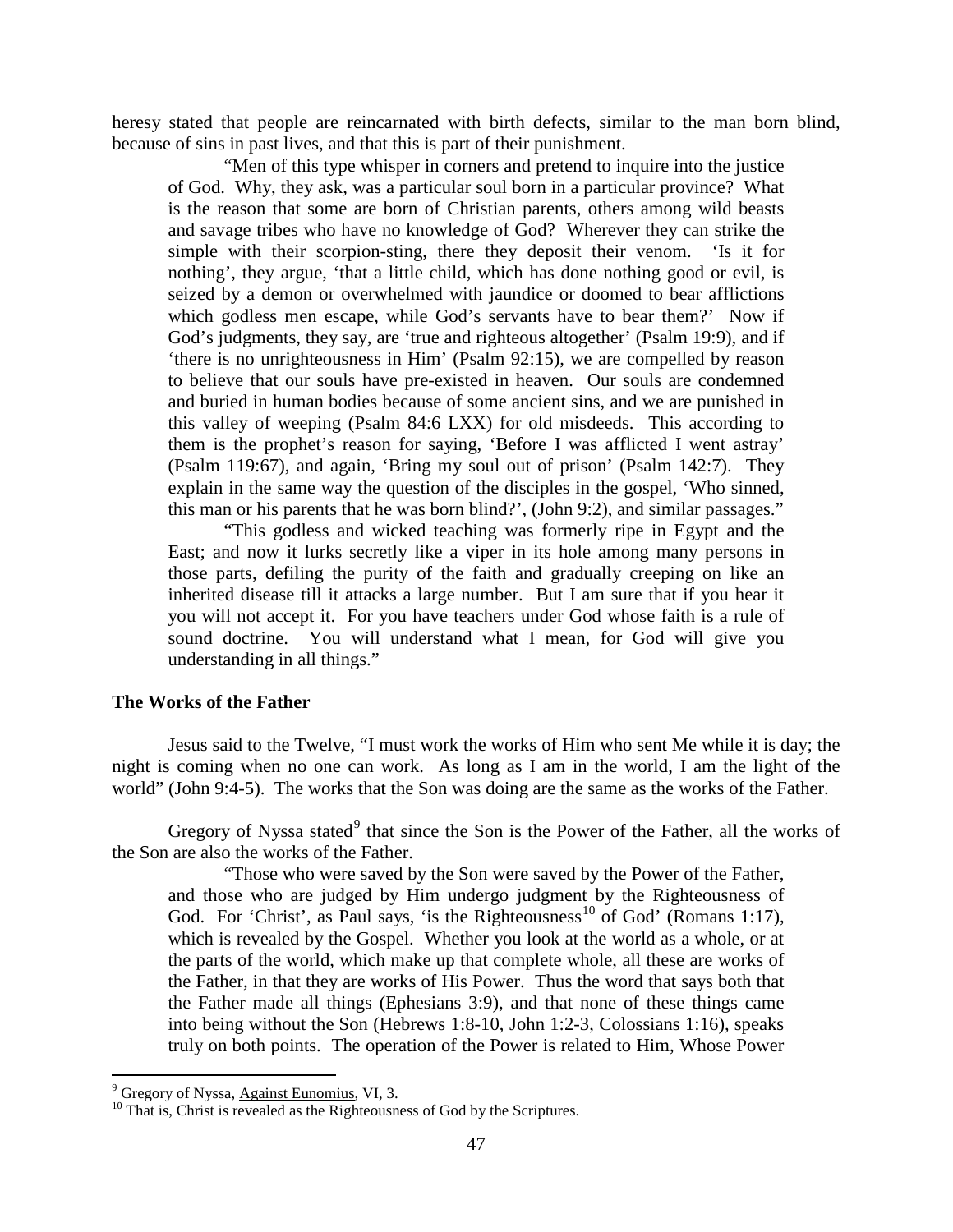It is. Since the Son is the Power of the Father<sup>11</sup>, all the works of the Son are also works of the Father. Christ entered His Passion not by weakness of nature but by the power of His will; one could bring forward countless passages of the Gospel to show this."

Hilary of Poitiers described<sup>[12](#page-5-1)</sup> the works of the Father and the Son; both are Divine works. The Son can do nothing of Himself because He is begotten and has no power of initiation. He is sent; He does not initiate. As soon as He sees the Father working, He can work. The fact that He can see the Father's works proves that He is a possessor of Divinity. By refusing to honor the Son, who is doing Divine work, we also refuse to honor the Father.

"The Father works and the Son works. In Father and Son, the Names express Their nature in relation to Each other. Note also that it is the Divine nature, that is working here, and it is the operation of two like natures that is described. Concerning the blind man it was said, 'But that the works of God should be revealed in him, I must work the works of Him that sent Me' (John 9:3- 4). In his case the work done by the Son is the Father's work."

"The Father and the Son are at one in their method of working, since the Son is employed upon that work which the Father has done up to now. First recognize that the Son can do nothing of Himself, except what He sees the Father do. Here His birth is revealed; because of it, He can do nothing of Himself till He sees it being done. He is begotten, therefore He can do nothing of Himself; He has no power of initiation, and therefore He must have been born. But the fact that He can see the Father's works proves that He has the comprehension which belongs to the conscious Possessor of Divinity."

"Next, note that He does, in fact, possess this true Divine nature; for whatever things the Father does, these also the Son does likewise. Having seen Him endowed with the powers of that nature, note how this results in unity, how one nature dwells in the Two; that all men may honor the Son, even as they honor the Father. Don't let reflection on this unity entangle you in the delusion of a solitary and self-contained God; the mystery of the faith states, 'He who does not honor the Son does not honor the Father who sent Him' (John 5:23). The rage and cunning of heresy may do their worst; our position is impregnable. He is the Son, because He can do nothing of Himself; He is God, because, whatever the Father does, He does the same. They two are One, because He is equal in honor to the Father and does the very same works; He is not the Father, because He is sent. Great is the wealth of mysterious truth contained in this one doctrine of the birth! It embraces His name, His nature, His power, His self-revelation; for everything conveyed to Him in His birth must be contained in that nature from which His birth is derived."

<span id="page-5-0"></span><sup>&</sup>lt;sup>11</sup> Christ is referred to as the Power of God (1 Corinthians 1:24); but the Scriptures (Romans 1:16) and the Cross (1 Corinthians 1:18) are also referred to as the power of God. At one time, the people of Samaria thought that Simon Magus was the Power of God (Acts 8:10).<br><sup>12</sup> Hilary of Poitiers, <u>On the Trinity</u>, VII, 21.

<span id="page-5-1"></span>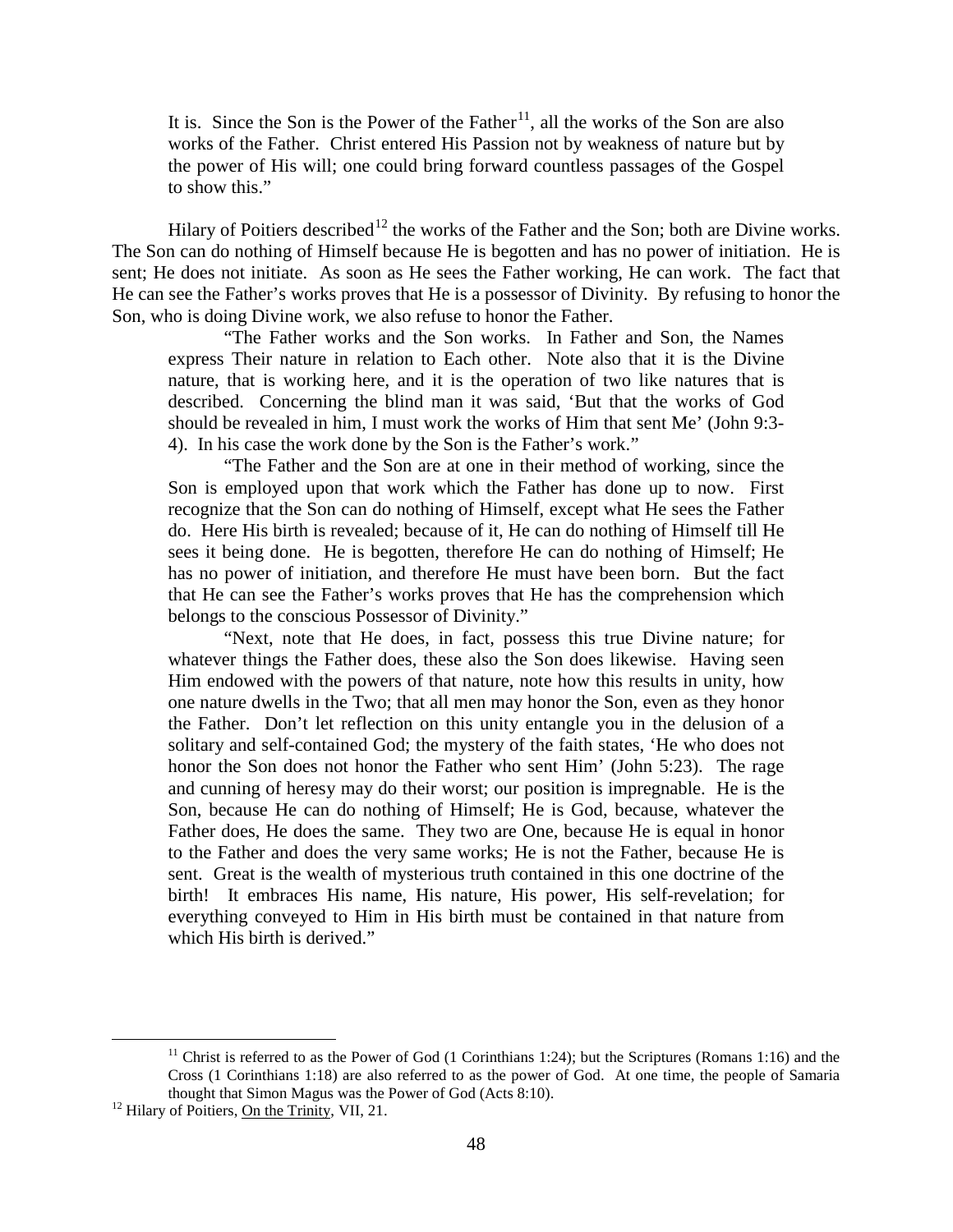Hilary also stated<sup>[13](#page-6-0)</sup> that Jesus' challenge to the Pharisees revealed one of the mysteries of the Faith. His being able to do the Father's works demonstrates His Divinity even if His Divinity is cloaked by His human form. The fact that the Father could beget Omnipotence, and not be severed from that Omnipotence, is a heightening of the glory of the Father.

"God the Only-begotten has summed up for us, in His own words, the whole revealed mystery of the faith. When He had given His answer to the charge that He, being a man, made Himself God, He determined to show that His words, I and the Father are One (John 10:30), are a clear and necessary conclusion. 'Do you say, 'You are blaspheming,' because I said, 'I am the Son of God'? If I do not do the works of My Father, do not believe Me; but if I do, though you do not believe Me, believe the works, that you may know and believe that the Father is in Me, and I in Him' (John 10:36-38). Heresy perpetrates a willful assertion of unbelief and deliberate shamelessness. They who contradict this take pride in foolishness and are dead to the faith; it is not ignorance, but madness, to contradict this."

"The Lord had said, I and the Father are One; the mystery of His birth, which He revealed, was the unity in nature of Father and Son. We are not to believe His assertion that He is the Son of God, unless He does His Father's works. The proof that He is God's Son is that He does the works which belong to the Father's nature."

"No creature is equal to or like God; no nature external to His is comparable in might with Him; it is only the Son, born from the Father, Whom we can without blasphemy liken and equal to Him. If any being, not born from God's self, can be discovered that is like Him and equal to Him in power, then God, in admitting a partner to share His throne, forfeits His pre-eminence. God is not One, if a second, indistinguishable from Himself, has arisen. On the other hand, there is no insult in making His own true Son His equal. That which is like Him is His own; that which is compared with Him is born from Himself; the Power that can do His own works is not external to Him. It is an actual heightening of His glory, that He has begotten Omnipotence, and yet not severed that Omnipotent nature from Himself."

"The Son performs the Father's works, and on that ground demands that we should believe that He is God's Son. This is not arrogance; for He bases it upon His works, and asks us to examine them. He bears witness that these works are not His own, but His Father's. He would not have our thoughts distracted by the splendor of the deeds from the evidence for His birth. Because the Jews could not penetrate the mystery of the Body which He had taken, the Humanity born of Mary, and recognize the Son of God, He appeals to His deeds for confirmation of His right to the Name. First, He would not have them believe that He is the Son of God, except on the evidence of God's works, which He does. Next, if He does the works, yet seems unworthy, in His bodily humility, to bear the Divine Name, He demands that they shall believe the works. Why should the mystery of His human birth hinder our recognition of His birth as God, when He that is Divinely born fulfills every Divine task by the Manhood which He has assumed? If we believe not the Man, for the works' sake, when He tells us that He is the Son of

<span id="page-6-0"></span> $13$  Hilary of Poitiers, On the Trinity, VII, 26.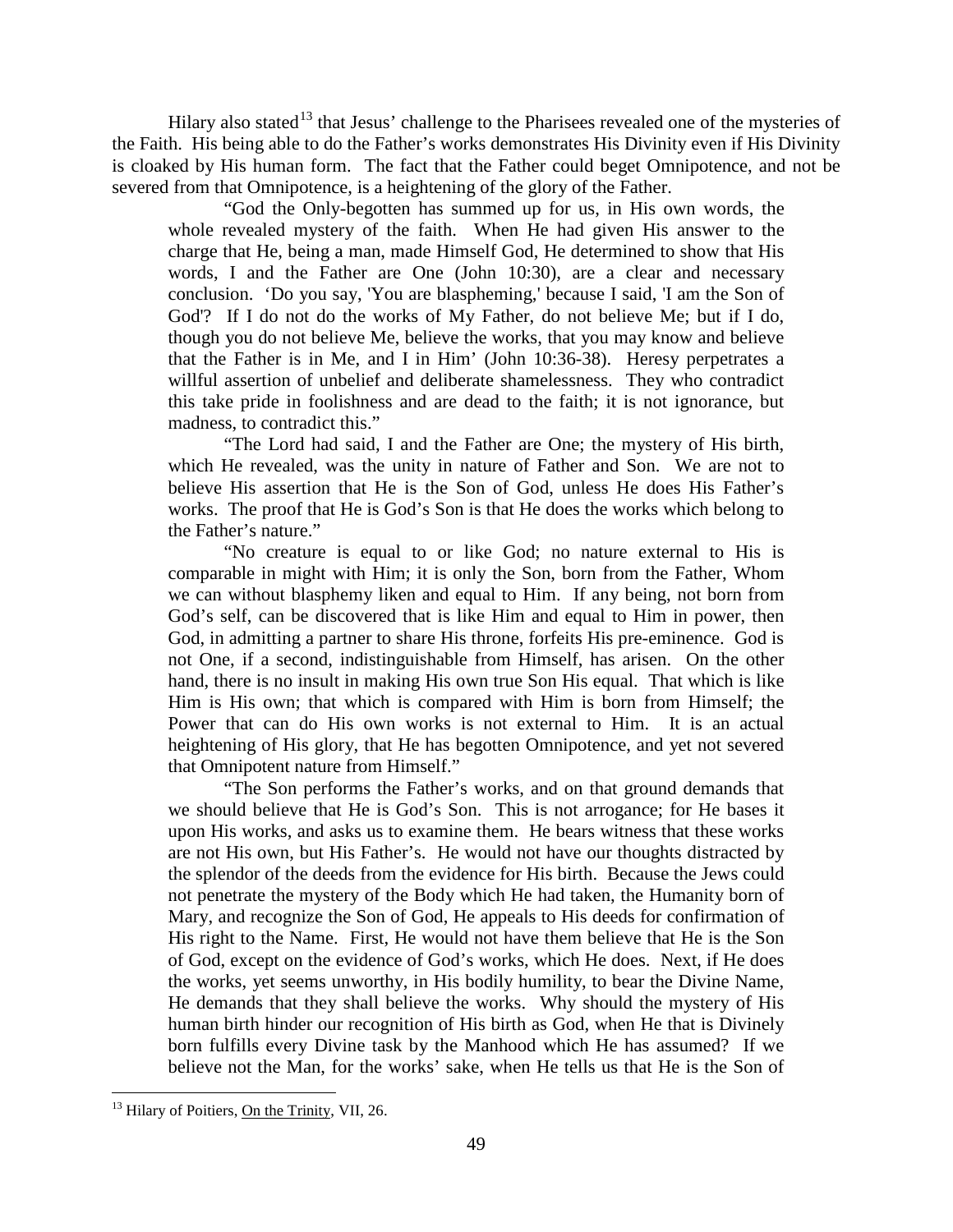God, let us believe the works when they, which are beyond a doubt the works of God, are clearly done by the Son of God. For the Son of God possesses, by virtue of His birth, everything that is God's; therefore the Son's work is the Father's work."

## <span id="page-7-0"></span>**Christ Chooses to Do the Work of the Father**

Christ's relation to the Father is not one of slavish obedience, but one of equality due to the Unity of the Godhead. Christ chooses to do the Will of the Father, not out of compulsion, but out of free will. He is not separated from the Father, but is like a ray of light that emanates from the Father.

Hilary of Poitiers stated<sup>[14](#page-7-1)</sup> that when we hear and see the teaching and work of the Son, we are hearing and seeing the work of the Father. While Christ has free will, He chooses to do the will of the Father because of the Unity of the Godhead. Doing of one's own will is more than simply obeying; if the Son was merely obeying, it would imply that He was not equal to the Father. But because He does this from His own free will, it shows His equality with the Father.

"He that has heard from the Father, comes to the Son; and he that has heard the teaching of the Son, has heard the teaching of the Father's nature, for its properties are revealed in the Son. When we hear the Son teaching, we must understand that we are hearing the teaching of the Father. No one has seen the Father, yet he who comes to the Son, hears and learns from the Father. It is clear, therefore, that the Father teaches through the words of the Son, and, though seen of no one, speaks to us in the revelation of the Son; the Son, by virtue of His perfect birth, possesses all the properties of His Father's nature. The Onlybegotten God, desiring to testify of the Father's authority, yet instilling His own unity with the Father's nature, does not cast out those who are given to Him of the Father, or work His own will instead of the will of Him that sent Him. In order that He may reveal Him Who sent Him, and Himself the Sent, under the aspect of one indistinguishable nature, He shows all that He wills, says, and does, to be the will and works of the Father."

"Christ proves that His will is free by the words, 'As the Father raises the dead and gives life to them, even so the Son gives life to whom He will' (John 5:21). When the equality of Father and Son in power and honor is indicated, then the freedom of the Son's will is made clear; when Their unity is demonstrated, His conformity to the Father's will is signified, for what the Father wills, the Son does. But to do is something more than to obey a will; obeying would imply external necessity, while to do another's will requires unity with him, being an act of volition. In doing the will of the Father, the Son teaches that through the identity of Their nature, His will is the same in nature with the Father's, since all that He does is the Father's will. The Son plainly wills all that the Father wills, for wills of the same nature cannot dissent from one another. It is the will of the Father which is revealed in the words, 'This is the will of Him who sent Me, that everyone who sees the Son and believes in Him may have everlasting life; and I will raise him up at the last day' (John 6:40). Listen now, whether the will of the

<span id="page-7-1"></span><sup>&</sup>lt;sup>14</sup> Hilary of Poitiers, **On the Trinity**, IX, 49-51.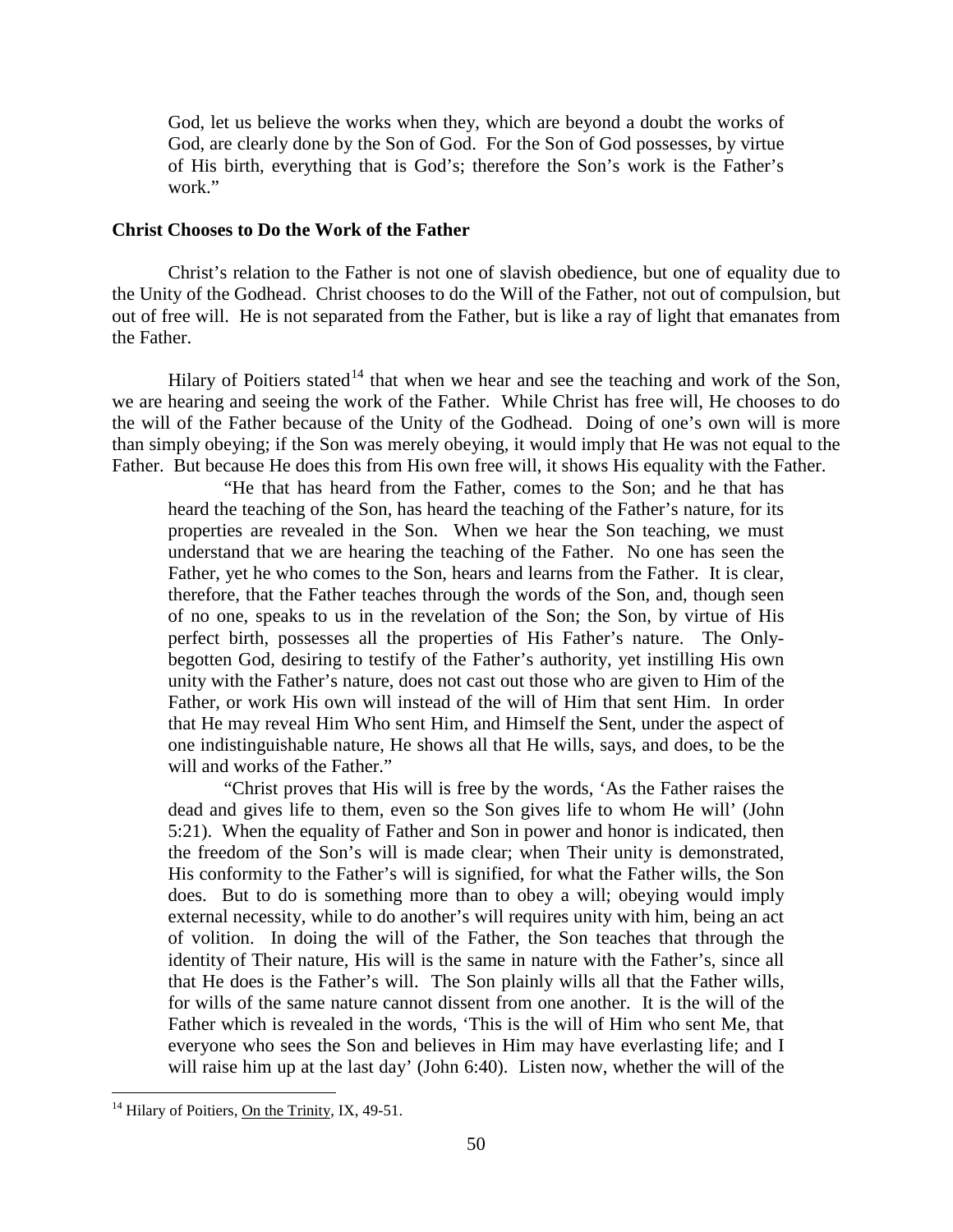Son is discordant with the Father's, when He says, 'Father, I desire that they also whom You gave Me may be with Me where I am' (John 17:24). Here is no doubt that the Son wills; for while the Father wills that those who believe in the Son should have eternal life, the Son wills that the believer should be where He is. Is it not eternal life to dwell together with Christ? He grants to the believer in Him all perfection of blessing when He says, 'No one knows the Son except the Father. Nor does anyone know the Father except the Son, and the one to whom the Son wills to reveal Him' (Matthew 11:27). Has He not freedom of will, when He wills to impart to us the knowledge of the Father's mystery? Is not His will so free that He can bestow on whom He will the knowledge of Himself and His Father? Thus Father and Son are clearly joint Possessors of a common nature through birth; for the Son is free of will, but what He does willingly is an act of the Father's will."

"He who has not grasped the clear truths of the faith, obviously cannot have an understanding of its mysteries. Because he doesn't have the teaching of the Gospel he is an alien to the hope of the Gospel. We must confess the Father to be in the Son and the Son in the Father, by unity of nature, by might of power, as equal in honor as Begetter and Begotten."

Tertullian took exception<sup>[15](#page-8-0)</sup> to the heresy of Praxeas, who stated that Christ's coming from the Father indicates His separation from the Father. Instead it is like a ray's procession from the sun. Christ is so completely known and loved by the Father that He laid down His life at the Father's request as part of His work.

"Some persons seize the opportunity afforded them in the words, 'I proceeded forth and came from God' (John 8:42) to put forward their heresy of His separation. But His coming from God is like the ray's procession from the sun, and the river's procession from the fountain, and the tree's procession from the seed. 'I do not have a demon; but I honor My Father' (John 8:49); again, 'If I honor Myself, My honor is nothing. It is My Father who honors Me, of whom you say that He is your God. Yet you have not known Him, but I know Him. And if I say, 'I do not know Him,' I shall be a liar like you; but I do know Him and keep His word' (John 8:54-55). But when He goes on to say, 'Your father Abraham rejoiced to see My day; and he saw it, and was glad' (John 8:56), He certainly proves that it was not the Father that appeared to Abraham, but the Son. In like manner He declares, in the case of the man born blind, 'that He must do the works of the Father, Who had sent Him' (John 9:4). After He had given the man sight, He said to him, 'Do you believe in the Son of God?' (John 9:35) Then, upon the man's inquiring who He was, He proceeded to reveal Himself to him, as that Son of God whom He had announced to him as the right object of his faith. Later He declared that He was known by the Father, and the Father by Him (John 10:15). He added that He was so wholly loved by the Father, that He was laying down His life, because He had received this commandment from the Father (John 10:15-18). He was asked by the Jews if He were the Christ (John 10:24). This means, of course, the Christ of God; for to this day the Jews expect not the Father Himself, but the Christ of God, it being nowhere said that the Father will come as

<span id="page-8-0"></span><sup>&</sup>lt;sup>15</sup> Tertullian, Against Praxeas, II, vii, 22.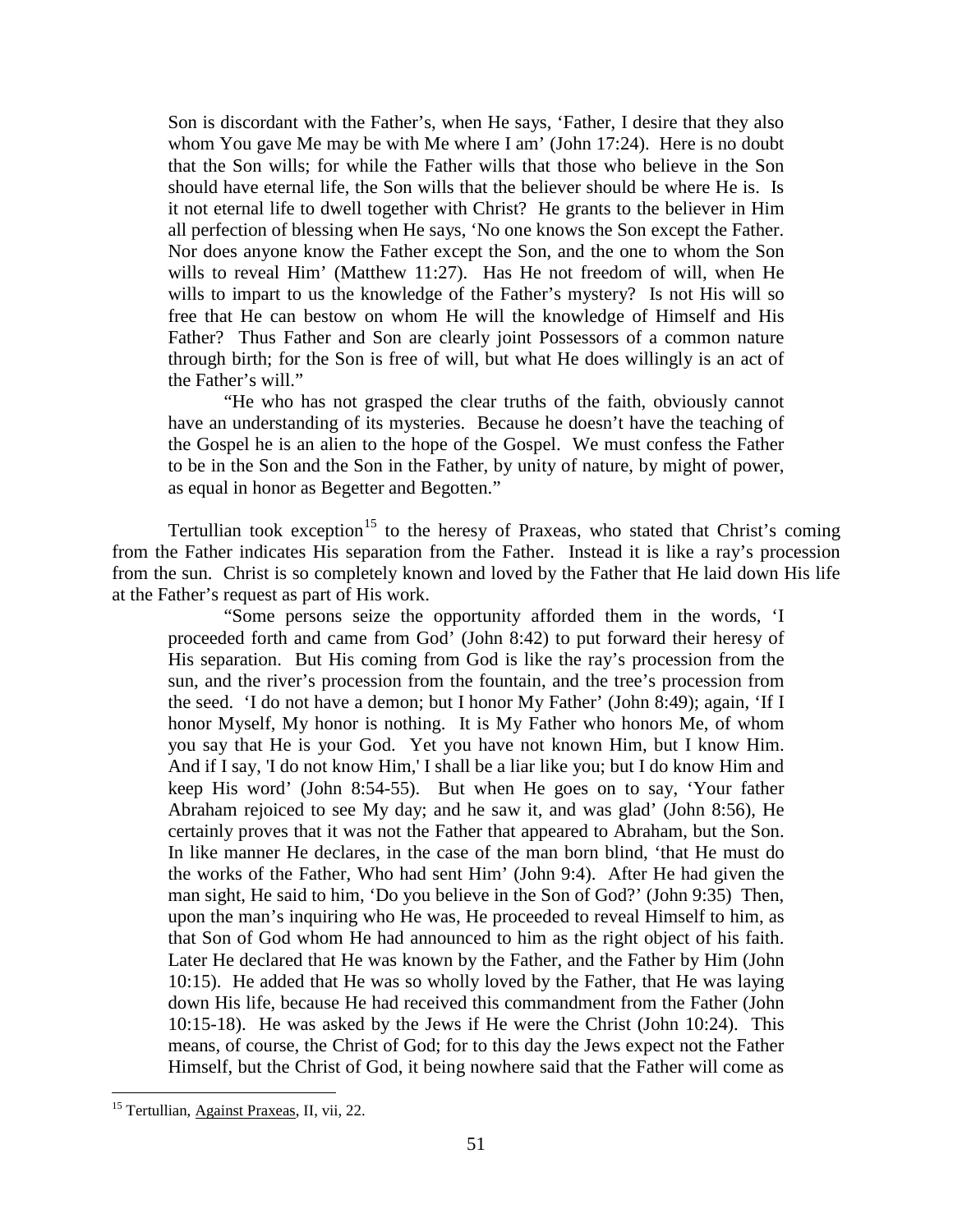the Christ. Jesus said to them, 'I told you, and you do not believe. The works that I do in My Father's name, they bear witness of Me' (John 10:25). They witness of that same thing of which they were making inquiry: whether He were the Christ of God."

# <span id="page-9-0"></span>**The Light That Enlightens Every Man**

Jesus had said, "I must work the works of Him who sent Me while it is day; the night is coming when no one can work. As long as I am in the world, I am the light of the world" (John 9:4-5).

Light and enlightenment are an often recurring theme throughout the Scripture, especially the New Testament concerning Christ. While Christ is referred to in terms of Light versus darkness, so are the saints. John the Baptist was ordained to introduce this Light.

Just before healing the man born blind, Jesus said, "As long as I am in the world, I am the light of the world" (John 9:5). He also said, "This is the condemnation, that the light has come into the world, and men loved darkness rather than light, because their deeds were evil. For everyone practicing evil hates the light and does not come to the light, lest his deeds should be exposed. But he who does the truth comes to the light, that his deeds may be clearly seen, that they have been done in God" (John 3:19-21). Also, "A little while longer the light is with you. Walk while you have the light, lest darkness overtake you; he who walks in darkness does not know where he is going. While you have the light, believe in the light, that you may become sons of light" (John 12:35-36). The end result of the Light is the City of Light: "The city had no need of the sun or of the moon to shine in it, for the glory of God illuminated it. The Lamb is its light. The nations of those who are saved shall walk in its light. The kings of the earth shall bring their glory and honor into it" (Revelation 21:23-24).

But yet Jesus also said that the Church is the light of the world. "No one, when he has lit a lamp, puts it in a secret place or under a basket, but on a lamp stand, that those who come in may see the light. The lamp of the body is the eye. Therefore, when your eye is good, your whole body also is full of light. But when your eye is bad, your body also is full of darkness. Therefore take heed that the light which is in you is not darkness. If then your whole body is full of light, having no part dark, the whole body will be full of light, as when the bright shining of a lamp gives you light" (Luke 11:33-36). Also, "This is the message which we have heard from Him and declare to you, that God is light and in Him is no darkness at all. If we say that we have fellowship with Him, and walk in darkness, we lie and do not practice the truth. But if we walk in the light as He is in the light, we have fellowship with one another, and the blood of Jesus Christ His Son cleanses us from all sin" (1 John 1:5-7). And also, "For you were once darkness, but now you are light in the Lord. Walk as children of light (for the fruit of the Spirit is in all goodness, righteousness, and truth), finding out what is acceptable to the Lord. And have no fellowship with the unfruitful works of darkness, but rather expose them. It is shameful even to speak of those things which are done by them in secret. But all things that are exposed are made clear by the light, for whatever makes clear is light. Therefore He says: 'Awake, you who sleep, arise from the dead, and Christ will give you light'" (Ephesians 5:8-14).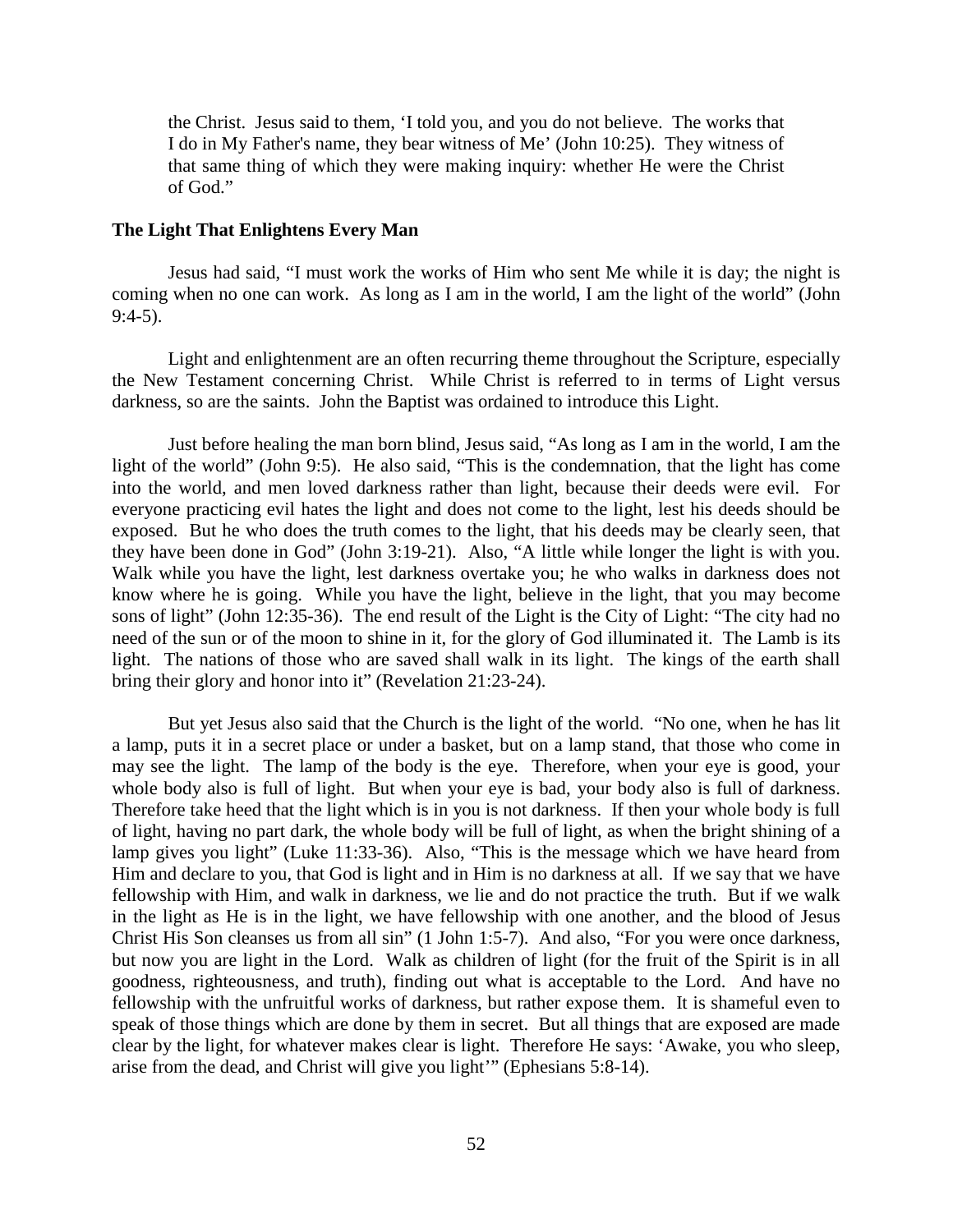John the Baptist was the forerunner of the Light and gave light himself, as his father prophesied, "You, child, will be called the prophet of the Highest; for you will go before the face of the Lord to prepare His ways, to give knowledge of salvation to His people by the remission of their sins, through the tender mercy of our God, with which the Dayspring from on high has visited us, to give light to those who sit in darkness and the shadow of death, to guide our feet into the way of peace" (Luke 1:76-79). John the Baptist "came for a witness, to bear witness of the Light that all through him might believe. He was not that Light, but was sent to bear witness of that Light" (John 1:7-8). "He was the burning and shining lamp, and you were willing for a time to rejoice in his light" (John 5:35).

John Chrysostom stated<sup>[16](#page-10-0)</sup> that Christ's mission was to forgive sins and to attract people to the Light. Those who desired pardon responded to the Light. But there are always those who voluntarily choose wickedness and will do so until their last breath. If they approach the Light, they feel exposed because of their behavior; therefore they stay away because they love their sin. This behavior becomes the theme of this Gospel Reading as it develops.

"The Lord said, 'And this is the condemnation, that the light has come into the world, and men loved darkness rather than light, because their deeds were evil' (John 3:19). What He said is this, 'they will be punished, because they would not leave the darkness, and come to the light'. He goes on to deprive them of all excuse for the future: 'Had I come to punish their deeds, they might have been able to say, 'this is why we stayed away from you'. But now I came to free them from darkness, and to bring them to the Light; who then could pity someone who will not come from darkness into Light? When those in darkness have no charge to bring against us for anything we did to them, but have received ten thousand benefits, it is incredible that they still stay away from us. This charge He has brought in another place, where He said, 'They hated Me without a cause' (John 15:25); and again, 'If I had not come and spoken to them, they would have no sin' (John 15:22). He who in the absence of light sits in darkness, may perhaps receive pardon; but one who after it has come continues with the darkness, produces a certain proof of a perverse disposition against himself. Next, His assertion would seem incredible to most, for no one would prefer 'darkness to light'; therefore He adds the cause of such a feeling in them: 'Because their deeds were evil! Everyone practicing evil hates the light and does not come to the light, lest his deeds should be exposed" (John 3:19-20).

"Christ did not come to judge, but to pardon and forgive transgressions, and to grant salvation through faith. Why then did they flee? Had He come and sat in His Judgment Seat, what He said might have seemed reasonable; for he that is conscious of evil deeds, tends to run from his judge. But, on the contrary, those who have transgressed run to one who is pardoning. If He came to pardon, those would naturally most hasten to Him who were conscious of many transgressions; and this was the case with many, for publicans and prostitutes ate with Jesus. What was He referring to then? He said this of those who always choose to remain in wickedness. He came, that He might forgive men's former sins, and secure them against those to come; but there are some who are so powerless for godliness, that they desire to continue with wickedness till their last breath, and

<span id="page-10-0"></span><sup>&</sup>lt;sup>16</sup> John Chrysostom, Homilies on John, XXVIII, 2.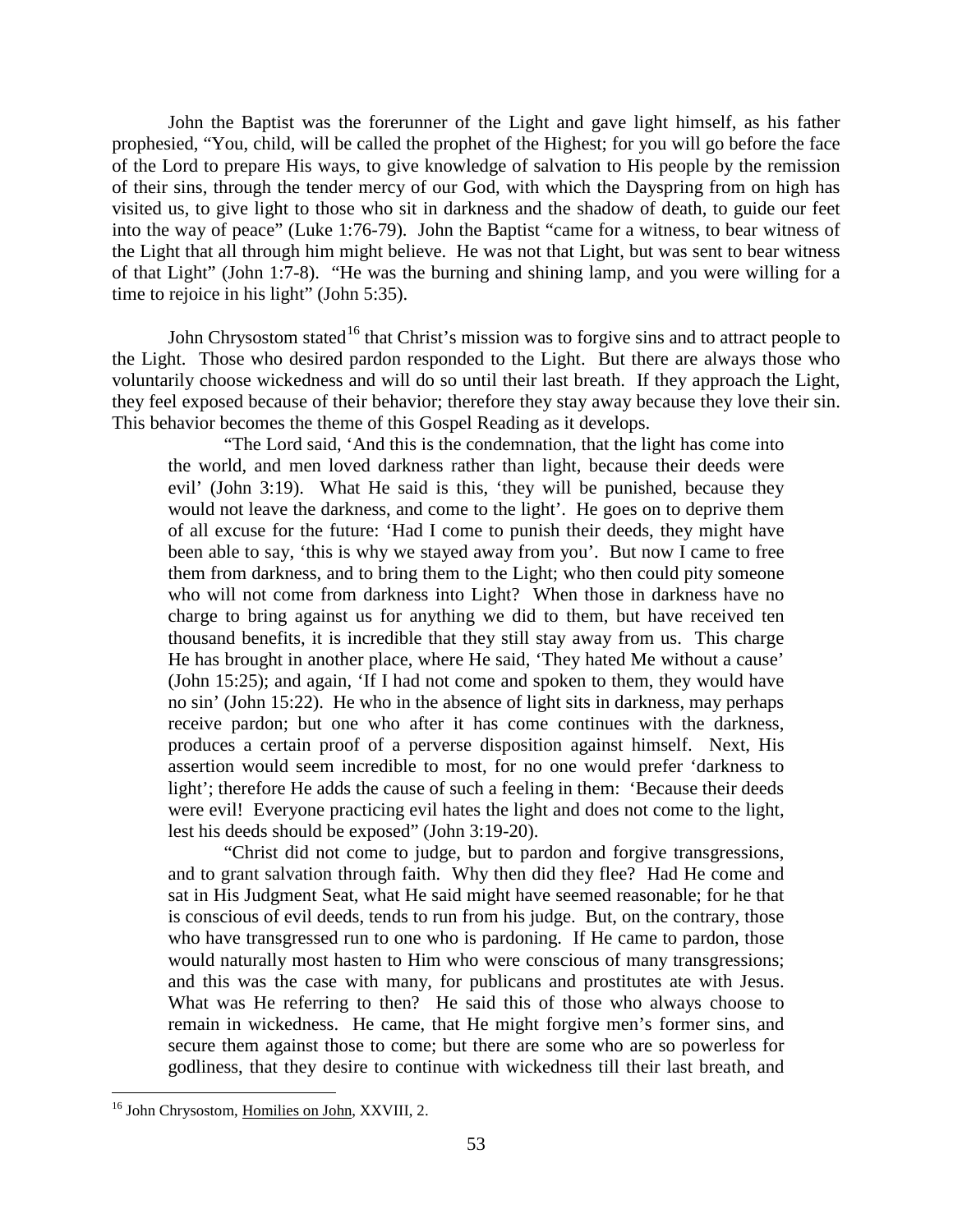never cease from it. 'Since the profession of Christianity requires right doctrine and a sound conversation, they fear to come over to us, because they don't like to show a righteous life. No one would blame him that lives in heathenism, because with gods such as he has, and with rites as foul and ridiculous as his gods, his actions suit his doctrines. But those who belong to the True God, if they live a careless life, have all men to call them to account. So greatly do even the enemies of Christianity admire the truth'. Observe, then, how exactly John lays down what He said. His expression is not 'He that has done evil doesn't come to the light', but 'he that always does it, always desires to roll in the mire of sin. He will not subject himself to My Laws, but chooses to stay outside, to commit fornication without fear, and to do all other forbidden things. If he comes to Me, he becomes exposed as a thief in the light, and therefore he avoids My dominion'. For instance, even now one may hear many heathen say that 'they cannot come to our faith, because they cannot abandon drunkenness, fornication, and the other disorders'".

Chrysostom also pointed out<sup>[17](#page-11-0)</sup> that Christ chose to heal the eyes of this blind man to illumine his soul. The eyes are the most important of the senses and are the guide for the body.

"Of our members the most honorable is the eye. This is the reason why Christ fashioned the eyes in the way that He did. Though a small member in size, yet it is more necessary than any part of the body. This Paul showed when he said, 'If the ear shall say, because I am not the eye, I am not of the body; is it therefore not of the body?' (1 Corinthians 12:16). Everything that is in us is a revelation of the wisdom of God, but much more the eye; this is what guides the whole body and gives beauty to it all; this is the light of all the limbs. What the sun is in the world, that the eye is in the body; quench the sun, and you destroy and confound all things; quench the eyes, and the feet, the hands are useless and need to be guided. When these are disabled, even knowledge is gone, since by means of these we know God. 'The invisible things of Him from the creation of the world are clearly seen, being understood by the things that are made' (Romans 1:20). The eye is not only a lamp to the body (Matthew 6:22), but beyond the body to the soul also. It is established as in a royal fortress, presiding over the other senses."

Chrysostom further stated<sup>[18](#page-11-1)</sup> that the "day" during which Christ works is this present age. In the age to come, faith will not be needed since everyone will see everything. The blind man could have reacted with little faith like Naaman reacted to Elisha, but he didn't. He was truly worthy of being healed.

"The words, 'I must work while it is day' (John 9:4), leads to an important conclusion. 'While it is day, while men may believe on Me, while this life lasts, I must work', the Lord says. 'The night comes', that is, the future, 'when no man can work'".

"Jesus didn't say, 'when I cannot work', but, 'when no man can work'; that is, when there is no longer faith, labor, or repentance. To show that He called

<span id="page-11-0"></span> $17$  John Chrysostom, Homilies on John, LVI, 2.  $18$  John Chrysostom, Homilies on John, LVI, 2.

<span id="page-11-1"></span>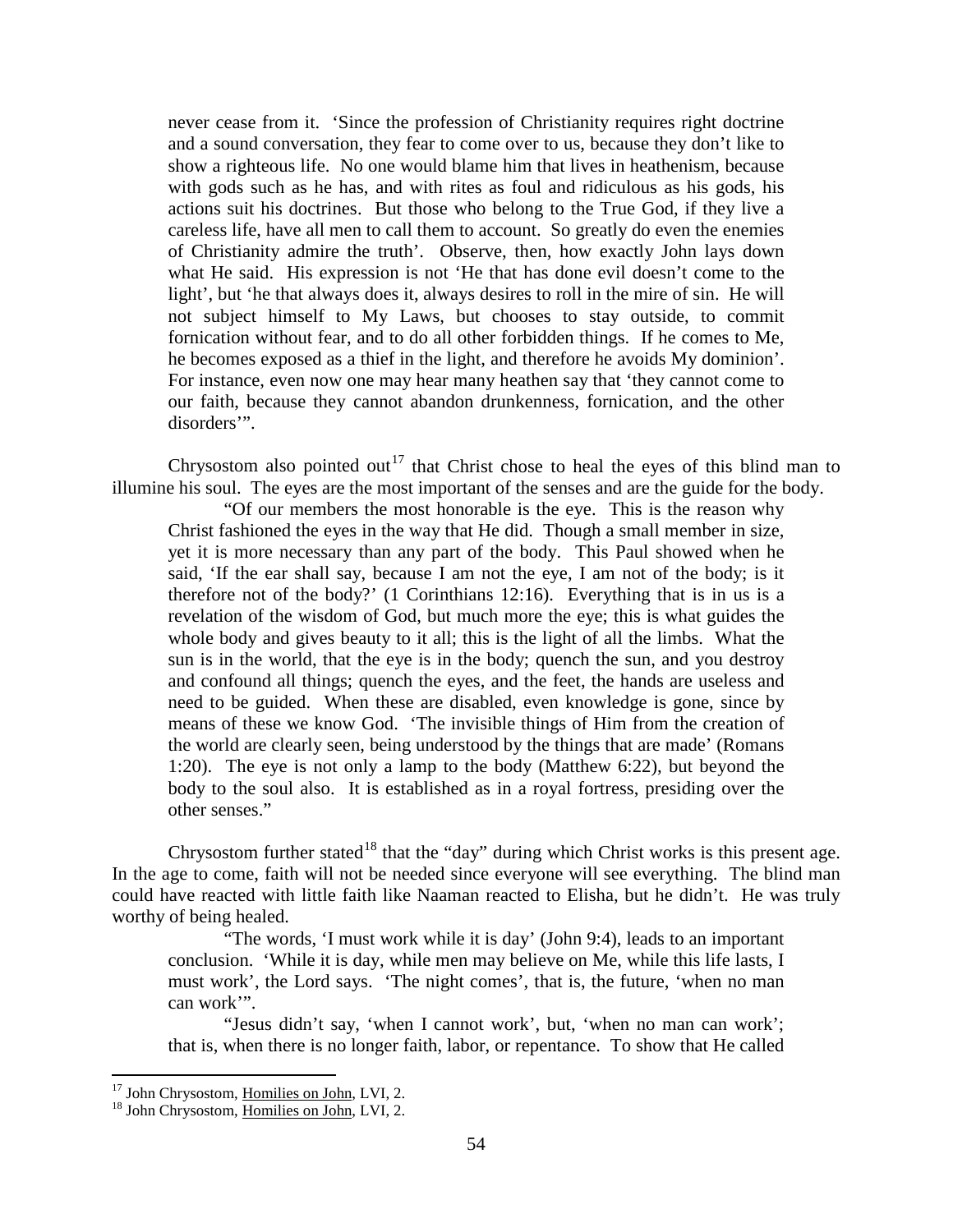faith, a 'work', notice that when they said to Him, 'What shall we do, that we might work the works of God?', He replied, 'This is the work of God, that you believe on Him whom He has sent' (John 6:28). How then can no man work this work in the future world? Because there faith doesn't exist, but everyone, willingly, or unwillingly, submits."

"Regarding faith, though the blind man didn't come to Christ (instead Christ came to him), it is clear from what follows, from his courage, from his faith (1) that the man was worthy to be healed, (2) that had he seen he would have believed and come to Christ, and (3) that had he heard from anyone that Christ was present, he would have responded. The blind man could have responded just as Naaman spoke to Elisha; he was commanded to go wash in the Jordan, but didn't believe, and this too when there was such a fame abroad concerning Elisha (2 Kings 5:11). But the blind man believed and didn't contradict. He didn't reason with himself, saying, 'What is this? Why should He put on clay? This will blind me more; who ever recovered sight like this?' He used no such reasoning. Do you see his steadfast faith and zeal?"

"Jesus shows that even after the Crucifixion He would care for the ungodly, and bring many to Himself. For 'it is yet day'! But after that, at the close of this age, He entirely cuts them off."

Gregory of Nyssa, addressing virginity as a calling, stated<sup>[19](#page-12-0)</sup> that we can rise above the petty ambitions of this life by the help of the Holy Spirit. In this way we can shine like the sun and reflect the Light of God in our daily lives.

"How can anyone fly up into the heavens, who has not the wings of heaven and is not already buoyant by reason of a heavenly calling? There is but one vehicle on which man's soul can mount into the heavens, i.e., the likeness in himself to the descending Dove, whose wings David also longed for (Psalm 55:6- 8). This is the allegorical name used in Scripture for the power of the Holy Spirit; either because not a drop of gall is found in that bird, or because it cannot bear any noxious smell. It is good to keep away from all bitterness and all the noxious effects of the flesh, and raise ourselves on these wings above all low earthly ambitions. If we can do this, we will find that which is alone worth loving, and become as beautiful as the Beauty which he has touched and entered. He will be made bright and luminous himself in the communion of the real Light. The mind of man leaves this murky world, and under the guidance of the spirit becomes pure and luminous in contact with the true Purity. In such an atmosphere it emits light itself, and is so filled with radiance, that it becomes itself a Light, according to the promise of our Lord that 'the righteous should shine forth as the sun' (Matthew 13:43). We see this in this life in the case of a mirror, or a sheet of water, or any smooth surface that can reflect the light. When they receive the sunbeam they beam themselves; but they would not do this if any stain marred their pure and shining surface. We shall become then as the light, in our nearness to Christ's true light, if we leave this dark atmosphere of the earth and dwell above. We shall be light, as our Lord said to His disciples, if the true Light that shines in the dark comes down to us; unless, that is, any foulness of sin, spreading

<span id="page-12-0"></span><sup>&</sup>lt;sup>19</sup> Gregory of Nyssa, "On Virginity", 11, in Ascetic and Moral Works.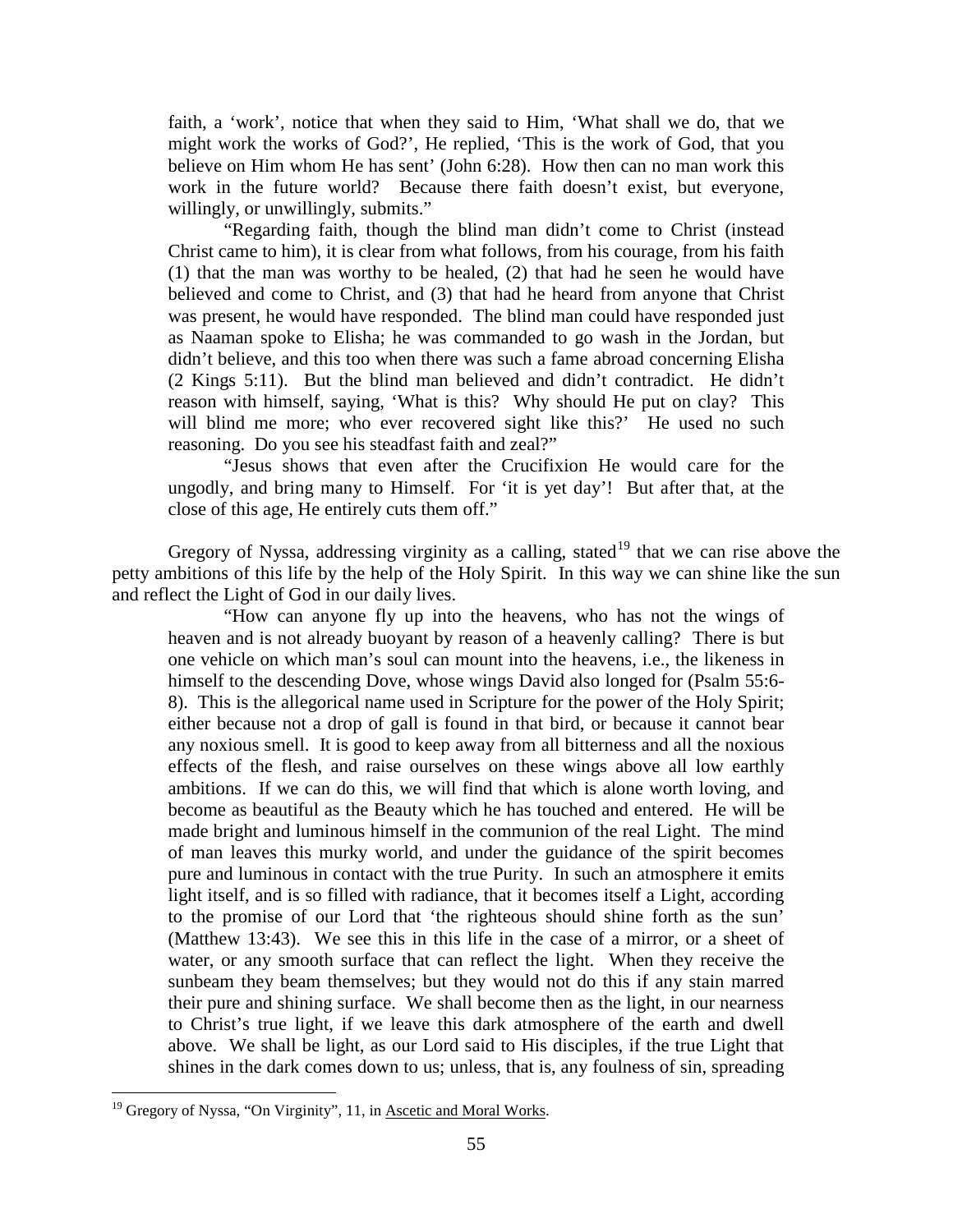over our hearts, dims the brightness of our light. We can be changed into something better than ourselves."

# <span id="page-13-0"></span>**The Clay is Like the Cross**

To demonstrate what He had been saying, Jesus first spit on the ground, made clay with His spit and anointed the eyes of the blind man with the mud. In doing so, Jesus rendered the blind man unclean (Leviticus 15:8, Numbers 12:14). To become clean again according to the Mosaic Law, the person who made contact with another's body fluids (like spit) was required to bathe and wash his clothes. This the blind man did and came back seeing (John 9:7).

John Chrysostom compared<sup>[20](#page-13-1)</sup> the Cross to the clay Jesus used to heal the man born blind. Just as the clay increased his blindness, yet still brought him eyesight, so the Cross, an instrument of death, brings life to the world. This attracts people to Christ even though it is the exact opposite of what they were looking for.

"The Greeks demand of us a rhetorical style, and subtle reasoning, where weakness to the Greeks is foolishness. We not only fail in producing what they demand, but also produce the opposite of their demand; for the Cross not only has no appearance of being a sign sought out by reasoning, but the absence of a sign. It is not merely no proof of power, but a conviction of weakness; not merely no display of wisdom, but a suggestion of stupidity. When those who seek signs and wisdom not only don't receive the things which they ask for, but even hear the contrary to what they desire, and then by means of these contraries are persuaded to believe; the power of Him that is preached can be seen as extraordinary. This is like someone riding out a storm on the ocean and longing for a safe harbor, where you showed him not a harbor but another wilder portion of the sea, and made him follow with thankfulness. It's also like a physician who comes across a man that was badly burned and in need of urgent attention, and who promises to cure him not with soothing ointment, but by burning him again! This is a result of great power indeed. So also the Apostles prevailed, not simply without a sign, but even by a thing which seemed contrary to all the known signs. Christ did this in the case of the man born blind. When He healed him, He took away the blindness by a thing that increased the blindness; i.e. he put on clay (John 9:6). Just as then by means of clay He healed the blind man, so also by means of the Cross He brought the world to Himself. That certainly was adding an offense, not taking an offense away. By means of the prophets again with a small piece of wood He raised up iron<sup>[21](#page-13-2)</sup> from the bottom  $(2 \text{ Kings } 6:5-7)$ . In like manner also with the Cross He has drawn the world to Himself. It is proof of great power and wisdom, to convince by means of the things which speak directly against us. Thus the Cross seems to be matter of offense; and yet far from offending, it even attracts."

<span id="page-13-2"></span><span id="page-13-1"></span><sup>&</sup>lt;sup>20</sup> John Chrysostom, <u>Homilies on 1 Corinthians</u>, IV, 5.<br><sup>21</sup> An iron ax head accidentally fell into the water and was buried in the mud at the bottom. Elisha cut off a stick, threw it into the water, and made the iron ax head float.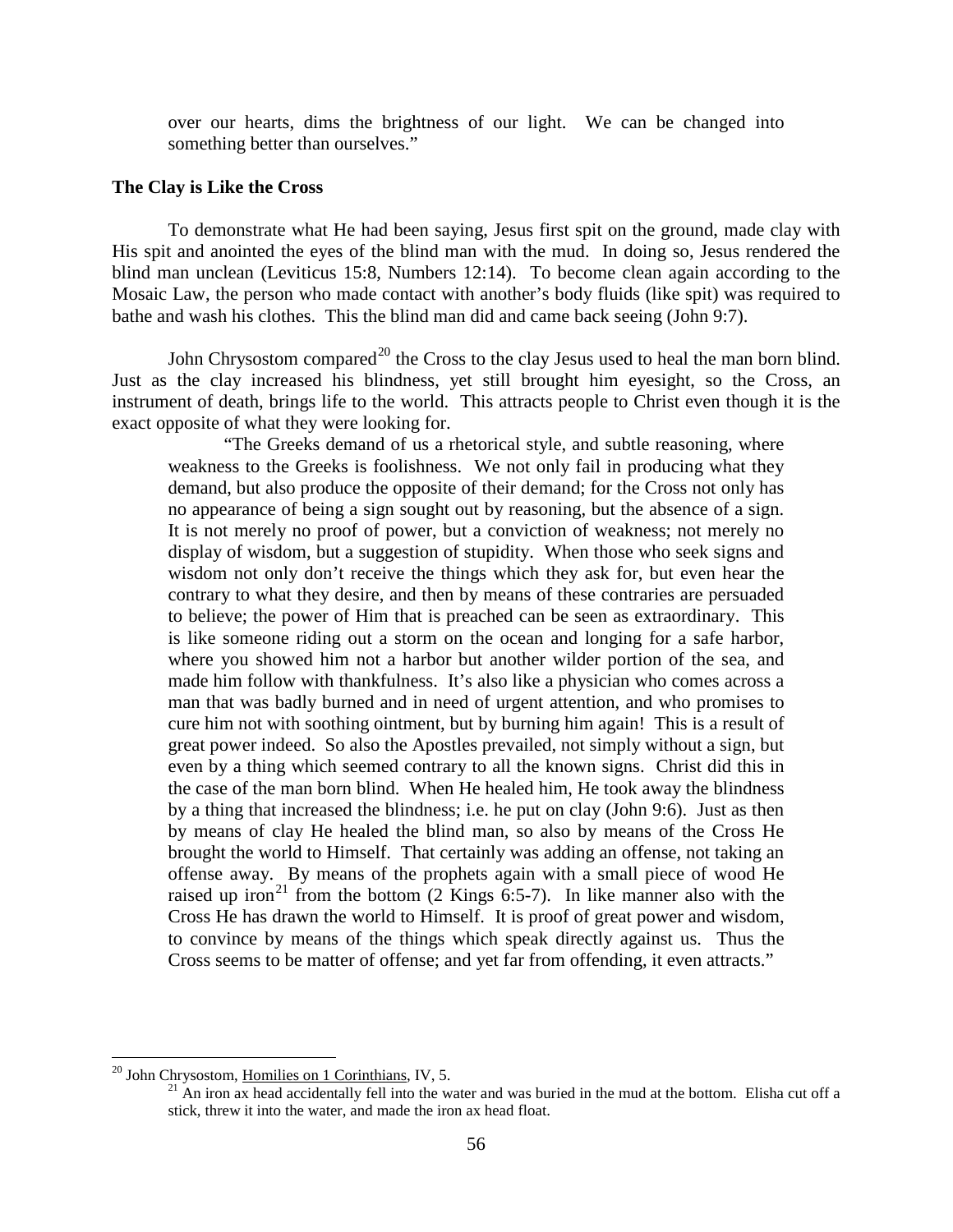Cyril of Jerusalem mentioned<sup>[22](#page-14-0)</sup> four truly marvelous works that Jesus performed, but these all pale compared to the marvel of the Cross. Each of these miracles was unexpected: clay to restore eyesight, waiting two days to raise Lazarus, five loaves to feed 5000, etc. But the Cross brings us back to Paradise.

"The Church's greatest cause of all glorying is in the Cross; knowing this, Paul says, 'God forbid that I should glory, except in the Cross of Christ' (Galatians 6:14). Wondrous indeed it was that one who was blind from his birth should receive sight in Siloam; but what is this compared with the blind of the whole world? A great thing it was for Lazarus to rise again on the fourth day; but the grace extended to him alone, and what was it compared with the dead in sins throughout the world? Marvelous it was that five loaves should provide food for the five thousand; but what is that to those who are famishing in ignorance through the world? It was marvelous that she should have been freed, who had been bound by Satan eighteen years; yet what is this to all of us, who were bound in the chains of our sins? The glory of the Cross led those who were blind through ignorance into light, freed all who were held by sin, and ransomed the whole world of mankind."

"Don't wonder that the whole world was ransomed; for it was no mere man, but the only-begotten Son of God, who died on its behalf. One man's sin, Adam's, had power to bring death to the world; how shall not life much rather reign by the righteousness of the One? (Romans 5:17-18) Because of the tree of food they were then cast out of Paradise; shall not believers now more easily enter into Paradise because of the Tree of Jesus? If the first man formed out of the earth brought in universal death, shall not He who formed him out of the earth bring in eternal life? If Phinehas, when he grew zealous and slew the evil-doer, kept the wrath of God at a distance (Numbers 25:7-11), shall not Jesus, who gave up Himself for a ransom, put away the wrath which is against mankind?"

Ephraim the Syrian noted<sup>[23](#page-14-1)</sup> how the healing of the man born blind fits into the greater context of Jesus' miracles. Jesus was a wandering physician carrying his medicines with Him. To us He has given the greatest of these medicines: His Body and Blood.

"Listen and be comforted, beloved, how merciful God is. To the sinful woman He forgave her offenses; He upheld her when she was afflicted. With clay He opened the eyes of the blind, so that the eyeballs beheld the light (John 9:6). To the paralyzed He granted healing, who arose and walked and carried his bed (Matthew 9:2). To us He has given the pearls: His holy Body and Blood. He brought His medicines secretly; and with them He heals openly. He wandered around in the land of Judea, like a physician, carrying his medicines. Simon invited Him to the feast at his house. The sinful woman rejoiced when she heard that He was feasting in Simon's house (Luke 7:36-37); her thoughts gathered together like the sea, and like the waves her love surged. She saw the Sea of Grace, how it had forced itself into one place; and she resolved to go and drown all her wickedness in its waves."

<span id="page-14-1"></span><span id="page-14-0"></span><sup>&</sup>lt;sup>22</sup> Cyril of Jerusalem, Catechetical Lectures, XIII, 1-2.<br><sup>23</sup> Ephraim the Syrian, "On the Sinful Woman", Three Homilies, II, 1.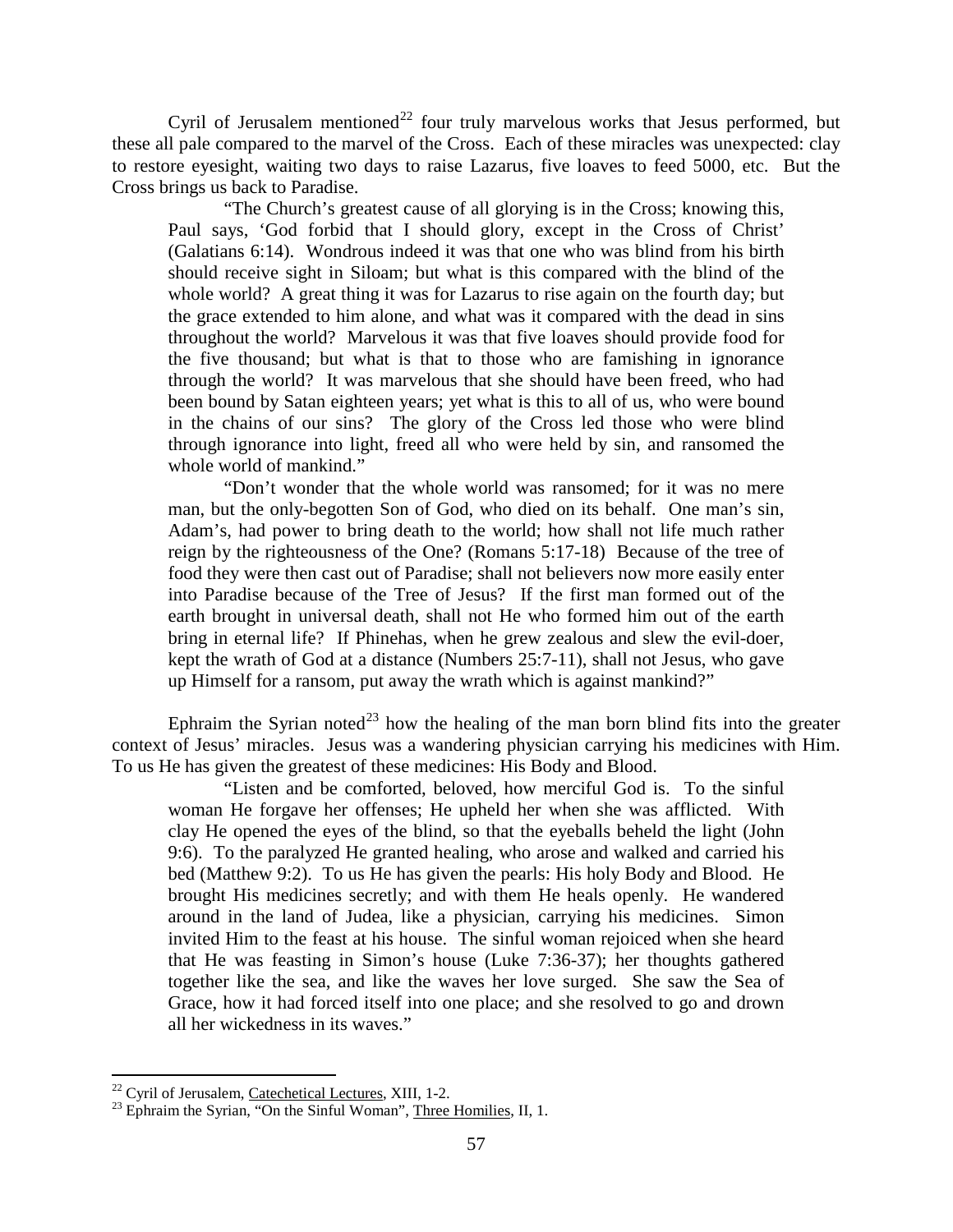# <span id="page-15-0"></span>**Healing at Siloam**

The Pool of Siloam where Jesus told the blind man to wash, was the drinking water supply for Jerusalem and was not used for washing sheep like the Pool of Bethesda in the Gospel lesson two weeks ago (John 5:1-15). The source of supply of the Pool of Siloam (Hebrew "Shiloah") was a spring over a quarter mile away and outside the city walls. An underground aqueduct was cut through solid rock to bring the overflow from the spring within the city walls. This was done around the time of David or Solomon, but the actual spring outside the walls was not sealed off with masonry until 250 to 300 years later during the reign of Hezekiah (2 Chronicles 32:2-4). The Pool itself was about 50 feet x 20 feet x 19 feet deep.

Chrysostom stated<sup>[24](#page-15-2)</sup> that the blind man walking to the pool of Siloam must have created quite a spectacle and created many witnesses. As he departed, they recognized him as the blind beggar (John 9:8), but must have thought it strange that he had the clay spread on his eyes. Many people had followed him to see what in the world he was doing. Since the distance from the Temple to the Pool of Siloam was about 1/3 mile, many people were witnesses to this spectacle of a blind man with clay on his eyes trying to negotiate his way. Coming back seeing, however, Chrysostom stated that it was not easy to recognize a blind man who had recovered sight; it was no longer a spectacle because he walked differently.

Chrysostom also compared<sup>[25](#page-15-3)</sup> the healing of the blind man to the gushing of water from the Rock in the wilderness. Both were an unexplainable mystery. When the blind man was asked later how Jesus did this, all he could relate was what happened; he could not describe how it happened.

"Christ also healed Israel in the desert, where, 'They drank of that spiritual Rock that followed them, and that Rock was Christ' (1 Corinthians 10:4). As then Christ was the spiritual Rock, so also He was the spiritual Siloam. To me also the sudden coming in of the water in the desert seems to hint a mystery: the unlooked-for nature of His appearance, beyond all expectation. But observe the mind of the blind man, obedient in everything. He didn't say, 'If it is really the clay or the spit which gives me eyes, why do I need Siloam? Or if I need Siloam, what is the need of the clay? Why did he anoint me? Why did He ask me to wash?' But he entertained no such thoughts; he held himself prepared for one thing only, to obey in all things Him who gave the command and nothing that was done offended him. If anyone asked, 'How then did he recover his sight, when he had removed the clay?' he will hear no other answer from us than that we don't know the manner. What wonder if we don't know the answer, since not even the Evangelist John knew, or the man that was healed? What had been done he knew, but the manner of doing it he could not comprehend. So when he was asked he said, that 'He put clay on my eyes, and I washed, and I see'  $($ ); but how this took place he cannot tell them, though they ask ten thousand times."

<span id="page-15-2"></span><span id="page-15-1"></span><sup>&</sup>lt;sup>24</sup> John Chrysostom, <u>Homilies on John</u>, LVII, 1.<br><sup>25</sup> John Chrysostom, <u>Homilies on John</u>, LVII, 1.

<span id="page-15-3"></span>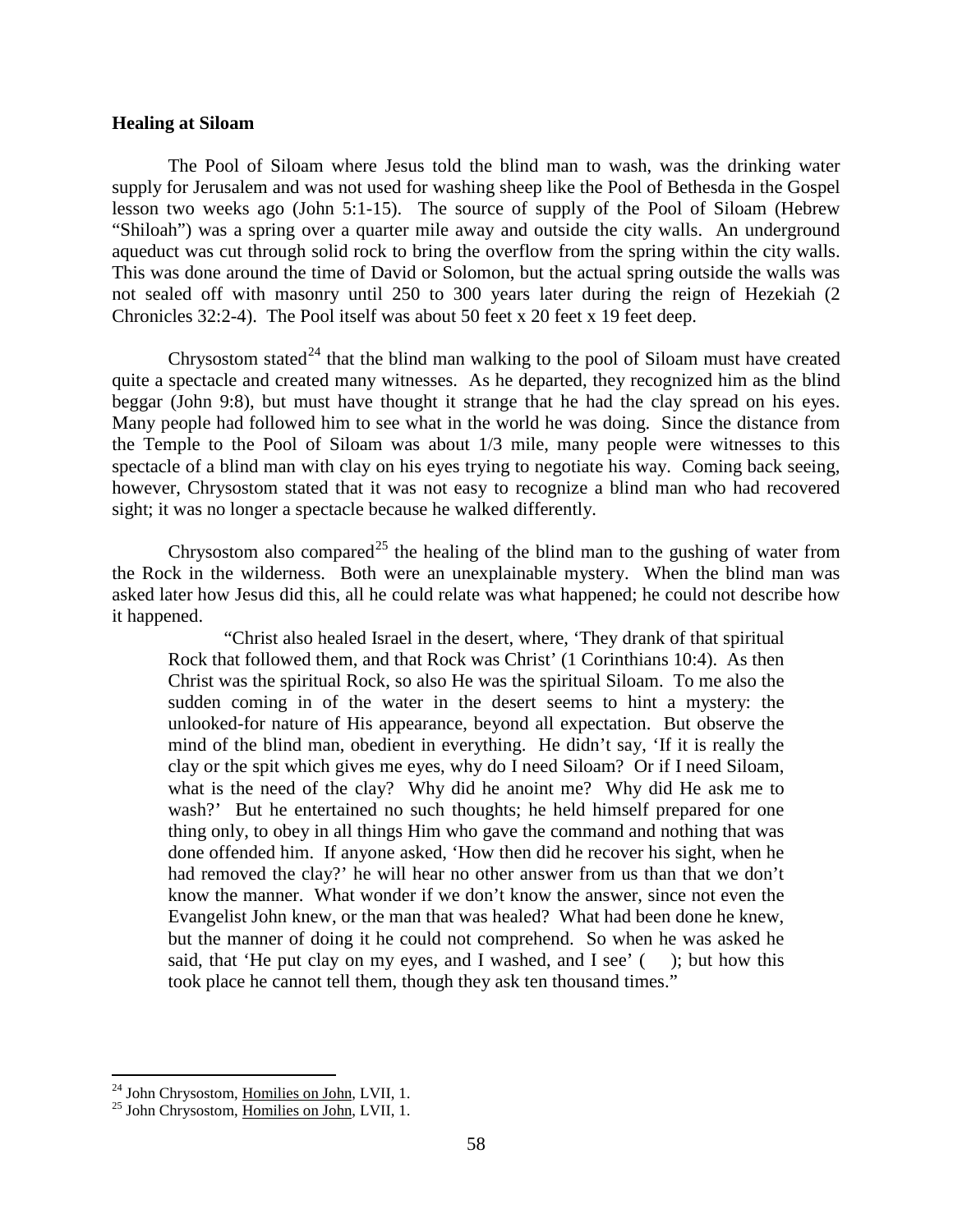# **Demonstration of the Creation of Man**

Just prior to the events at the Pool of Siloam, Jesus had just come from a confrontation with the Jewish leaders that ended with their picking up stones to stone Him to death for claiming equality with the Father (John 8:58-59). Jesus went straight from there to the man born blind, intentionally, to demonstrate what He had been saying, that He is equal with the Father.

In the Beginning, when God created the heavens and the earth, the Father spoke to the Son, "Let there be light!" (Genesis 1:3), and the Son created light as the Holy Spirit moved over the face of the waters (Genesis 1:2). "All things were made through the Son, and without Him nothing was made that was made" (John 1:3). Christ originally "formed man of the dust of the ground, and breathed into his nostrils the breath of life" (Genesis 2:7); so now He repeats the process on the blind man's eyes.

Irenaeus emphasized<sup>[26](#page-16-0)</sup> that the healing of the man blind from birth was a demonstration of the Word's operation just like at the Creation. The process is the same: He started with clay and formed man, and continues to do this for everyone in the womb.

"The Lord plainly revealed Himself and the Father to His disciples, lest they might seek another God besides Him who formed man. He also healed by a word all the others who were in a weak condition because of sin, where He said, 'Behold, you are made whole, sin no more, lest a worse thing come upon you' (John 5:14). He pointing out by this, that, because of the sin of disobedience, infirmities have come upon men."

"To that man, who had been blind from his birth, He gave sight, not by means of a word, but by an outward action. He did this to show the hand of God, which at the beginning had molded man. Therefore when His disciples asked Him for what cause the man had been born blind, whether for his own or his parents' fault, He replied, 'Neither this man nor his parents sinned, but that the works of God should be revealed in him' (John 9:3). Now the work of God is the fashioning of man. He made man by a kind of process; 'The Lord took clay from the earth, and formed man' (Genesis 2:7). Therefore the Lord spit on the ground and made clay, and smeared it on the eyes, pointing out the original fashioning of man, how it was done, and showing the hand of God to those who can understand by what hand man was formed out of the dust. That which the Craftsman, the Word, had omitted to form in the womb, [i.e. the blind man's eyes], He then supplied in public, that the works of God might be clear in him. We do not need to seek out another hand by which man was fashioned, nor another Father. This hand of God, which formed us at the beginning, and which forms us in the womb, has now sought us out, who were lost, winning back His own, and taking up the lost sheep upon His shoulders, and with joy restoring it to the fold of life."

"That the Word of God forms us in the womb, He says, 'Before I formed you in the womb I knew you; Before you were born I sanctified you; I ordained you a prophet to the Gentiles' (Jeremiah 1:5). Paul, too, says, 'But when it pleased God, who separated me from my mother's womb, that I might declare Him among the nations' (Galatians 1:15-16). As we are formed in the womb by

<span id="page-16-0"></span> <sup>26</sup> Irenaeus, Against Heresies, V, xv, 2-3.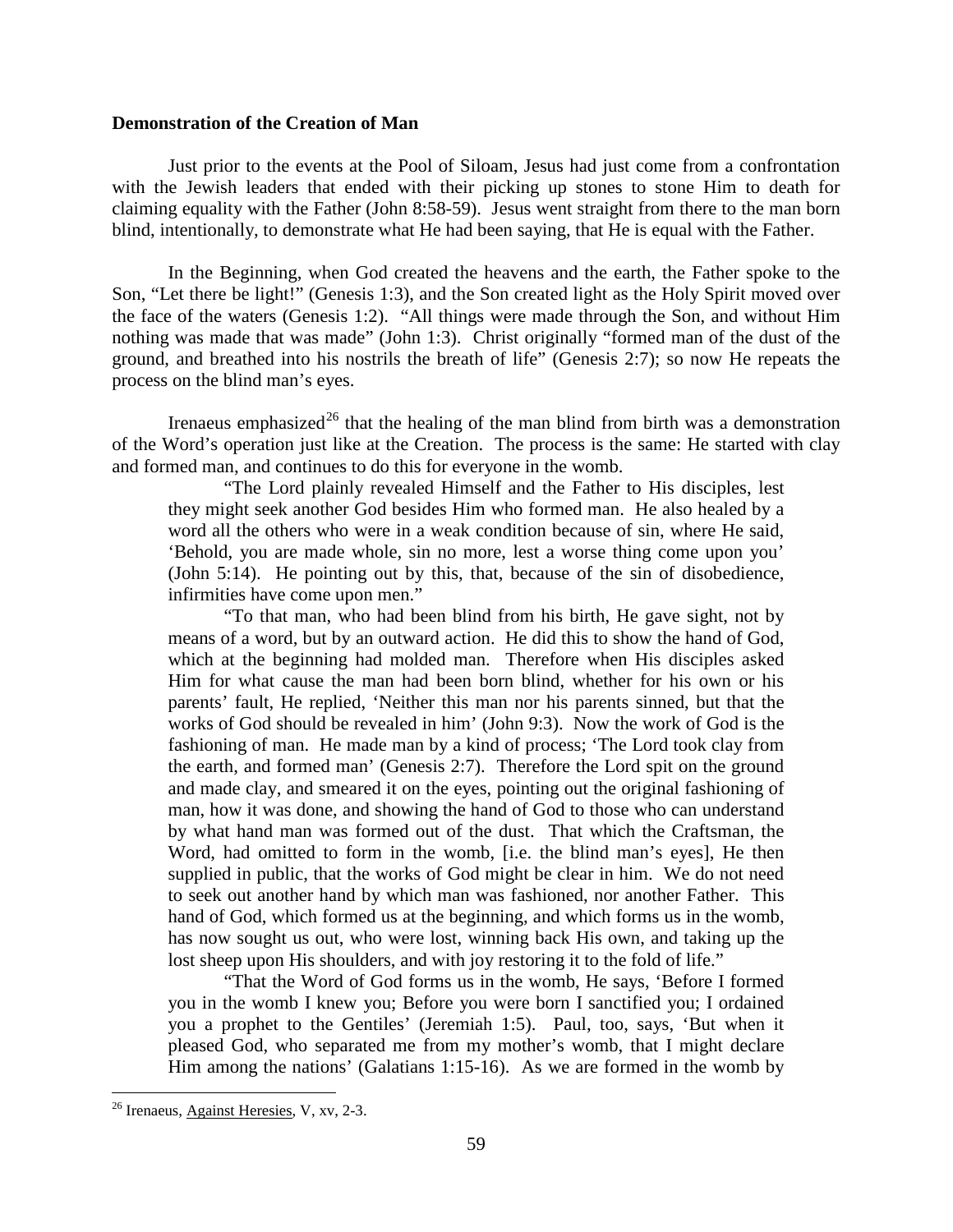the Word, this same Word formed the visual power in him who had been blind from his birth. He showed openly who it is that fashions us in secret, since the Word Himself had been made clear to men. He declared the original formation of Adam, and the manner in which he was created, and by what hand he was fashioned, indicating the whole from a part. For the Lord, who formed the visual powers, is He who made the whole man, carrying out the will of the Father. Man, needed the laver of regeneration. Therefore the Lord said to the blind man, 'Go, wash in the pool of Siloam' (John 9:7) thus restoring to him that regeneration which takes place by means of the laver. For this reason when he was washed, he came back seeing, that he might both know Him who had fashioned him, and that man might learn to know Him who has conferred life on him."

Athanasius of Alexandria noted<sup>[27](#page-17-1)</sup> from Christ's miracles that any unbiased observer can see that He is God and Master of all creation. In everything He did, the creation is subject to Him as to the Power of God.

"The Word, though invisible, is known through the works of creation. Having become man, His works show that He, Who can do these is not man, but the Power and Word of God."

"His driving out evil spirits is not of man, but of God. Who that saw Him healing diseases, can still think Him man and not God? He cleansed lepers, made lame men to walk, opened the hearing of deaf men, made blind men to see again, and drove away from men all diseases. Even the most ordinary observer can see His Godhead. He gave back what was deficient to men who were born lacking it. Who that saw Him open the eyes of the man blind from his birth, would have failed to perceive that the nature of men was subject to Him, and that He was its Craftsman and Maker? He that gave back that, which the man never had from his birth, must be the Lord also of men's natural birth."

"When He was descending to us, He fashioned His body for Himself from a Virgin, thus giving to everyone no small proof of His Godhead, in that He, Who formed this is also Maker of everything else as well. Who can see a body coming from a Virgin alone without man, and fail to infer that He Who appears in it is Maker and Lord of other bodies also?"

"Who can see the substance of water changed into wine and fail to perceive that He Who did this is Lord and Creator of all water? In this vein He walked on the sea as its Master as on dry land to give evidence to those that saw it of His lordship over all things. In feeding so vast a multitude on little, by Himself He yielded abundance, so that from five loaves five thousand had enough, and had so much left over. He showed Himself to be the Lord, Whose Providence is over all things."

# <span id="page-17-0"></span>**The Blindness of the Pharisees**

When the formerly blind man came back seeing, his neighbors and acquaintances were dismayed and couldn't believe it was the same person (John 9:8-9). When he explained what

<span id="page-17-1"></span> $^{27}$  Athanasius of Alexandria, On the Incarnation of the Word, XVIII, 3-6.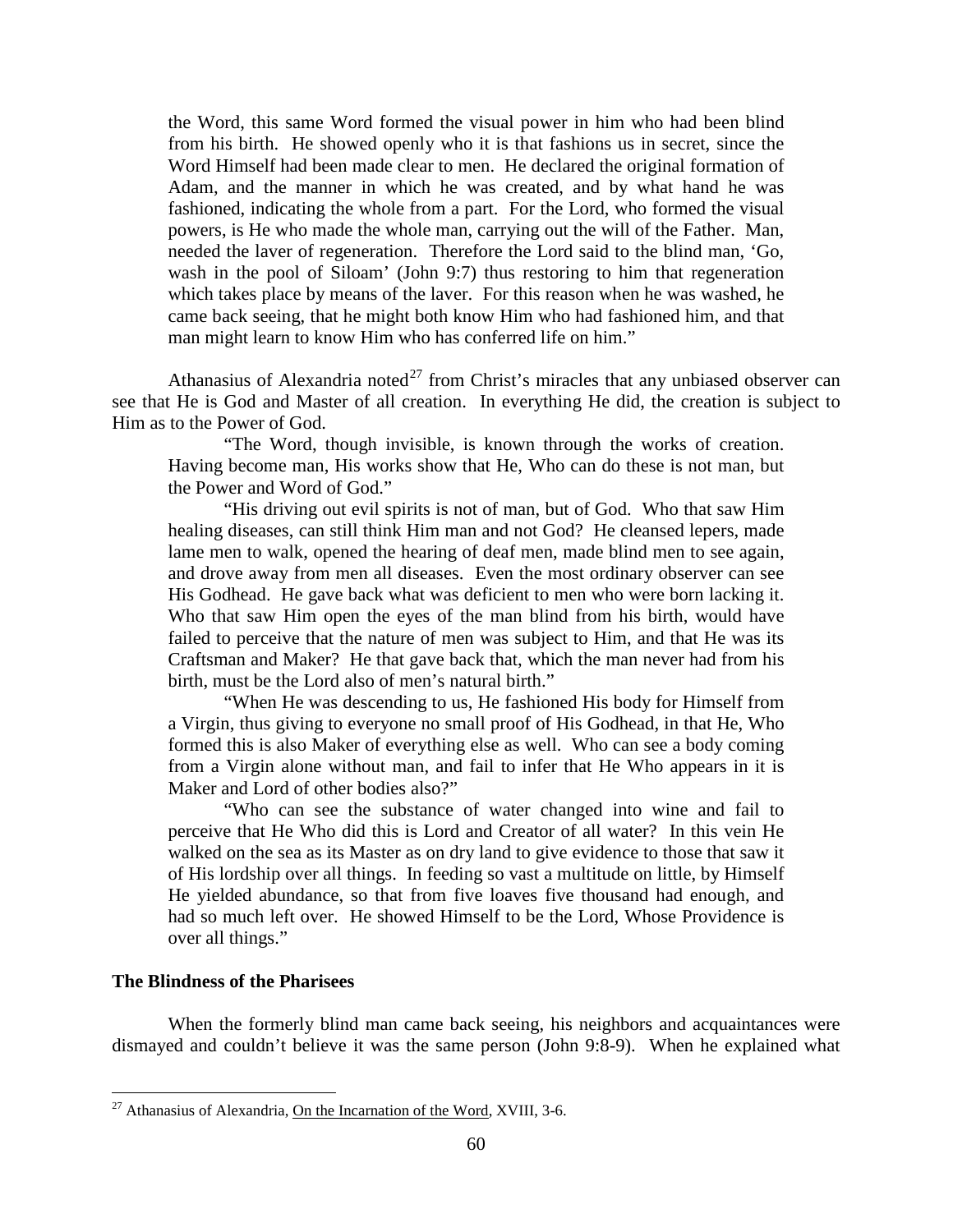happened, they took him to the Pharisees (John 9:10-13). The Pharisees asked him to repeat his story, which he did (John 9:15).

A division among the Pharisees was created, however. One group said, "This man (Jesus) is not from God because He does not keep the Sabbath" (John 9:16). The other group, who were in the minority and included Nicodemus, Joseph of Arimathea, and Gamaliel, were more perceptive and said, "How can a man who is a sinner do such signs?" They had witnessed the Creator create a blind man's eyes all over again! Nicodemus had said the same thing during his secret meeting with Jesus two years earlier. "Rabbi, we know that You are a teacher come from God; for no one can do these signs that You do unless God is with him" (John 3:2). And this was one of the events that led Nicodemus and Joseph to perform the burial rite for Jesus a few months later (John 19:38-39).

Athanasius of Alexandria compared<sup>[28](#page-18-0)</sup> the Arians to the Pharisees of Jesus' day. When some of the saints tried to care for the poor, the Arians beat the poor widows and brought the saints to trial for acts of kindness.

"He who showed mercy was accused, and he who had received a benefit was beaten; and they wished rather that a poor man should suffer hunger, than that he who was willing to show mercy should give to him. Such sentiments these modern Jews, for such they are, have learned from the Jews of old, who when they saw him who had been blind from his birth recover his sight, and him who had been a long time paralyzed made whole, accused the Lord who had bestowed these benefits upon them, and judged them to be transgressors who had experienced His goodness."

Ambrose of Milan also compared the Arians to the Pharisees. He wrote<sup>[29](#page-18-1)</sup> to his sister about the relics of two martyrs and how they were treated by the Arians. A butcher named Severus had lost his eyesight, and had to give up his trade, but his eyesight was restored by touching the hem of the robe that covered the relics of the two martyrs. Like the Jewish leaders, the Arians denied that Severus had ever been blind.

"The Arians hate your honoring the martyrs, and go so far in their madness as to deny the merits of the martyrs, whose deeds even the evil spirits confess. Small wonder, since the confession of the devil is often easier to endure than the faithlessness of unbelievers. For example, the Gadarene demon said, 'Jesus, Son of the living God, why have You come to torment us before the time?' (Matthew 8:29) On the other hand, when the Jews heard the same thing, they denied Him to be the Son of God (Mark 3:11, Luke 4:41). At this time you have heard<sup>[30](#page-18-2)</sup> the demons crying out, and confessing to the martyrs that they cannot bear their sufferings, saying, 'Why have you come to torment us so severely?' But the Arians say, 'These are not martyrs, and they cannot torment demons or deliver anyone', while the benefits of the martyrs are declared by the restoring of those healed.

<span id="page-18-1"></span><span id="page-18-0"></span><sup>&</sup>lt;sup>28</sup> Athanasius of Alexandria,  $\underline{History}$  of the Arians, VII, 61.<br><sup>29</sup> Ambrose of Milan, Letters, XXII, 16-19.

<span id="page-18-2"></span> $30$  This event undoubtedly took place privately and not on a public occasion.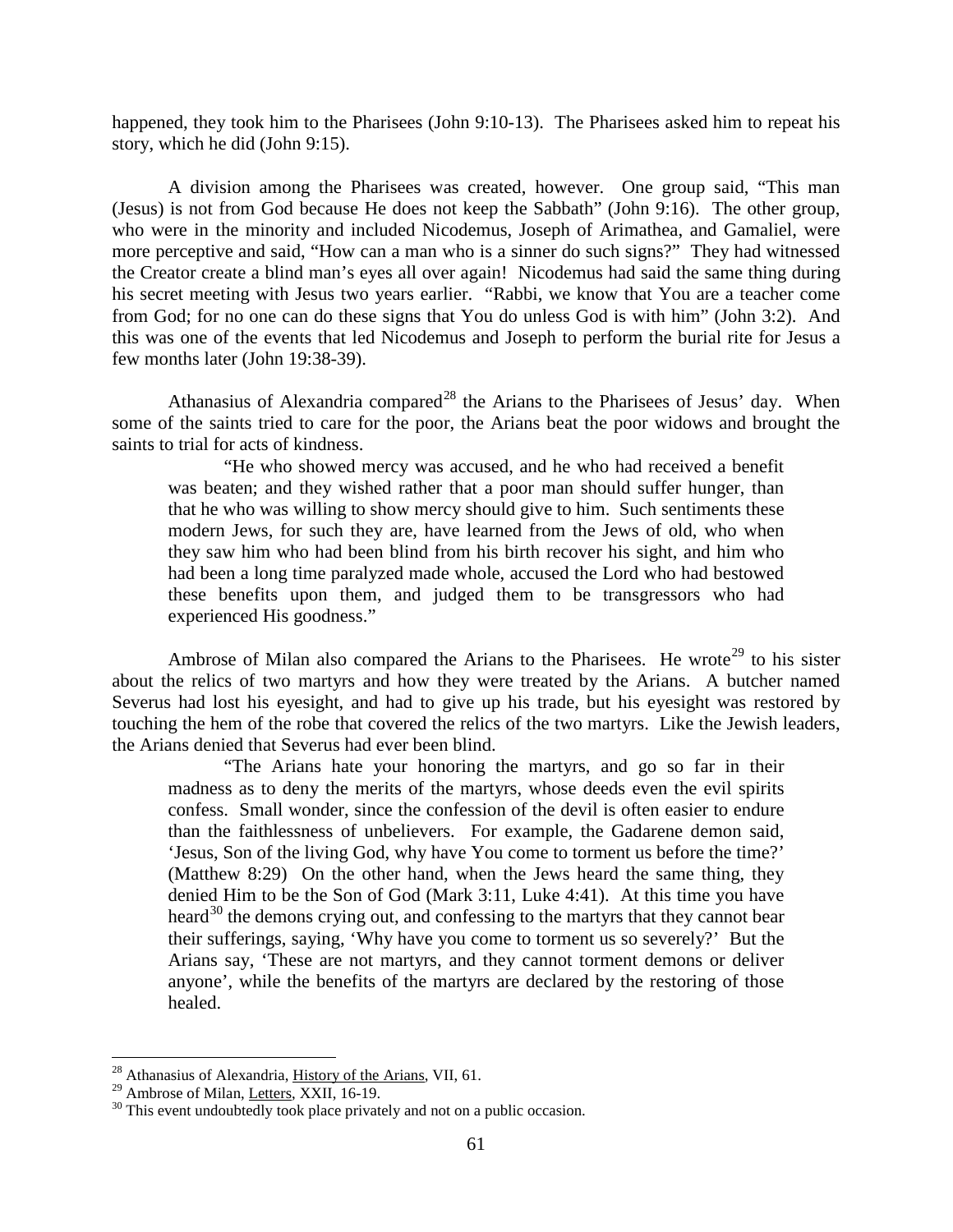The Arians deny that Severus received sight, but he confirms that he was healed. He says, 'I who could not see now see. I ceased to be blind' and he proves it. The Arians deny the benefit, who are unable to deny the fact. The man calls as evidence those persons by whose kindness he was supported; he brings forward those as able to confirm the truth of his visitation that he had as witnesses of his blindness. He declares how his sight was restored.

Is not this like the man born blind? The Jews, when they saw the gift of healing in the blind man, called for the testimony of his parents, 'How does your son see?' (John 9:19) Both Severus and the man born blind said, 'Whereas I was blind, now I see'. The obstinacy of the Arians is more hateful than that of the Jews; the latter, when they doubted, at least asked his parents; the Arians inquire in secret and deny in public, incredulous not as to the work, but as to its Author.

#### <span id="page-19-0"></span>**This Man Is Not of God**

After the blind man was healed at the Pool of Siloam, the people who saw him "brought him who formerly was blind to the Pharisees. Now it was a Sabbath when Jesus made the clay and opened his eyes" (John 9:14-15). The Pharisees reacted in three ways:

- 1. They claimed that He was a Samaritan who had a demon.
- 2. They claimed that He broke the Sabbath Laws in healing the blind man.
- 3. They denied that the miracle took place at all.

#### **They Claimed He Was a Samaritan Who Had a Demon**

<span id="page-19-1"></span>In the summer 28 AD, "they brought to Jesus a man, mute and demon-possessed. When Jesus cast the demon out of the man, the mute spoke. The multitudes marveled, saying, 'It was never seen like this in Israel!' But the Pharisees said, 'He casts out demons by Beelzebub, the ruler of the demons'" (Matthew 9:32-34, Luke 11:14-15). Mark adds that Jesus' own people<sup>[31](#page-19-2)</sup> tried to restrain Him, thinking that He was insane (Mark 3:21).

In the fall of 29 AD, the same accusation came up at three occasions. At the Feast of Tabernacles, Jesus taught in the Temple and accused the religious leaders of trying to kill Him. They retorted back that He had a demon (John 7:14-20). A little later, Jesus was debating with the Pharisees; again He accused them of trying to kill Him (John 8:37), and said that they were of their father the devil (John 8:44). Their reply was, "Do we not say rightly that You are a Samaritan and have a demon?" (John 8:48) Finally, shortly after the miracle of the man born blind, there was a division among the Jewish leaders. "Many of them said, 'He has a demon and is mad. Why do you listen to Him?' Others, remembering the miracle said, "These are not the words of one who has a demon. Can a demon open the eyes of the blind?" (John 10:20-21).

<span id="page-19-2"></span><sup>&</sup>lt;sup>31</sup> These people may have included some of Jesus' stepbrothers or some more distant relatives. Jude (aka Lebbaeus) had already been chosen as one of the Twelve Apostles, and was about to be sent out two by two (Matthew 10:1-5) James had been devoted to Jesus from the time of His birth. Joseph had already been chosen as one of the Seventy (Luke 10:1-20).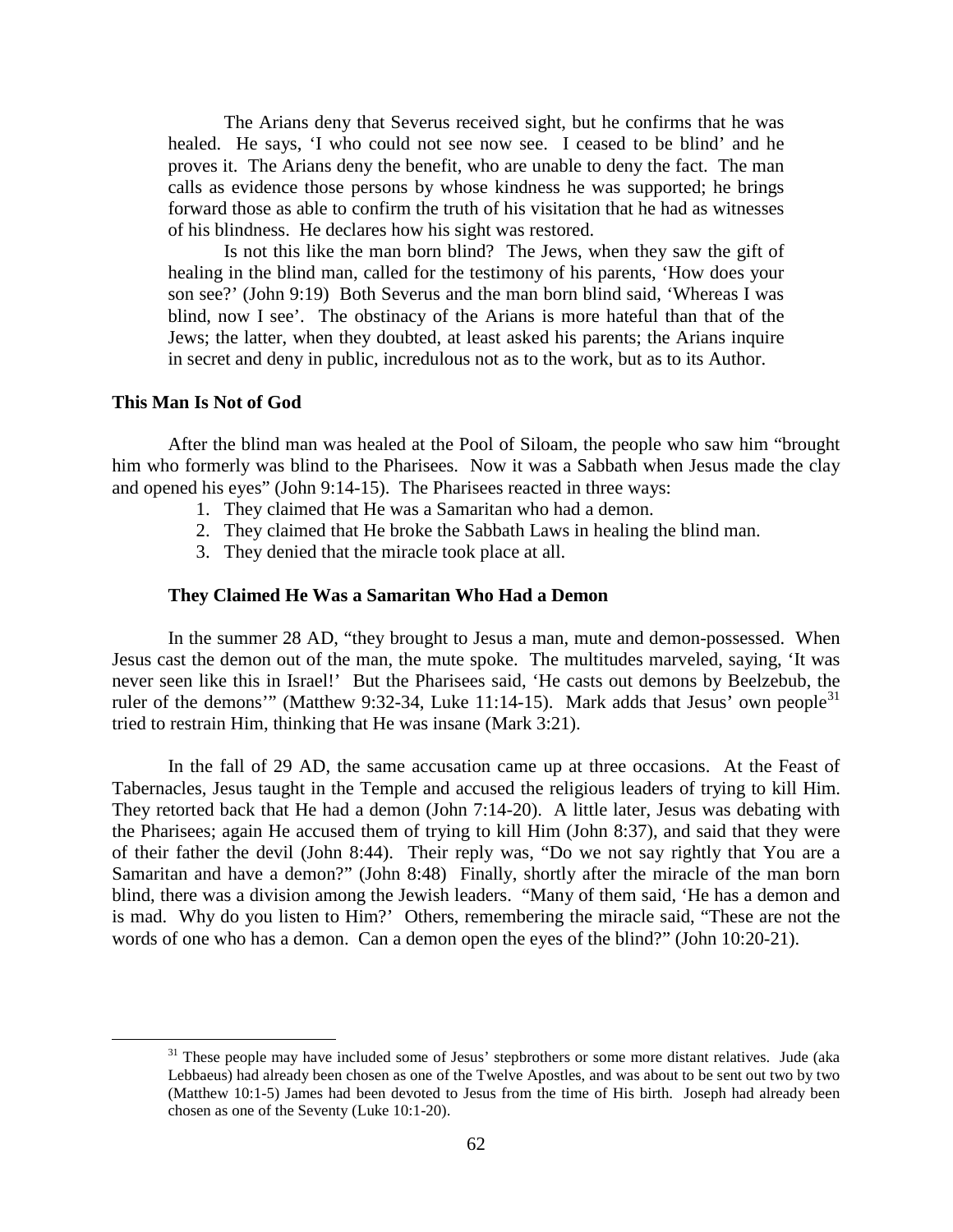While all this was going on in 28-29 AD, a few miles away in Samaria, Simon Magus was performing his sorcery, creating the illusion of many miracles. For example, Clement of Rome wrote<sup>[32](#page-20-0)</sup> of some of these "miracles" that the people of Samaria witnessed.

"He makes statues walk, and he rolls himself on the fire, and is not burned; and sometimes he flies. He makes loaves of bread out of stones; he becomes a serpent; he transforms himself into a goat; he becomes two-faced. He changes himself into gold; he opens locked gates; he melts iron. At banquets he produces images of all manner of forms. In his house he makes dishes fly through the air by themselves to wait on him. I wondered when I heard them say this; but many bore witness that they had been present, and had seen such things".

Simon astonished the people of Samaria with his sorcery, and they all listened to him. The effect was that they all referred to Simon saying, "This man is the great power of God" (Acts 8:9-10). This is an exact counterfeit of what Jesus was doing in Judea. Since everyone knew what was going on in Samaria, it is just natural that the Jewish leaders would think that Jesus was just another sorcerer like Simon.

John Chrysostom noted<sup>[33](#page-20-1)</sup> the continuous hostility that Jesus experienced. Some called Him a demon-possessed Samaritan; others, a deceiver and others, a sorcerer. In addition they called Him an adversary of God, a drunkard, and a friend of the depraved. Yet He exhibited the Power of God in everything He did. All this fits a pattern, since Simon Magus was doing exactly what they accused Jesus of doing just a few miles away in Samaria. Chrysostom said:

"When Jesus had returned from Egypt and was grown up, war flamed up against him on every side. First the disciples of John were envious of Him and tried to slander Him<sup>[34](#page-20-2)</sup>, although John himself behaved reverently to Him. They said, 'He who was with you beyond the Jordan, to whom you have testified - behold, He is baptizing, and all are coming to Him!' (John 3:26). These were the words of men who were already irritated, and consumed by that passion. For the same reason one of the disciples who said these things disputed with a certain Jew and raised a contentious argument about purifying, comparing one kind of baptism with another, the baptism of John with that of the disciples of Christ. 'Then there arose a dispute between some of John's disciples and a certain Jew about purification' (John 3:25). When He began to work miracles, how many slanderers He had! Some called Him a Samaritan and demoniac saying 'You are a Samaritan and have a demon' (John 8:48). Others called Him 'a deceiver', saying 'This man is not of God but deceives the people' (John 7:12). Others called Him 'a sorcerer' saying 'He casts out demons through Beelzebub the prince of the Demons' (Luke 11:15). They continually said these things against Him and called Him an adversary of God, a gluttonous and greedy man, and a drunkard, and a friend of the wicked and depraved. Jesus said, 'The Son of Man has come eating and drinking, and you say, Look, a glutton and a wino, a friend of tax

<span id="page-20-0"></span><sup>&</sup>lt;sup>32</sup> Roberts and Donaldson, "The Clementine Homilies", II, 32-34, PseudoClementine Literature, Ante-Nicene Fathers, v. 8.<br><sup>33</sup> John Chrysostom, <u>Letters to Olympias</u>, I, 3.<br><sup>34</sup> Simon Magus had been a follower of John the Baptist at one time without divulging the sorcery that he

<span id="page-20-2"></span><span id="page-20-1"></span>

practiced in secret. Simon may have stirred up the other followers of John the Baptist to criticize Jesus.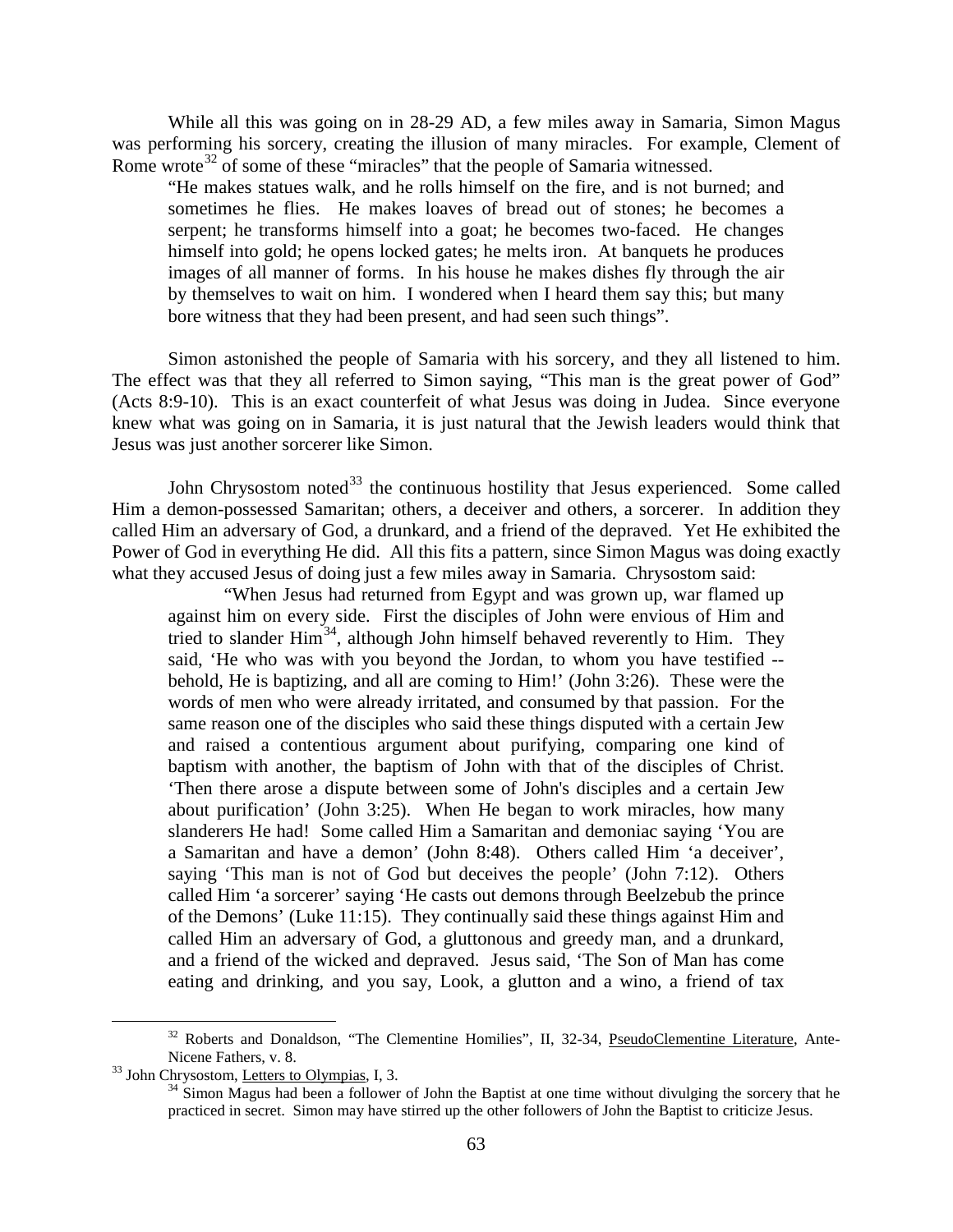collectors and harlots!' (Luke 7:34) When he was conversing with the harlot, they called Him a false prophet. 'For had He been a prophet', one said, 'He would know what manner of woman this is who is touching Him' (Luke 7:39). In fact every day they sharpened their teeth against Him. Not only did the Jews thus oppose Him, but even those who were reputed to be his brethren were not sincerely attached to Him; even out of his own family opposition flamed up against Him. Notice how they also were perverted, from the remark 'for even His brothers believe in Him'" (John 7:5).

On another occasion, Jesus healed a paralytic (actually a quadriplegic) who was carried by four men and let down to Jesus through a hole in the roof. First Jesus forgave the quadriplegic his sins (Mark 2:4-5) – indicating that there was evidence of some faith on the part of the crippled man as well as his four friends. Next Jesus read the thoughts of the Scribes present, and responded to their objections that Jesus made Himself out to be God (Mark 2:7-8). To prove that this was true, Jesus proceeded to heal the quadriplegic, so that he carried his own pallet out of the room afterward (Mark 2:10-12).

While the multitudes glorified God, who had given such power to men (Matthew 9:8), the Scribes and Pharisees had a similar problem with Jesus doing these works, demonstrating His Deity. John Chrysostom stated $^{35}$  $^{35}$  $^{35}$  of this:

"Christ's flesh was an offense to them, but He did not rebuke them. He proceeded by His works to arouse them, and exalt their thoughts. For the time being, it was no small thing for Him to be thought greater than all men, as having come from God. Had they established these things in their own minds, proceeding logically they would have known that He was God. But they did not retain these things clearly, neither were they able to approach Him. Therefore they said, 'This man is not from God' (John 9:16). They were continually harping on these things, putting them forward as cloaks for their own passions."

## **He Does Not Keep the Sabbath**

<span id="page-21-0"></span>A short time before this, Jesus healed the paralytic on the Sabbath (John 5:1-9). Mosaic Law demanded the death penalty for anyone working on the Sabbath (Exodus 31:14-16). However, Jesus contended with the Pharisees on several occasions about how the intent or spirit of the Sabbath Laws that He (Jesus) gave Moses on Mt. Sinai was to provide an opportunity for people to do good on the Sabbath (Luke 6:5-11).

Irenaeus pointed out<sup>[36](#page-21-2)</sup> that Jesus was conforming exactly to the Law by healing on the Sabbath, and that this was what the Sabbath was for.

"Christ did nothing contrary to the Law when He healed on the Sabbath. For the Law did not prohibit men from being healed on the Sabbath; on the contrary, it even circumcised them on that day, and gave command that service should be performed by the priests for the people. It did not forbid the healing even of dumb animals. Both at Siloam and on frequent other occasions, Christ

<span id="page-21-1"></span><sup>&</sup>lt;sup>35</sup> John Chrysostom, <u>Homilies on Matthew</u>, XXIX, 2.<br><sup>36</sup> Irenaeus of Lyons, Against Heresies, IV, viii, 2.

<span id="page-21-2"></span>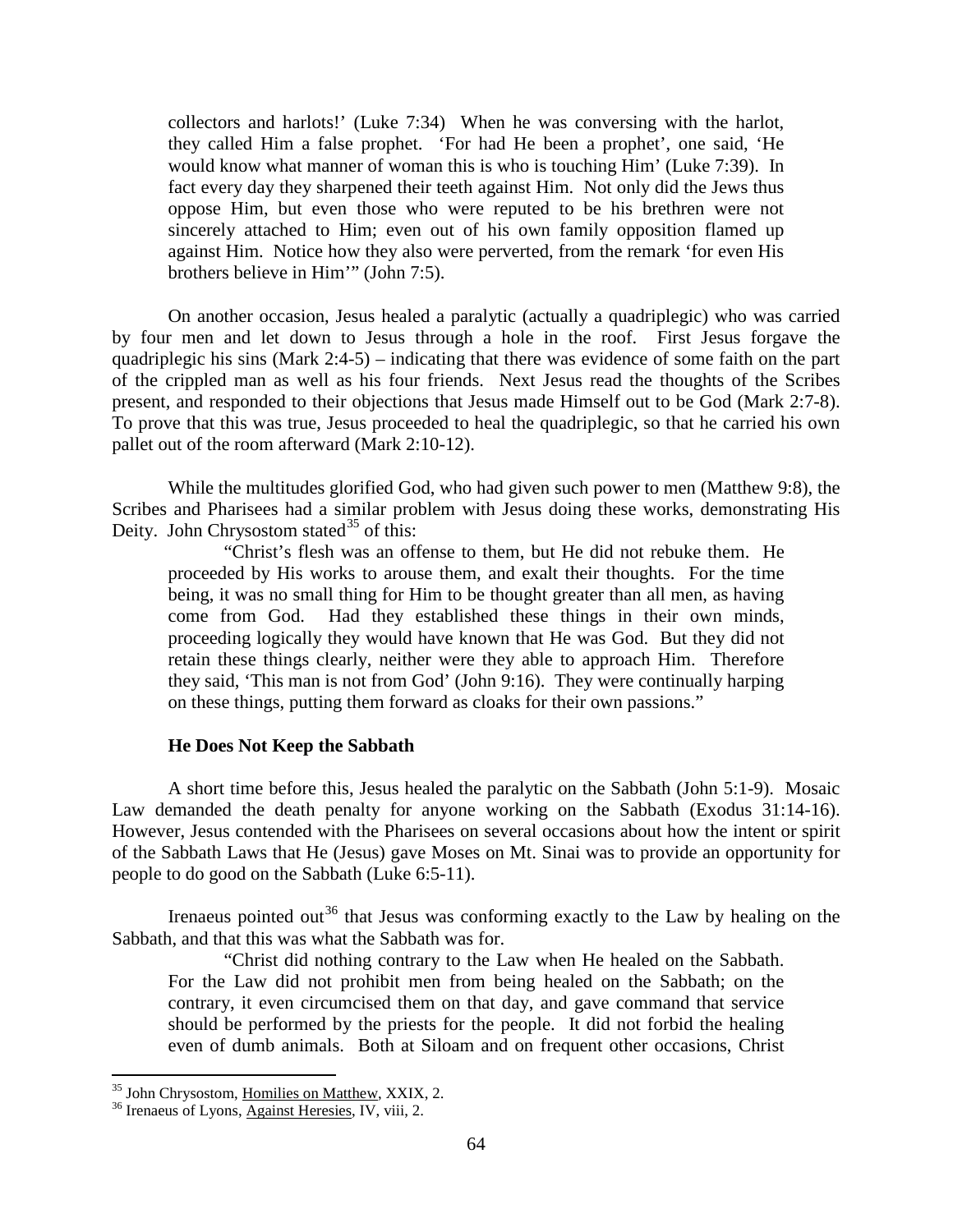performed cures on the Sabbath; and for this reason many used to come to Him on the Sabbath. The Law commanded them to abstain from all slavish work, that is, from all grasping after wealth, which is procured by trading and by other worldly business. But it exhorted them to attend to the exercises of the soul, which consist in reflection, and to attend to things that benefit their neighbors. Therefore the Lord reproved those who unjustly blamed Him for having healed on the Sabbath. He did not void the Law, but fulfilled it, by performing the service of the high priest, propitiating God for men, cleansing lepers, healing the sick, and Himself suffering death. His point was that exiled man might return from condemnation without fear to obtain his own inheritance."

John Chrysostom noted<sup>[37](#page-22-0)</sup> the division among the Jewish leaders (John 9:16) and concluded that more believed than didn't, but all were reluctant to speak out because of the Pharisees. The result was that the Jewish leaders were more devoid of understanding than the multitude.

"The greater number even of the rulers believed on Him, but didn't confess Him. Now the multitude was easily overlooked, as being of no great account in their synagogue, but the rulers being more conspicuous had the greater difficulty in speaking boldly. Some were restrained by the love of power; others were restrained by cowardice, and the fear of the multitude. Jesus had said, 'How can you believe who receive honor from men?' (John 5:44) Those who were seeking to kill Jesus claimed that they were of God, but that He who healed the blind could not be of God, because He didn't keep the Sabbath. The others objected that a sinner could not do such miracles. Those seeking to kill Him maliciously kept silence about what had taken place, but brought forward the seeming transgression; for they didn't say, 'He heals on the Sabbath day', but, 'He doesn't keep the Sabbath' (John 9:17). Those objecting, on the other hand, replied weakly, for when they ought to have shown that the Sabbath was not broken, they rely only on the miracles; and with reason, for they still thought that He was a man. If they had recognized His Deity, they might have urged in His defense, that He was Lord of the Sabbath, but as yet they didn't see this. None of them dared to say what they wished openly, but only in the way of questioning and doubt, some from not having boldness of speech, others through love of power."

"The division among the rulers (John 9:16) first began among the people, then later included the rulers also. Some said, 'He is a good man'; others said, 'No, but he deceives the people' (John 7:12). The rulers were voider of understanding than the multitude. Because they were divided, they did not exhibit any noble feeling when they saw the Pharisees pressing them. Had they been separated from the Pharisees, they would soon have known the truth."

The Pharisees contended<sup>[38](#page-22-1)</sup> that Jesus "can't be from God, since he didn't keep the Sabbath" (John 9:16). John Chrysostom stated that Jesus met them head-on over this issue.

<span id="page-22-0"></span> $37$  John Chrysostom, Homilies on John, LVII, 2.  $38$  John Chrysostom, Homilies on John, XL, 3.

<span id="page-22-1"></span>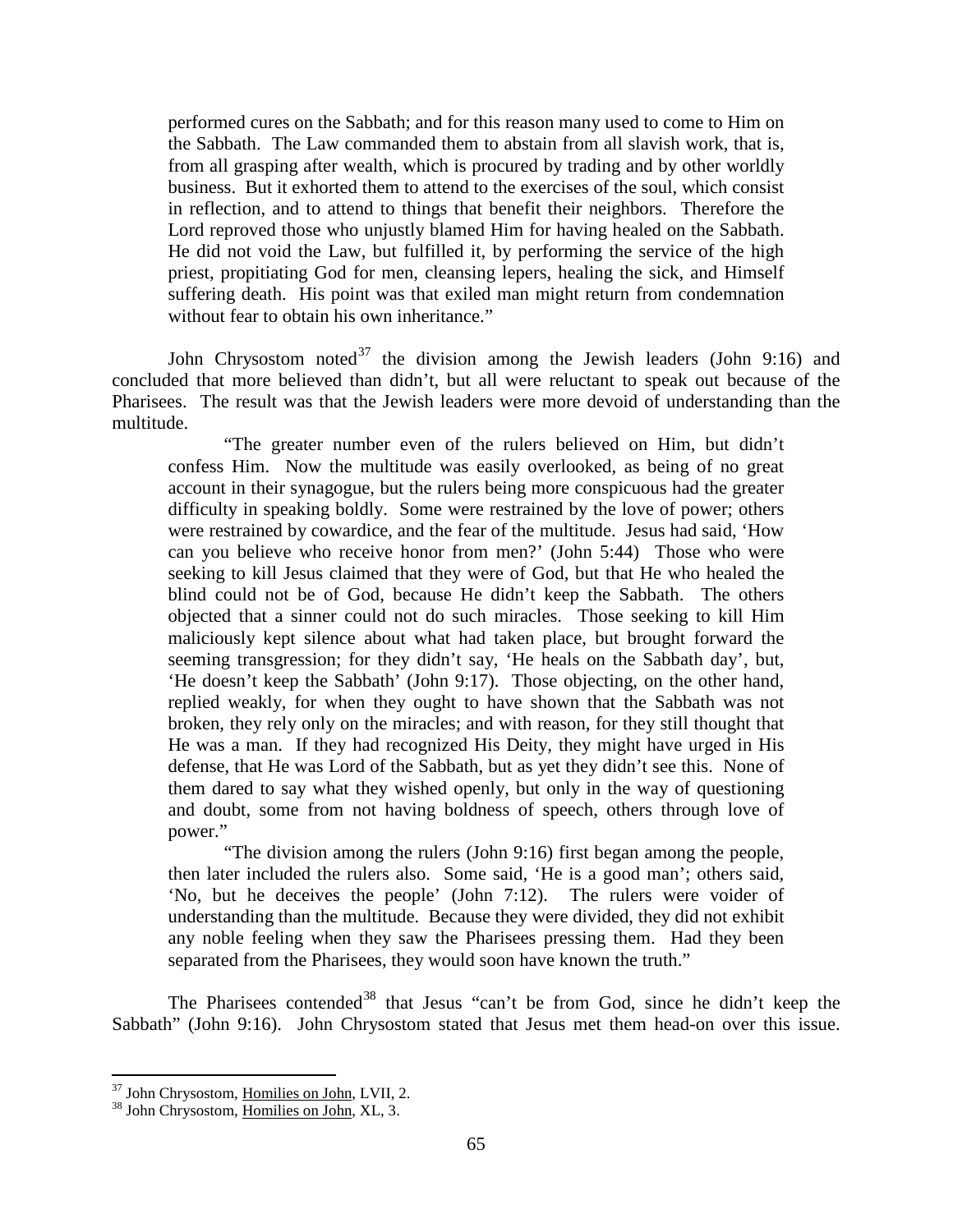Jesus addressed just the lesser issue: "Did He come from God?" The greater issue: "Was He equal to the Father?" would find their acceptance if they could accept the lesser issue.

"Jesus spoke of 'the works which the Father has given Me to finish that bear witness of Me' (John 5:36). Yet Jesus acted with absolute power; but in order to show that He does nothing contrary to the Father, therefore He understated things. Why did He not say, 'The works which the Father has given Me testify that I am equal to the Father?' He established this point elsewhere, when He said, 'Though you do not believe Me, believe the works, that you may know and believe that the Father is in Me, and I in Him' (John 10:38). In both respects, therefore, the works bore witness to Him, that He was equal to the Father, and that He did nothing contrary to Him. Why then didn't He say so, instead of leaving out His equality and putting forward His obedience? To establish the fact of His obedience was His first object. Although it was a far less thing to have it believed that He came from God, than to have it believed that God was equal with Him. The Prophets came from God also, but they were never referred to as equal with God. Still He took great pains as to the lesser point, knowing that if they admitted this, they would also receive the other afterward."

"Jesus added, 'The Father Himself, who has sent Me, has born witness of Me' (John 5:37). The Father bore witness to Him at the Jordan, 'This is My beloved Son, in whom I am well pleased; listen to Him' (Matthew 3:16). The testimony of John the Baptist was also clear, for they themselves had gone to John, and could not deny it. The testimony from the miracles was in like manner clear, for they had seen them done, and had heard from him who had been healed, and had believed."

# <span id="page-23-0"></span>**The Pharisees Don't Recognize Who Jesus Is**

Jesus said to the Pharisees, "For judgment I have come into this world, that those who do not see may see, and that those who see may be made blind. Then some of the Pharisees who were with Him heard these words, and said to Him, 'Are we blind also?' Jesus said to them, 'If you were blind, you would have no sin; but now you say, 'We see.' Therefore your sin remains'" (John 9:39-41).

John Chrysostom spoke<sup>[39](#page-23-1)</sup> of the end result of the Pharisees' rejection of Jesus and their refusal to try to recognize the miracle that happened to the blind man. Following Palm Sunday, Jesus spoke the parable of the vineyard to these same Pharisees, where the vineyard tenants (the Pharisees) will be thrown out and the vineyard given to the Gentiles (Matthew 21:33-45), Chrysostom said:

"That they might learn that nothing happens outside of God's will, but that the Palm Sunday event was highly acceptable, beyond expectation, and amazing every one of the beholders (for indeed the miracle was far beyond words), Jesus added, 'It is the Lord's doing' (Matthew 21:42, Psalm 118:22-23). By the stone He means Himself, and by builders the teachers of the Jews. As Ezekiel said, 'They have seduced My people, saying, "Peace!" when there is no peace. One builds a wall, and they plaster it with untempered mortar. Say to those who

<span id="page-23-1"></span><sup>&</sup>lt;sup>39</sup> John Chrysostom, Homilies on Matthew, LXVIII, 2.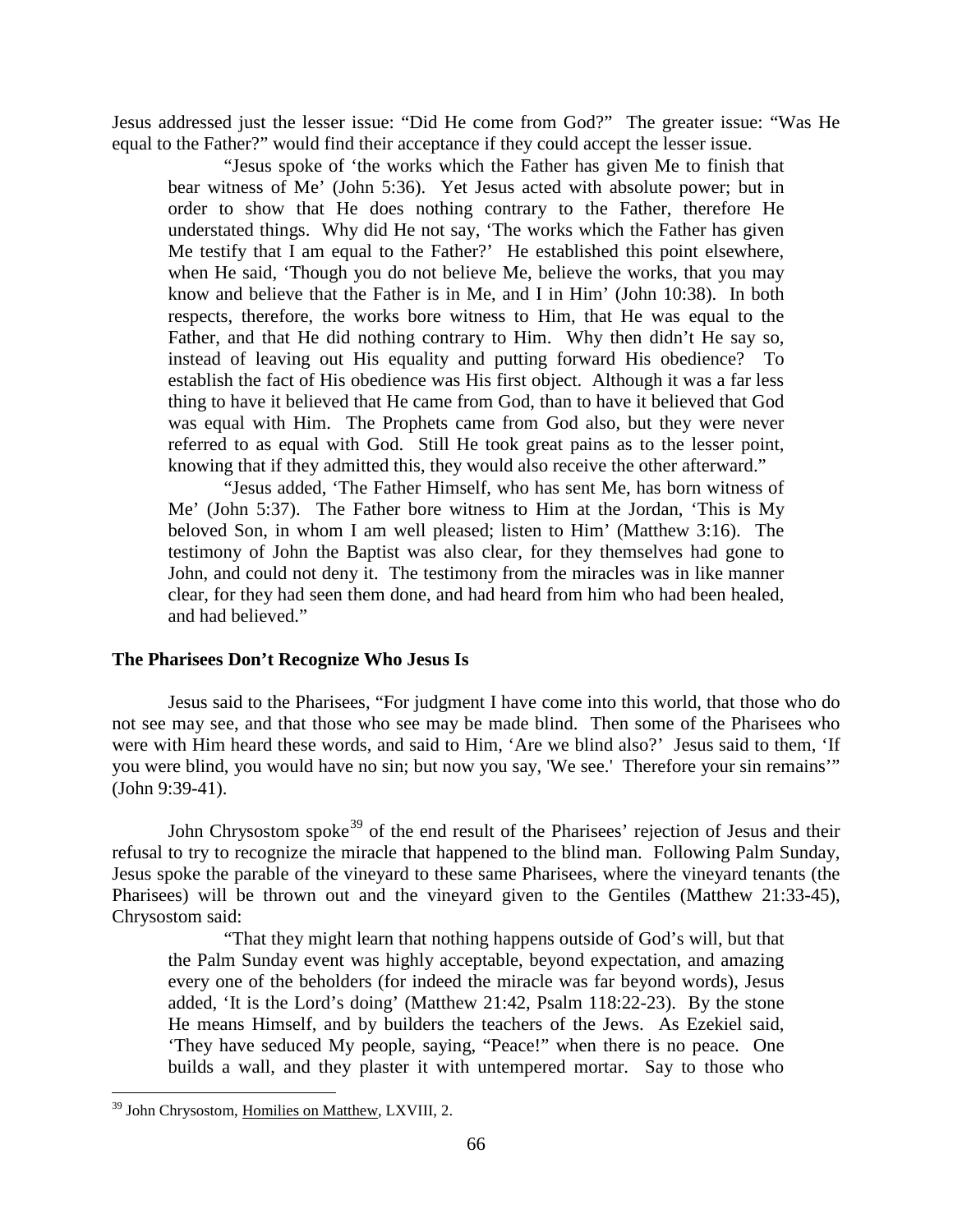plaster it with untempered mortar, that it will fall' (Ezekiel 13:10-11). But how did they reject Him? By saying, 'This man is not of God' (John 9:16); 'This man deceives the people' (John 7:12); and again, 'You are a Samaritan, and have a demon'" (John 8:48).

"That they might know that the penalty is not limited to their being cast out, He added the punishment, saying, 'Whoever falls on this stone will be broken; but on whomever it falls, it will grind him to powder' (Matthew 21:44). He speaks here of two ways of destruction, one from stumbling and being offended; for this is, 'Whoever falls on this stone'. The other refers to their capture, calamity, and utter destruction, which also He clearly foretold, saying, 'It will grind him to powder'. By these words He darkly intimated His own resurrection also.

Chrysostom also stated $40$  that the comments of the Jewish leaders show their disagreement with each other. The first group had said, "This man is not of God", for breaking the Sabbath, which indicated that they believed that He healed the blind man. The second group had said, "How can a sinner do such miracles?" Chrysostom focused on the second group, who tried to deny the miracle took place at all:

"They now say to the man, 'What do you say of Him, since He has opened your eyes?' They didn't say, 'What do you say of Him, Who has broken the Sabbath?' These who speak are not the men who said, 'This man is not of God', but those who separated themselves from them, and said, 'A sinner cannot do such miracles'. Desiring to silence their opponents (the other Jewish leaders), in order that they may not seem to be partisans of Christ, they bring forward the man who had received proof of His power, and question him. Observe now the wisdom of the poor man, who speaks more wisely than them all. First he said, 'He is a Prophet' (John 9:17); and didn't shrink from the judgment of the perverse Jews who spoke against Him."

"'These Jewish leaders did not believe that he had been blind, and received his sight, until they had called his parents' (John 9:18-21). Observe in how many ways they attempt to obscure and take away the miracle. But this is the nature of truth, by the very means by which it seems to be attacked by men, by these it becomes stronger; it shines by means of that by which it is obscured. If these things had not taken place, the miracle might have been suspected by the multitude. But now, as if desiring to lay bare the truth, they used every means, and did everything as if they had acted in Christ's behalf. First they attempted to put Him down by examining this mode of cure, saying, 'How did He open your eyes?', that is, 'was it by some sorcery?' In another place, when they had no charge to bring against Him, they tried to insult the mode of the cure, saying, 'He casts out demons by Beelzebub, the ruler of the demons'" (Matthew 12:24).

Chrysostom noticed<sup>[41](#page-24-1)</sup> many contradictions in the words of the people and the rulers in Jerusalem. At some times they know who Jesus is and where He is from; at other times they don't. They acted like madmen, and the only thing they looked for is reasons for unbelief.

<span id="page-24-0"></span><sup>&</sup>lt;sup>40</sup> John Chrysostom, <u>Homilies on John</u>, LVIII, 1.<br><sup>41</sup> John Chrysostom, <u>Homilies on John</u>, L, 1.

<span id="page-24-1"></span>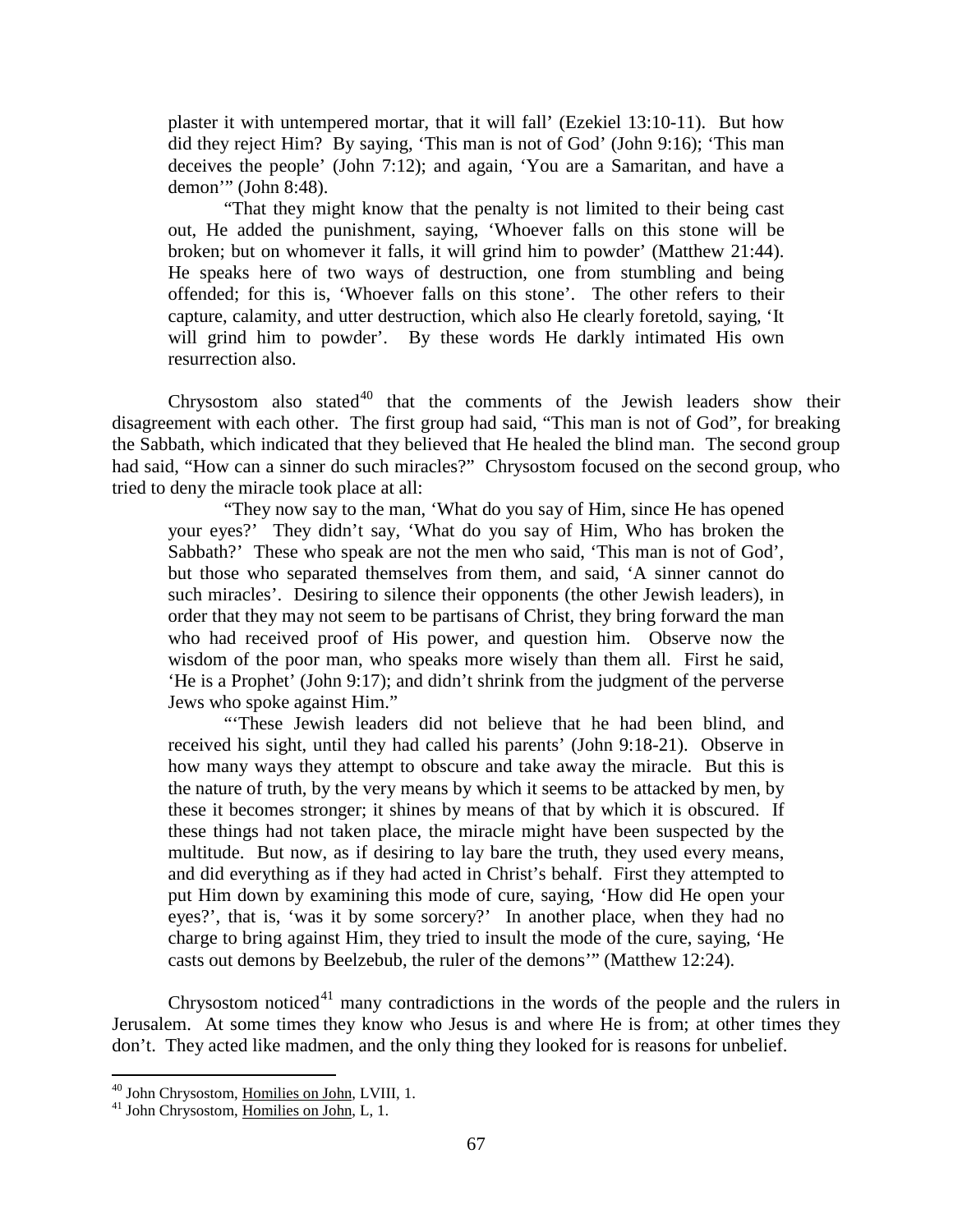"Many of those of Jerusalem said, 'Isn't this He, whom they seek to kill? But, look, he speaks boldly, and they say nothing to him' (John 7:25-26). Now why did the Apostle John add, 'those of Jerusalem?' John shows that the common people who had most enjoyed His mighty miracles were more pitiful than any; they had seen the greatest proof of His Godhead by being healed, and yet deferred to the judgment of their corrupt rulers. It was a great proof of this, that furious men, bent on murder, should be quiet all of a sudden, when they had Him in their hands. Not only do they say nothing to Him, but nothing even when He 'speaks boldly'. One who spoke boldly and with complete freedom would naturally have angered them more; but they did nothing. 'Do they know that this is really the Christ?' 'What do you think?' On which account the people said, 'We know where this man is from' (John 7:25-27). What contradiction! The men of Jerusalem do not even follow the opinion of their rulers."

"Earlier they said, 'When the Christ comes, no man knows where He is from' (John 7:27). Yet when the Magi asked, the rulers replied that He should be born in Bethlehem' (Matthew 2:4). Now the rulers said, 'God spoke to Moses, but as for this fellow, we don't know where He is from' (John 9:29). 'We know where He is from', and 'we don't know where He is from'; observe the words of drunken men. Again, 'Does Christ come out of Galilee? (John 7:41). Is He not of 'the town of Bethlehem?' Their decision is one of madmen! What can be plainer than this contradiction? They only looked for one thing only: a reason not to believe."

John Chrysostom spoke<sup>[42](#page-25-0)</sup> of Jesus' care even for the obstinate Jewish leaders. Because they refused to see and hear what was going on, He took away their hearing and spoke only in parables. If He had continued speaking plainly, it would only have resulted in their greater condemnation, which He didn't come for.

"Jesus made what He had said more distinct, pointing out, 'Whoever has, to him more will be given, and he will have abundance; but whoever does not have, even what he has will be taken away from him. Therefore I speak to them in parables, because seeing they do not see, and hearing they do not hear, nor do they understand'" (Matthew 13:12-13).

"If the blindness was physical, it was fit to open their eyes; but because it was a voluntary and self-chosen blindness, therefore He said not simply, 'They don't see', but, 'seeing, they don't see'; so that the blindness was because of their own wickedness. They saw demons cast out, and said, 'He casts out demons by Beelzebub, the ruler of the demons' (Luke 11:15). They heard Him guiding them to God, and they said, 'This man is not of God' (John 9:16). Since then the judgment they pronounced was contrary both to their sight and hearing, therefore, He said, even the hearing will I take away from them. They derive no advantage from it, but rather greater condemnation. They not only disbelieved, but found fault, accused, and laid snares also. However, Jesus didn't say this openly, for it is not His will to give disgust in accusing them. Therefore even at the beginning He spoke to them very plainly; but because they perverted themselves, thereafter He spoke in parables."

<span id="page-25-0"></span><sup>&</sup>lt;sup>42</sup> John Chrysostom, Homilies on Matthew, XLV, 1.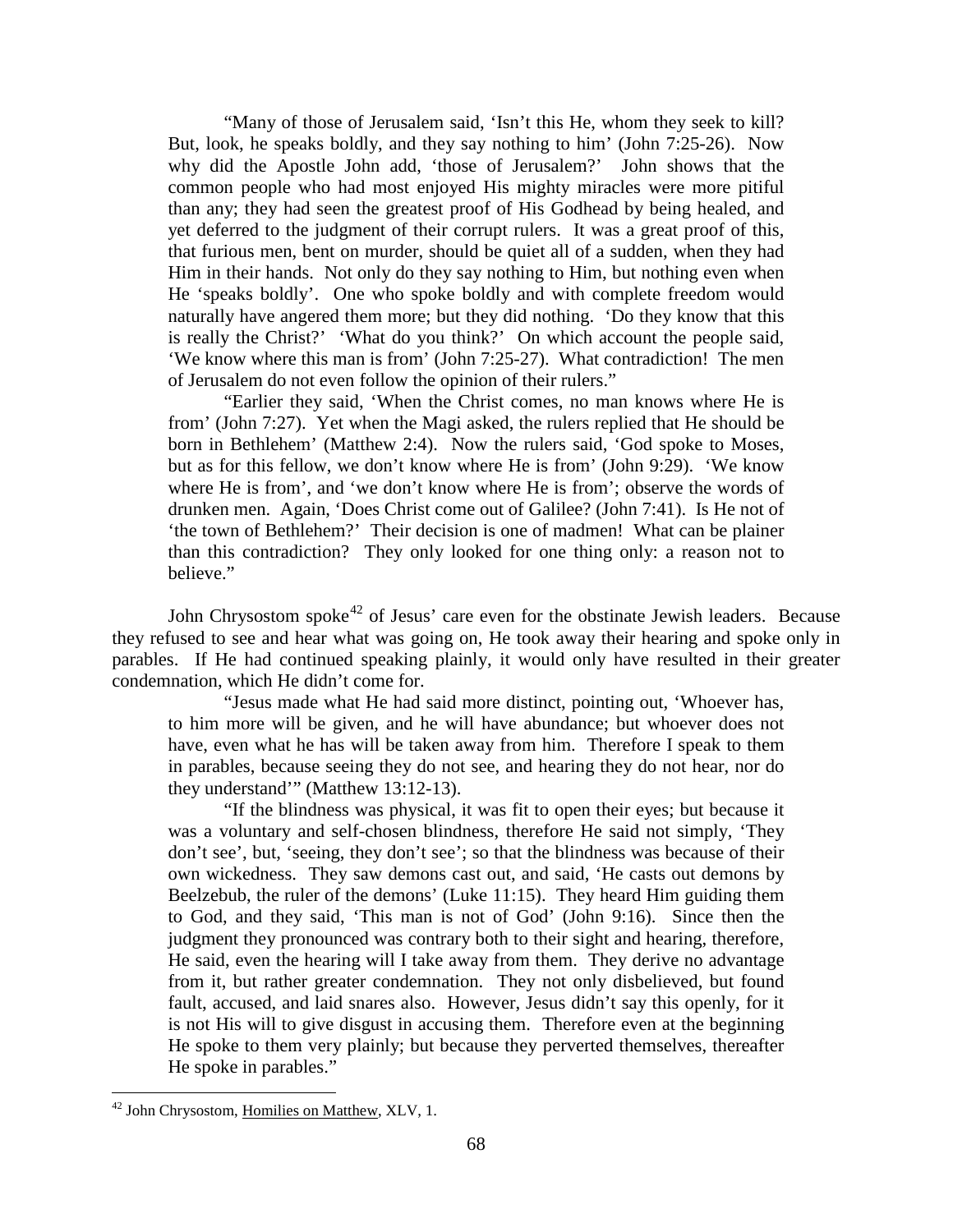In late 29 AD, the Jewish leaders gathered around Jesus and asked Him, "How long will you make us doubt? If you are the Christ, tell us plainly" (John 10:24). This sounds like an honest desire to learn and clarify the situation, but they were continually trying to find some reason to put Him to death because of His words. He had told them that He was the Christ, but they weren't receptive to hearing that. John Chrysostom commented $43$ :

"Jesus could have replied, 'Why do you inquire of Me? Often you have called Me a demoniac, a madman, and a Samaritan, and have considered me an enemy of God, and a deceiver. Now you say, If I bear witness of myself, my witness is not true; how is it then that you seek to learn from Me, whose witness you reject?' But He said nothing of the kind, although He knew that they had evil intentions when they made the inquiry. Their surrounding Him and saying, 'How long do you make us doubt?', seemed to proceed from a certain desire for learning, but the intention with which they asked the question was deceitful. Jesus didn't respond to their slander, while they attacked His sayings by finding in them a sense other than that in which they were spoken. They continually proposed questions, desiring to silence Him by means of His sayings. When they could find no fault with His works, they wished to find a handle in His words. Therefore they said, 'Tell us'; yet He had often told them. He said to the woman of Samaria, 'I AM speaks to you' (John 4:26); and to the blind man, "You have both seen Him, and it is He that is talking with you' (John 9:37). He had told them also, if not in the same, at least in other words. Had they been wise, and had they desired to inquire rightly, all they had to do was confess Him by words, since by works He had often proved the point in question. But now observe their perverse temper. When He addressed them, and instructed them by His words, they said, 'What sign will You perform then, that we may see it and believe You?' (John 6:30) But when He gives them proof by His works, they said to Him, 'Are you the Christ? Tell us plainly' (John 10:24); when the works cry aloud, they seek words, and when the words teach, then they want works, always being contrary. The end showed that they didn't inquire for the sake of learning."

"Their mode of questioning was full of hatred. Yet He spoke everything openly, always being present at their feasts, and in secret He said nothing; but their words were full of deceit, in order that having drawn Him out, they might again find some handle against Him."

# <span id="page-26-0"></span>**The Boldness of the Blind Man After Receiving Sight**

The arguments and disagreements among the Pharisees were not lost on the formerly blind man. In fact, they began to give him true insight into what really happened. The interchange went like this:

• Some of the Pharisees asked the formerly blind man his opinion of Jesus. He replied, "He is a prophet."

<span id="page-26-1"></span><sup>&</sup>lt;sup>43</sup> John Chrysostom, Homilies on John, LXI, 1.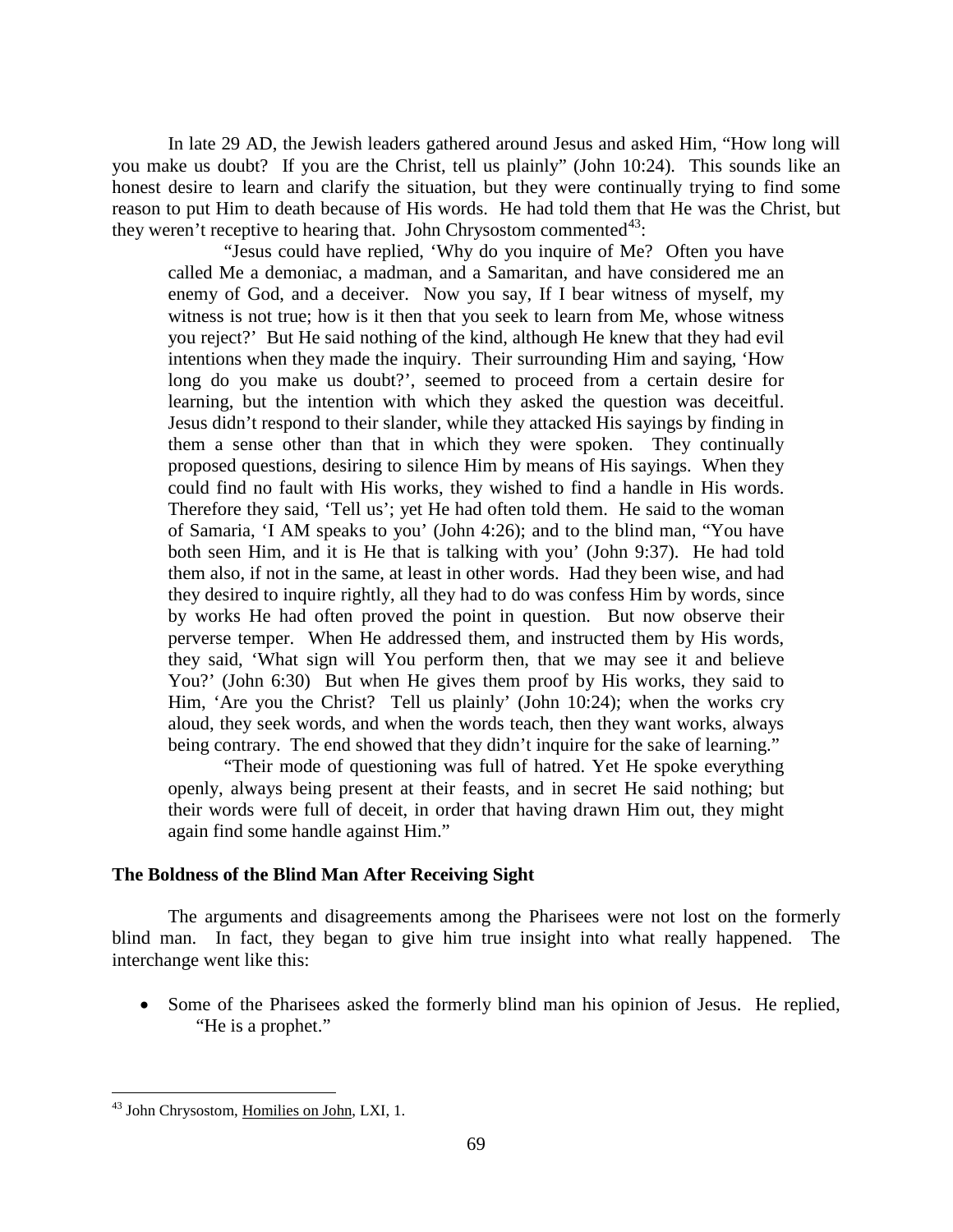- These Pharisees then denied the fact that he had been blind in the first place and called his parents as witnesses. This discredited the Pharisees in the eyes of the formerly blind man since he could see that they were suppressing the obvious.
- The parents confirmed their son's former blindness but hesitated to speak further out of fear.
- The Pharisees called in the formerly blind man again, this time under oath, asking him to deny the miracle ever took place. This indicated that they thought he and his parents were lying and they completely discredited themselves in his eyes. To him they were just trying to stonewall the truth.
- The formerly blind man threw it back in their face, "Why do you want to hear it again? Do you also want to become His disciples?"
- Infuriated, they reviled him, claiming to be Moses' disciple and said they didn't even know where Jesus was from.
- The formerly blind man now saw things clearly and spelled it out to the Pharisees. Following are John Chrysostom's comments<sup>[44](#page-27-0)</sup>:
	- 1. This is a marvelous thing; you do not know where Jesus is from, yet He opened my eyes. "A Man, who is not one of the distinguished, noble or illustrious among you, can do such things; so that it is in every way clear that He is God, needing no human help".
	- 2. God does not hear sinners, and you acknowledge this; but He does hear true worshippers who do His Will. "Here he not only has cleared Jesus of sin, but declares that He is very pleasing to God, and does His will. Since they called themselves worshipers of God, he added, 'and does His will'; 'since', he said, 'it is not sufficient to know God; men must also do His will'.
	- 3. Since the world began, it has been unheard that anyone ever opened the eyes of one born blind. "If now you acknowledge that God doesn't hear sinners, and this Person has wrought a miracle, and such a miracle as no man has ever done, it is clear that He has surpassed all things in virtue, and that His power is greater than belongs to man."
	- 4. If this man (Jesus) were not from God, He could do nothing.
- The Pharisees proceeded to cast him out of the Synagogue, overruling Nicodemus, Joseph and Gamaliel. The formerly blind man was fortunate to get out alive; when the Deacon Stephen did something similar about a year later (Acts 7), Stephen and about  $200$  others<sup>[45](#page-27-1)</sup> were stoned to death.

John Chrysostom noted<sup>[46](#page-27-2)</sup> that an underlying assumption of the Pharisees was that Jesus was a sinner. They said, "We know that this man (Jesus) is a sinner" (John 9:24). They tried to get the formerly blind man to say that also, but he kept playing their own words back to them, "How can a man who is a sinner do such signs"? (John 9:16) Yet just a short time earlier, Jesus had spoken to the Scribes and Pharisees and had asked them, "Which of you convicts Me of sin?" (John 8:46) This was followed by silence, since they could find no sin in Him. Thus the formerly blind man kept challenging the obstinate blindness of the Pharisees.

<span id="page-27-1"></span><span id="page-27-0"></span><sup>&</sup>lt;sup>44</sup> Chrysostom, <u>Homilies on John</u>, LVIII, 3.<br><sup>45</sup> Nickolai Velimirovic, <u>Prologue From Ochrid</u>, Lazarica Press, Birmingham, 1986, July 28.<br><sup>46</sup> John Chrysostom, Homilies on John, LVIII, 2.

<span id="page-27-2"></span>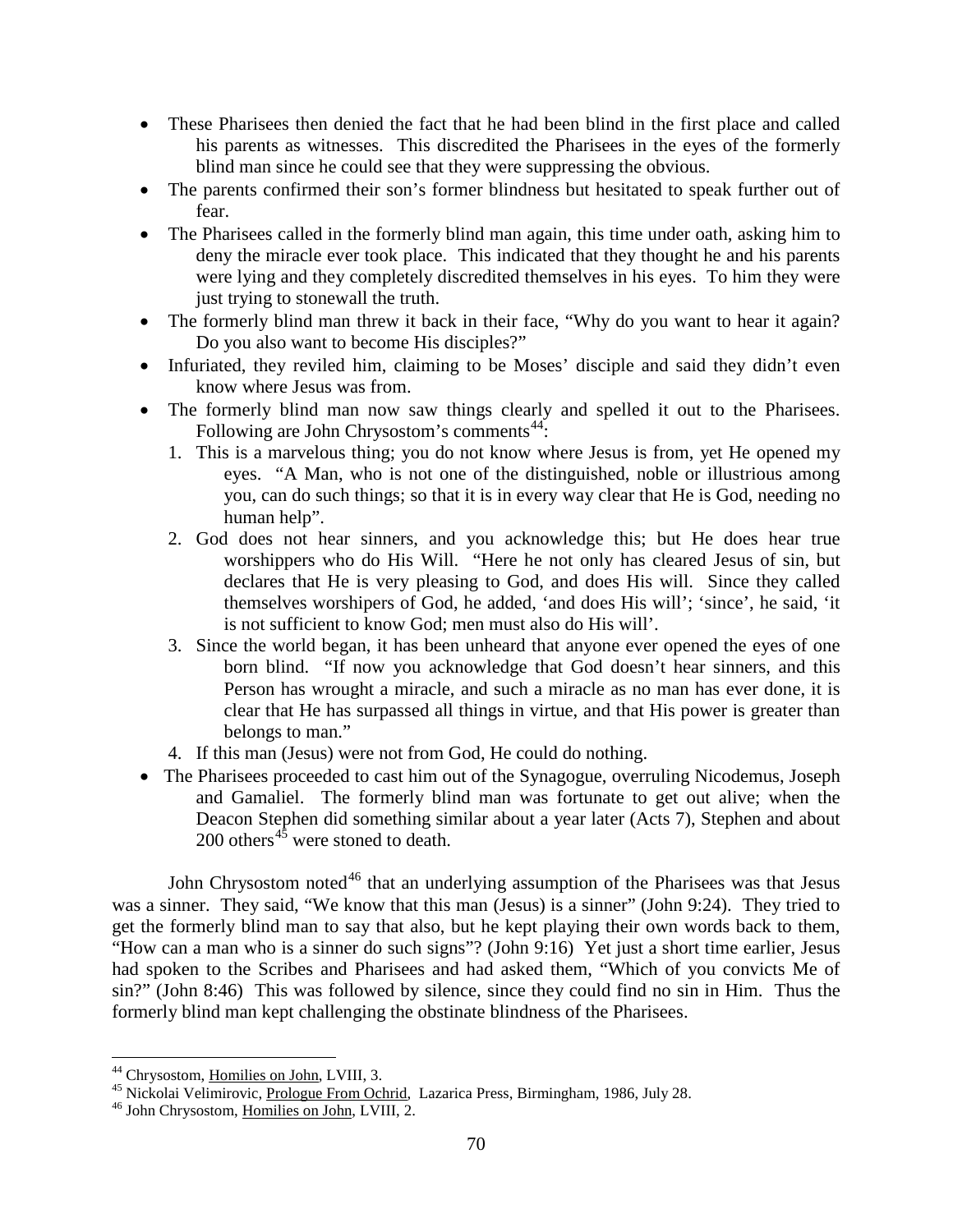Chrysostom also noted<sup>[47](#page-28-0)</sup> the change in the attitude of the formerly blind man when the Pharisees began to question him a second time. Before he had spoken cautiously in supplying the proof of what he said. After that he spoke confidently and trampled their madness, declaring himself to be Jesus' disciple.

"The Pharisees inquired again, 'What did he do to you? How did He open your eyes?' (John 9:26) Having conquered them already and put them down, he no longer spoke to them submissively. As long as the matter needed inquiry and arguments he spoke guardedly, while he supplied the proof; but when he had conquered and gained a splendid victory, he then took courage, and trampled them."

"'I have told you once, and you did not listen; why do you want to hear it again?' (John 9:27) This is bold-speaking of a beggar towards Scribes and Pharisees! So strong is truth, so weak is falsehood. Truth, though she take hold of ordinary men, makes them to appear glorious; falsehood, even though it is with the strong, shows them to be weak! What the formerly blind man said is of this kind, 'You paid no attention to my words; therefore I will no longer speak or answer you continually, who question me to no purpose, and who do not desire to hear in order to learn; all you do is insult my words'".

"As a final reply, the formerly blind man said, 'Do you also want to become His disciples?' (John 9:27) Now he has ranked himself among the band of disciples, for the 'do you also?' is the expression of one who is declaring himself to be a disciple. Then he mocked them abundantly. For since he knew that this struck them hard, he said it, wishing to criticize them with exceeding severity; the act of a courageous soul, soaring on high and despising their madness. He pointed out the greatness of this dignity, in which he was very confident, and showed that they insulted him who was a man worthy to be admired; he didn't take the insult to himself, but grasped as an honor what they offered as a reproach."

Cyprian of Carthage applied<sup>[48](#page-28-1)</sup> the words of the man born blind, "God does not hear a sinner", to the baptism of heretics in his day.

"It is necessary that he should be anointed who is baptized; having received the chrism<sup>[49](#page-28-2)</sup>, that is, the anointing, he may be anointed of God, and have in him the grace of Christ. Further, it is the Eucharist from which the baptized are anointed with the oil sanctified on the altar. But he cannot sanctify the creature of oil, who has neither an altar nor a church; thus there can be no spiritual anointing among heretics, since it is clear that the oil cannot be sanctified nor the Eucharist celebrated at all among them. But we ought to know and remember that it is written, 'Let not the oil of a sinner anoint my head' (Psalm 141:5 LXX), which the Holy Spirit forewarned, lest anyone going out of the way and wandering from the path of truth should be anointed by heretics and adversaries of Christ. Besides, what prayer can a priest who is impious and a sinner offer for a baptized

<span id="page-28-1"></span><span id="page-28-0"></span> $^{47}$  John Chrysostom, <u>Homilies on John</u>, LVIII, 2-3.<br> $^{48}$  Cyprian of Carthage, Epistles, LXIX, 2.

<span id="page-28-2"></span>

 $^{49}$  Chrism or unction is an anointing with oil and is mentioned by the Apostle John, " the anointing which you have received from Him abides in you" (1 John 2:27).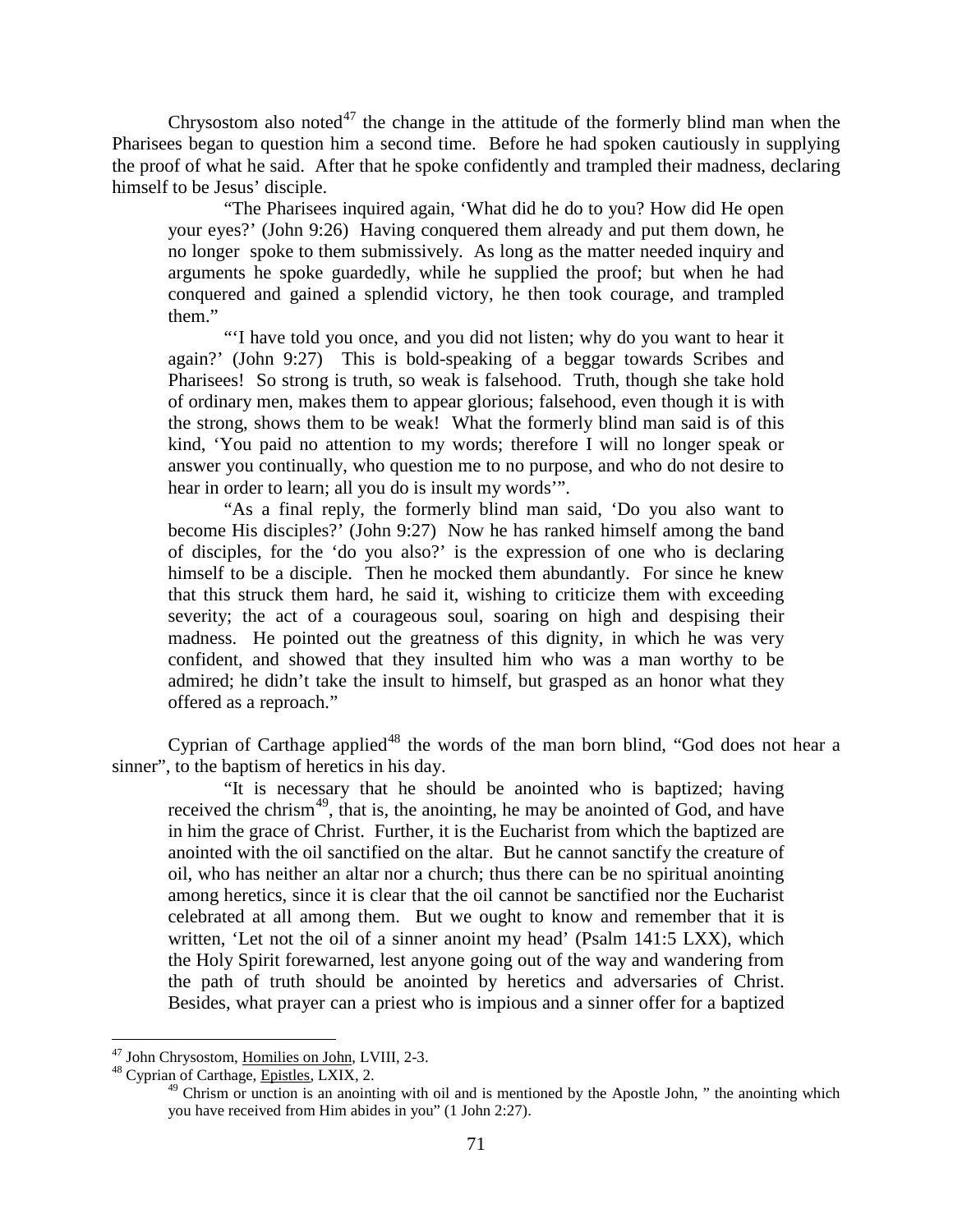person? It is written, 'God does not hear a sinner; but if any man is a worshipper of God, and does His will, him He hears' (John 9:31). Who, moreover, can give what he himself doesn't have? How can he discharge spiritual functions who himself has lost the Holy Spirit? Therefore he must be baptized and renewed who comes untrained to the Church, that he may be sanctified within by those who are holy, since it is written, 'Be holy, for I am holy, says the Lord'" (Leviticus 19:2).

# <span id="page-29-0"></span>**Being Cut Off From Israel**

When the formerly blind man was "put out of the synagogue" (John 9:34), he was "cut off from Israel." The Hebrew word, kareth (Hebrew to cut off, cut down, destroy) was used in a wide variety of contexts. There are times when kareth is clearly synonymous to death by stoning (Exodus 31:14-15, Leviticus 20:2-3). But there are many other times where an offender is instructed to be cut off from Israel, but not specifically stoned. For example:

| • Eating leavened bread during Passover     | Exodus 12:15-20      |
|---------------------------------------------|----------------------|
| • Using Holy Oil improperly                 | Exodus 30:31-33      |
| • Eating offerings while unclean            | Leviticus 7:15-21    |
| • Improper offerings                        | Leviticus 17:4-9     |
| $\bullet$ Drinking blood                    | Leviticus $17:10-14$ |
| • Neglecting the Passover                   | Numbers 9:10-14      |
| • Neglecting purifications after defilement | Numbers 19:11-13     |
|                                             |                      |

All of the above regulations have to do with maintaining the worship of God in an exact manner, which has its fulfillment in Christ. People who aren't interested in doing this are not part of Israel in spirit. The seeming vagueness of the term "cut off" may have been intentional to allow some discretion for judges to deal with individual cases where repentance may be forth coming.

For lesser offenses, especially those of one man against another (as opposed to those connected with worship of God), beating with rods or whips were proscribed (Deuteronomy 25:1-3). Forty "stripes" was the maximum punishment allowed, where each blow left a bloody wound. Forty stripes was considered survivable, but just barely so, and more than that made the one who inflicted the punishment possibly subject to punishment himself if the offender died (Exodus 21:20-21). For example, Paul was given 39 lashes from the Jewish leaders on five separate occasions (2 Corinthians 11:24). The Apostles were also beaten by the Jewish leaders for continuing to teach about Christ (Acts 5:40).

In the case of the man born blind, he had offended the Jewish leaders. Being out of the synagogue meant he had no part in the worship of Israel. (Even Gentiles could take part at a distance!) This also meant he would have great difficulty finding employment and he may also be unable to inherit property.

There are other cases where people refused to acknowledge Jesus for fear of being "put out of the synagogue". Israel and the synagogue worship was their hope of eternal life; to abandon this was hard to do. Some examples are as follows with comments from John Chrysostom: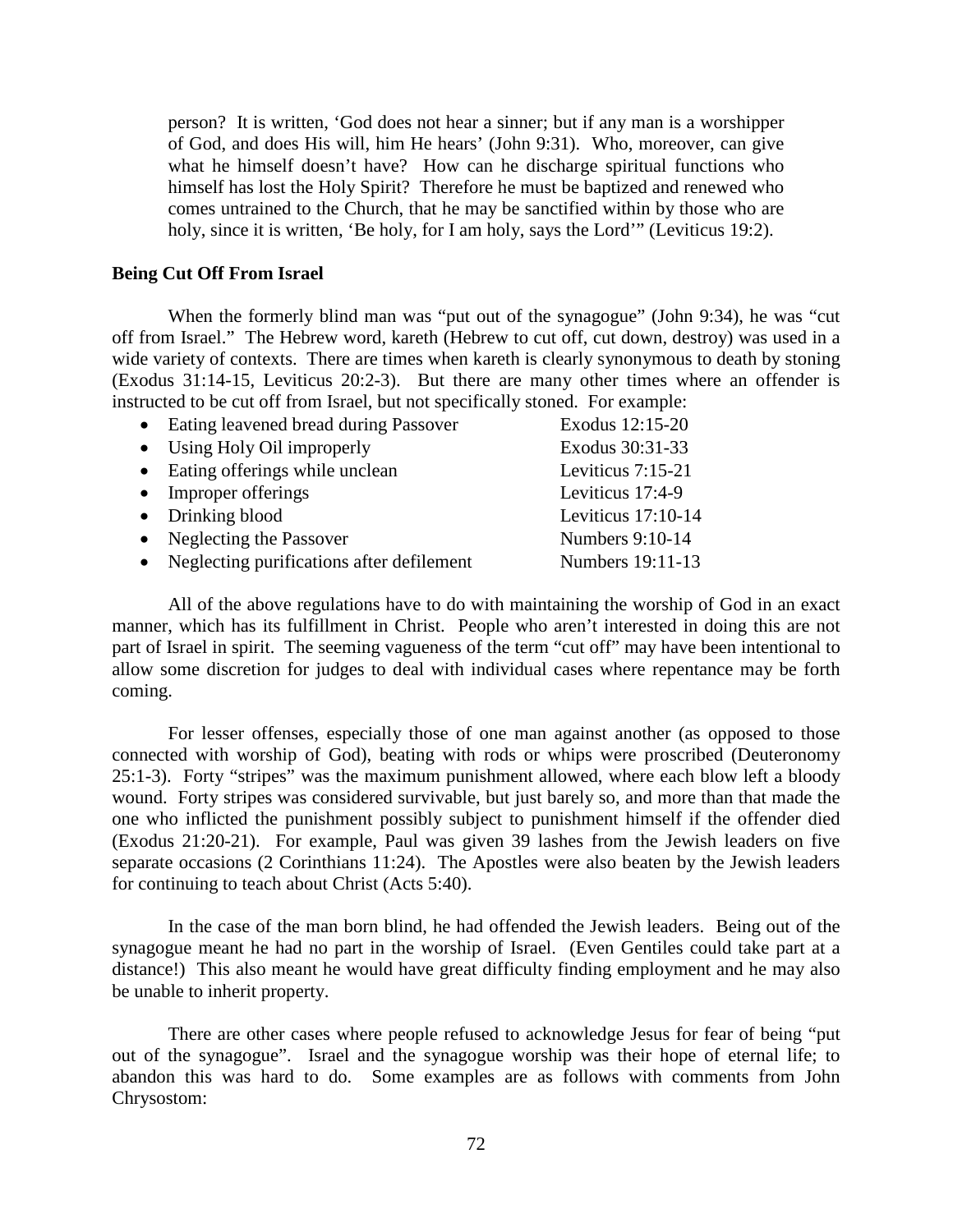- 1. Nicodemus came to Jesus by night so as to avoid being put out of the synagogue. Even at this time Nicodemus was favorable towards Christ, and stated, 'Rabbi, we know that You are a teacher come from God; for no one can do these signs that You do unless God is with him' (John 3:1-2). Chrysostom stated<sup>[50](#page-30-0)</sup> that Nicodemus still did not have the proper perspective about Christ, for he was still entangled in the Jewish reasoning. Therefore he came by night, because he feared to do so by day. Yet the merciful God did not reject him, or deprive him of His instruction, but with much kindness spoke with him and disclosed to him very exalted teachings. Far more deserving of pardon was Nicodemus than those who acted through wickedness. They were entirely without excuse; but Nicodemus, though he was liable to condemnation, yet was not so to an equal degree. The Apostle John noted that 'of the rulers many believed on Him, but because of the Jews they did not confess Him, lest they should be put out of the synagogue' (John 12:42). In Jesus' meeting with Nicodemus he has implied this by mentioning his coming 'by night'.
- 2. Prior to the raising of Lazarus, 'Many of the Jews came to comfort Mary and Martha' (John 11:19) Chrysostom stated<sup>51</sup>, "Why would they comfort women beloved of Christ, when they had agreed, that if any should confess Christ, he should be put out of the synagogue? It was either because of the grievous nature of the calamity, or that they respected them as of superior birth, or else these who came were not the wicked sort. The Evangelist mentions these circumstances, to prove that Lazarus was really dead.
- 3. Some people out of pride refused to identify with Jesus (John 12:40). John Chrysostom stated<sup>52</sup>, "Vainglory is a powerful thing and can blind the minds of those ensnared by it even to very obvious truths, persuade them to dispute what is allowed by others. It instigates in some, who know and are persuaded of the truth, to pretended ignorance and opposition. This took place in the case of the Jews, for they did not through ignorance deny the Son of God, but that they might obtain honor from the multitude. 'They believed, but were afraid, lest they should be put out of the synagogue' (John 12:42). So they gave up their salvation to others. It cannot be that he who is so zealous a slave to the glory of this present world can obtain the glory which is from God. Therefore Jesus rebuked them, saying, 'How can you believe, who receive honor from one another, and do not seek the honor that comes from the only God?" (John 5:44).
- 4. Publicans and harlots were entering the kingdom of Heaven before the religious leaders. (Matthew 21:12-13). Chrysostom stated<sup>53</sup>, "'John came to you in the way of righteousness, and you didn't believe him; but tax collectors and harlots believed him. When you saw it, you did not afterward relent and believe him' (Matthew 21:32). Christ put forward the publicans and the harlots, then added this, by the order of their actions convicting their unpardonable conduct. He showed that for fear of men they do everything, and for vainglory. For they did not confess Christ for fear, lest they should be put out of the synagogue."

<span id="page-30-0"></span><sup>&</sup>lt;sup>50</sup> John Chrysostom, <u>Homilies on John</u>, XXIV, 1.<br><sup>51</sup> John Chrysostom, <u>Homilies on John</u>, LXII, 2.<br><sup>52</sup> John Chrysostom, Homilies on Matthew, LXVII, 3.

<span id="page-30-1"></span>

<span id="page-30-2"></span>

<span id="page-30-3"></span>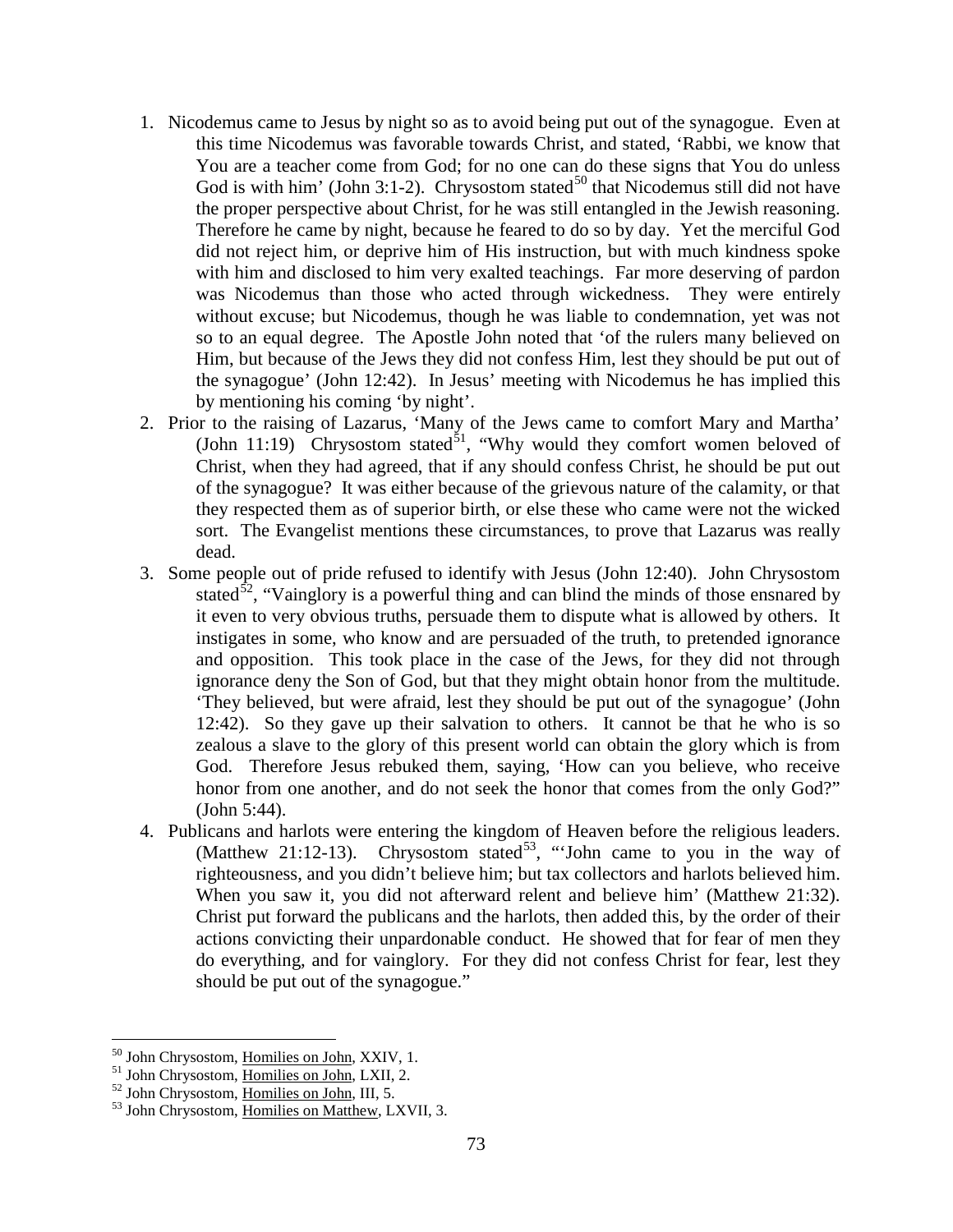- 5. The love of money is a dreadful disease, but it becomes much worse, because it is the root and mother of all evil. Chrysostom stated<sup>[54](#page-31-0)</sup>, "Those who opposed Christ were broken off from the Faith through their love of honor. 'Among the rulers many believed in Him, but because of the Pharisees they did not confess Him, lest they should be put out of the synagogue' (John 12:42). Again 'how can you believe who receive honor one of another, and seek not the honor that comes from God only?' (John 5:44). They were not rulers, but slaves in the utmost slavery. However, this fear was afterwards done away with, for nowhere during the time of the Apostles do we find them possessed by this feeling, since in their time both rulers and priests believed (Acts 6:7, 15:5). The grace of the Spirit came and made all the Apostles firmer than stone."
- 6. Even the Twelve were huddled together by themselves after the Crucifixion for fear of the Jewish leaders (John 20:19).

John Chrysostom noted<sup>[55](#page-31-1)</sup> that the Apostle Paul was at one time linked with the same Jewish leaders who put the formerly blind man out of the synagogue. How did Paul see this in retrospect? Chrysostom concludes that Paul didn't begin an active role until after the Resurrection. While the Jewish leaders acted out of love for power, Paul acted out of zeal for the tradition of the fathers. Gamaliel may have had a lot to do with Paul's viewpoint, and thus with Paul finding mercy.

"Paul magnified the mercy and loving-kindness of God, in describing his former life, 'I was formerly a blasphemer and a persecutor'. When he speaks of the still unbelieving Jews, he rather extenuates their guilt. 'I bear them record that they have a zeal for God, but not according to knowledge' (Romans 10:2). Observe Paul's lowering of himself! So free was he from self-love, so full of humility, that he was not satisfied to call himself a persecutor and a blasphemer, but he aggravated his guilt, showing that it did not stop with himself, that it was not enough that he was a blasphemer, but in the madness of his blasphemy he persecuted those who were willing to be godly. 'But I obtained mercy because I did it ignorantly in unbelief'" (1 Timothy 1:13).

"Why then did other Jews not obtain mercy? Because what they did, they did not ignorantly, but willfully, well knowing what they did. 'Many of the Jews believed on Him, but because of the Pharisees they did not confess Him. They loved the praise of men more than the praise of God' (John 12:42, 43). Christ said to them, 'How can you believe, who receive honor one of another' (John 5:44)? The parents of the blind man 'said these things for fear of the Jews, lest they should be put out of the synagogue' (John 9:22). The Jews themselves said, 'Do you perceive how we gain nothing? Look, the world is gone after Him' (John 12:19). Thus their love of power was everywhere in their way. When they admitted that no one can forgive sins but God only, and Christ immediately did that thing, which they had confessed to be a sign of divinity, this could not be a case of ignorance."

"Where was Paul at this time? Perhaps he was still sitting at the feet of Gamaliel (Acts 22:3), and took no part with the multitude who conspired against

<span id="page-31-1"></span><span id="page-31-0"></span><sup>&</sup>lt;sup>54</sup> John Chrysostom, <u>Homilies on John</u>, LXIX, 1.<br><sup>55</sup> John Chrysostom, <u>Homilies on 1 Timothy</u>, III, v. 13.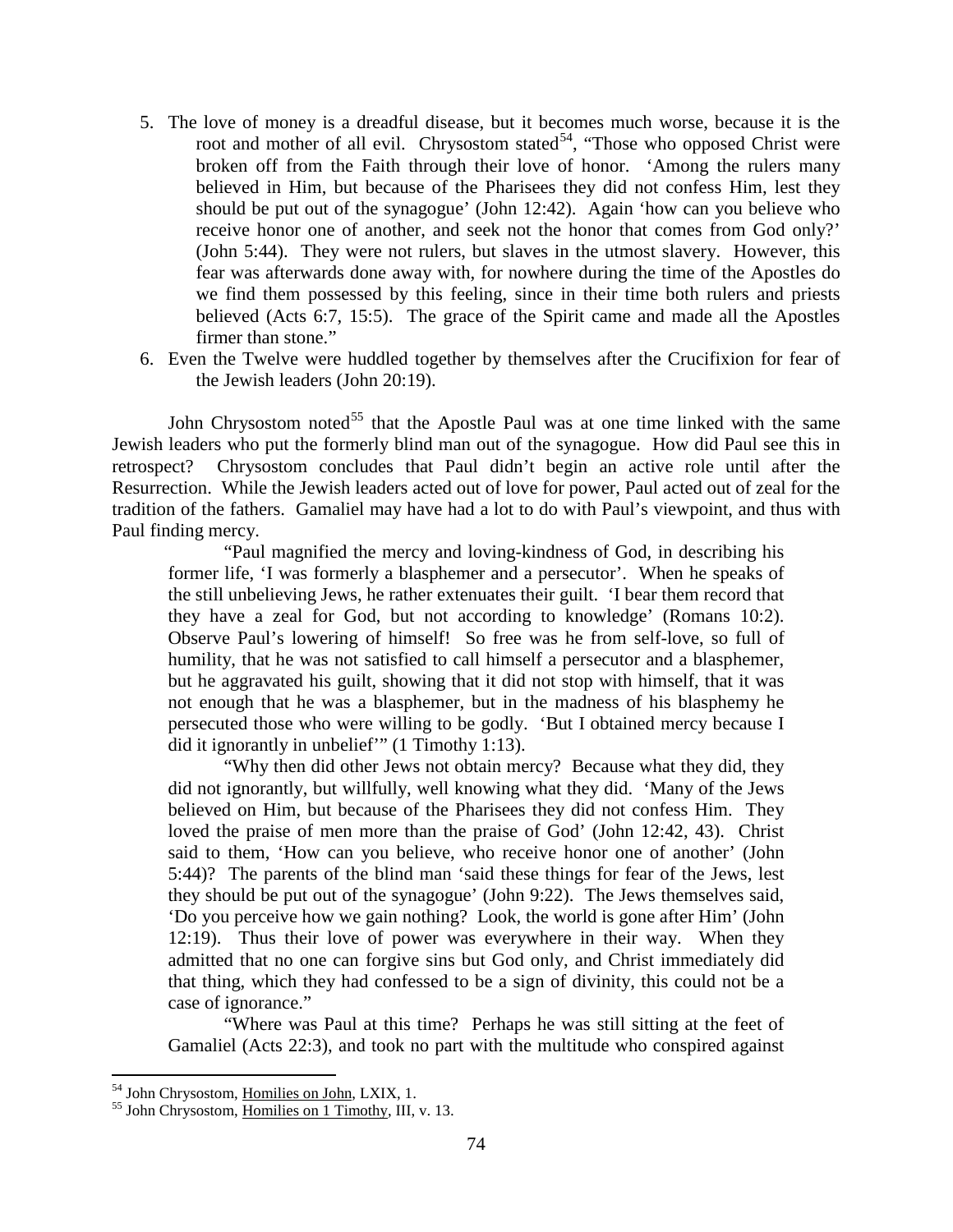<span id="page-32-0"></span>Jesus, for Gamaliel does not appear to have been an ambitious man. Then how is it that afterwards Paul was found joining with the multitude at the death of Stephen? (Acts 7:58-8:1) He saw the doctrine growing, and on the point of prevailing, and being generally embraced. Paul did not act from the love of power as the other Jews did, but from zeal. The motive of his journey to Damascus was his opinion that the doctrine was pernicious, and he was afraid that the preaching of it would spread everywhere. With the Jews it was the love of power that influenced their actions. They said, 'The Romans will come and take away both our place and nation' (John 11:48). The fear that agitated them was that of man. How could one as skillful in the Law as Paul be so ignorant? It is Paul who says, 'which He had promised before by His holy prophets' (Romans 1:2). How is it that Paul didn't know, when he was zealous for the Law of his fathers, and who was brought up at the feet of Gamaliel? The uneducated fishermen embraced the Gospel while Paul, who studied the Law, was persecuting it! It is for this he condemns himself, saying, 'I am not worthy to be called an Apostle' (1 Corinthians 15:9). It is for this that he confesses his ignorance, which was produced by unbelief. For this cause, he says, that he obtained 'mercy'. When Paul said, 'He counted me faithful' (1 Timothy 1:12), Paul meant that he gave up no right of his Master; even his own labors he ascribed to God, and assumed nothing for himself, and did not claim for his own the glory which was due to God."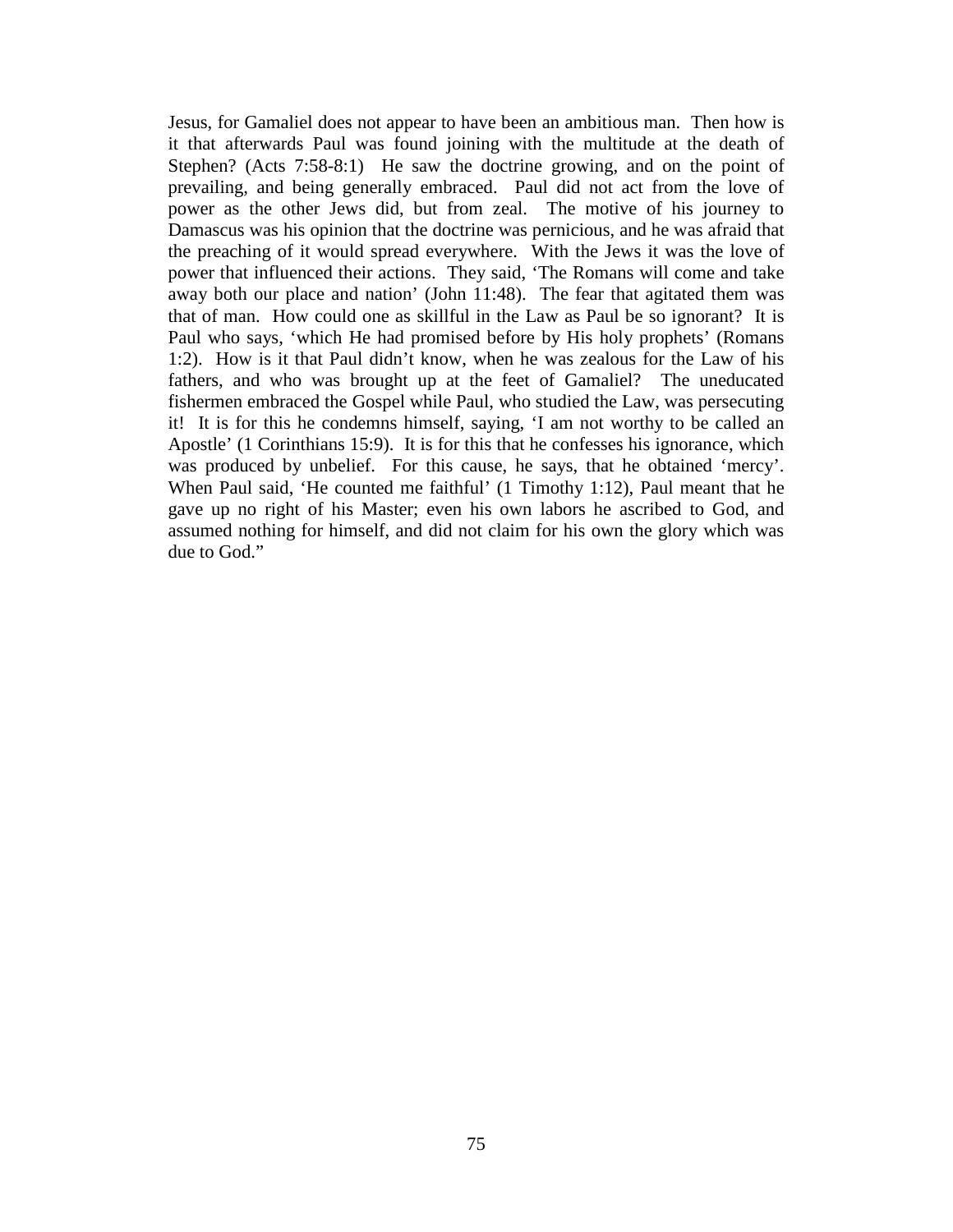#### **The Blind Man's Recognition That Christ Is God**

Jesus heard how the formerly blind man had been "cut off from Israel" and also realized how he had stood up to the heretical blasphemy of the Pharisees. Therefore Jesus sought him out and asked if he believed in the Son of God. Up until now, the formerly blind man had never seen Jesus. So he asked, "Who is He that I may believe?" When Jesus revealed Himself, the man said, "Lord, I believe!" and fell down and worshiped Him. This is real insight.

Chrysostom pointed out<sup>[56](#page-33-0)</sup> that the Lord did not instruct the formerly blind man to believe, but asked him, "Do you believe on the Son of God?" (John 9:35). The man had just been cut off from Israel for defending someone he didn't even know. Christ rewarded him like a judge rewards the champion coming from the Olympic Games.

"When they had cast him out from the Temple, Jesus came for the purpose of meeting him. Observe how He recompensed him, by the chief of blessings. He made Himself known to him who before didn't know Him, and enrolled him into the company of His own disciples. Observe the exact circumstances: when Christ had said, 'Do you believe on the Son of God?', the man replied, 'Who is He, Lord, that I may believe in Him?' (John 9:36) As yet he didn't know Him, even though he had been healed; he was blind before he came to his Benefactor, and after the cure, he was being hassled by those dogs. Therefore like some judge at the games, Christ received the champion who had worked hard and gained the crown. After so much arguing against the Jews, after so many words, Jesus asked him, 'Do you believe?' He spoke this not from ignorance, but desiring to make Himself known, and showing gently that He valued the man's faith. 'This great multitude', He said, 'has insulted Me, but of them I make no account; for one thing I care, that you should believe. For better is one who does the will of God, than ten thousand transgressors'. Christ had approved what the formerly blind man had said; He asked this question to first bring him to a state of longing for Himself. He didn't say directly, 'Believe', but in the way of an inquiry. The man said, 'Lord, who is He, that I might believe on Him?' The expression is that of a longing and inquiring soul. He didn't know Him in whose defense he had spoken so much, that you may learn his love for truth."

In today's Gospel lesson, which took place in about December, 29 AD, Jesus had just come from a confrontation with the Jewish leaders that ended with their picking up stones to stone Him to death for claiming equality with the Father (John 8:58-59). John Chrysostom stated<sup>[57](#page-33-1)</sup> that Jesus went straight from there to the man born blind, intentionally, to demonstrate what He had been saying, that He is equal with the Father.

Jesus wasn't content to just let everything remain status quo. He had just come from a confrontation with the Jewish leaders that ended with their picking up stones to stone Him to death for claiming equality with the Father (John 8:[58](#page-33-2)-59). John Chrysostom stated<sup>58</sup> that Jesus went straight from there to the man born blind, intentionally, to demonstrate what He had been

<span id="page-33-1"></span><span id="page-33-0"></span><sup>&</sup>lt;sup>56</sup> John Chrysostom, <u>Homilies on John</u>, LIX, 1.<br><sup>57</sup> John Chrysostom, <u>Homilies on John</u>, LVI, 1.<br><sup>58</sup> John Chrysostom, Homilies on John, LVI, 1.

<span id="page-33-2"></span>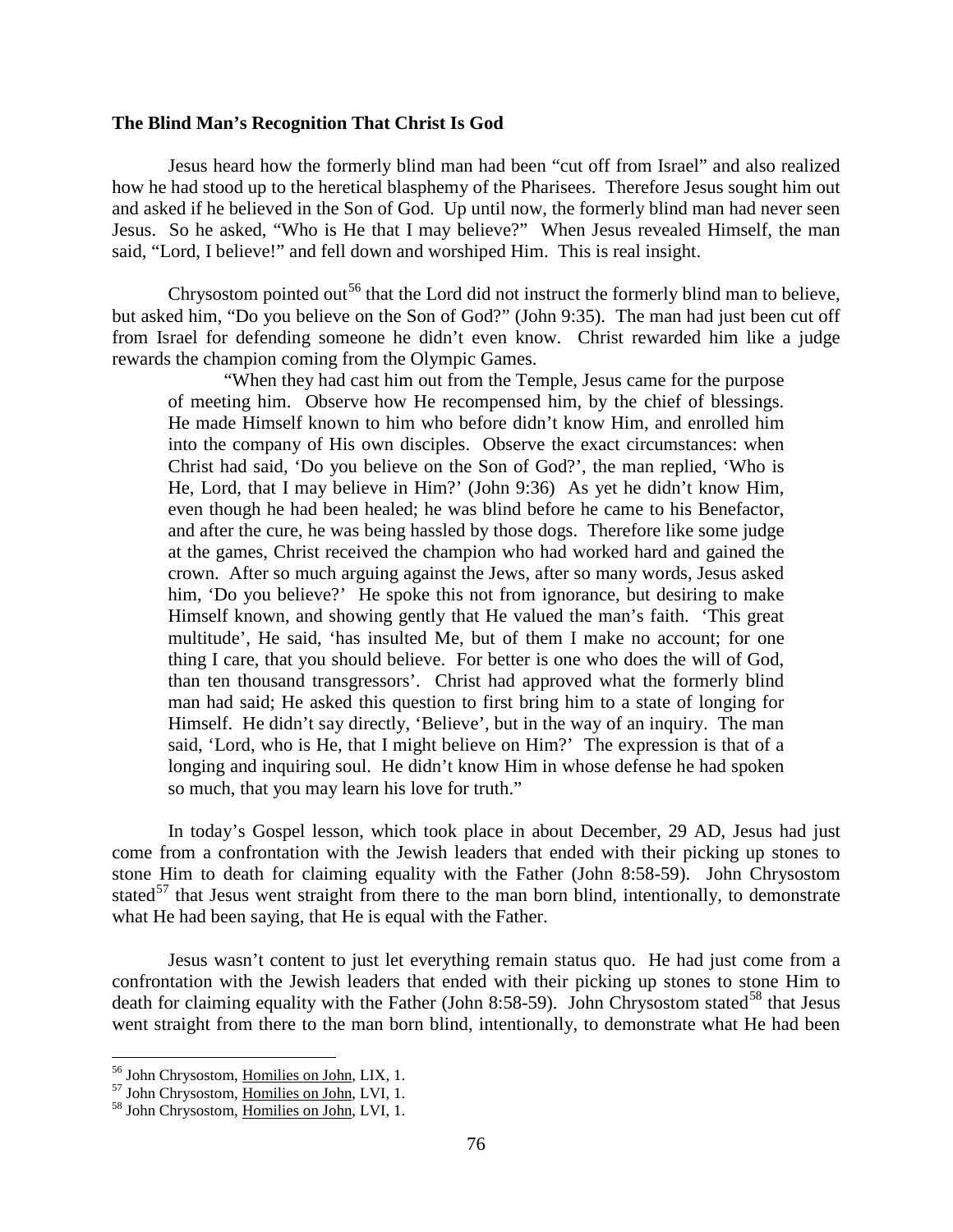saying, that He is equal with the Father. Now Jesus had made His point regarding equality with the Father, but there were other eyes that needed to be opened. So following this, Jesus had another long discussion with the Pharisees, where Nicodemus, Joseph and Gamaliel may have been present again. They had had such difficulty accepting His claim to be "I AM" who spoke to Moses (John 8:58) and Who created man out of dirt (Genesis 2:7). As Chrysostom put<sup>[59](#page-34-0)</sup> it,

"To have said, 'I am He, Who took the dust of the earth and made man,' would have seemed a hard thing to His hearers. When shown by actual deeds, this no longer stood in their way. By taking earth and mixing it with spit, He showed His hidden glory. For no small glory was it that He should be deemed the Architect of the Creation".

Thus after this demonstration with the man born blind, Jesus said:

- Because you say "we see," you are really blind and your sin remains (John 9:40-41).
- He is the door to the sheepfold; others who enter by another way are thieves and robbers (John 10:1-10).
- He is also the Good Shepherd and His sheep hear His voice and follow Him (John 10:2-5).
- The Good Shepherd also gives His life for the sheep; hirelings don't do that! (John 10:11-18).

Again, a division arose among the Pharisees. One group said that Jesus had a demon (10:19-20) which is blasphemy and a sin against the Holy Spirit (Matthew 12:22-37). The other group countered with, "These are not the words of One who has a demon. Can a demon open the eyes of the blind?" (John 10:21) This encounter took place in December of 29 AD, or about four months before Jesus was crucified. After Jesus was crucified, Nicodemus and Joseph took His body for burial (John 19:38-39) and were then cut off from Israel themselves. Their eyes had been opened and they knew what they had to do!

John Chrysostom pointed out<sup>[60](#page-34-1)</sup> that the works that Jesus did, such as restoring the man born blind, were things that no one had ever done before. As a result, there was strong reaction from the world to Jesus, Who was not of the world.

"They have no excuse. I gave them the teaching by words, and added that by works, according to the Law of Moses, who commanded all men to obey one speaking and doing such things, when he should both lead to piety, and exhibit the greatest miracles."

Jesus spoke not simply of 'signs', but, 'Which no other man did' (John 15:24). They themselves were witnesses of this, 'It was never so seen in Israel' (Matthew 9:33); and, 'Since the world began was it not heard that any man opened the eyes of one that was born blind' (John 9:32). The raising of Lazarus was of the same kind, and also many other acts, and the mode of wonder working was new, and all beyond expectation.

'Why then do they persecute both You and us? Because you are not of the world! If you were of the world, the world would love its own' (John 15:19).

<span id="page-34-1"></span><span id="page-34-0"></span> $^{59}$  John Chrysostom, <u>Homilies on John</u>, LVI, 1.  $^{60}$  John Chrysostom, <u>Homilies on John</u>, LXXVII, 2.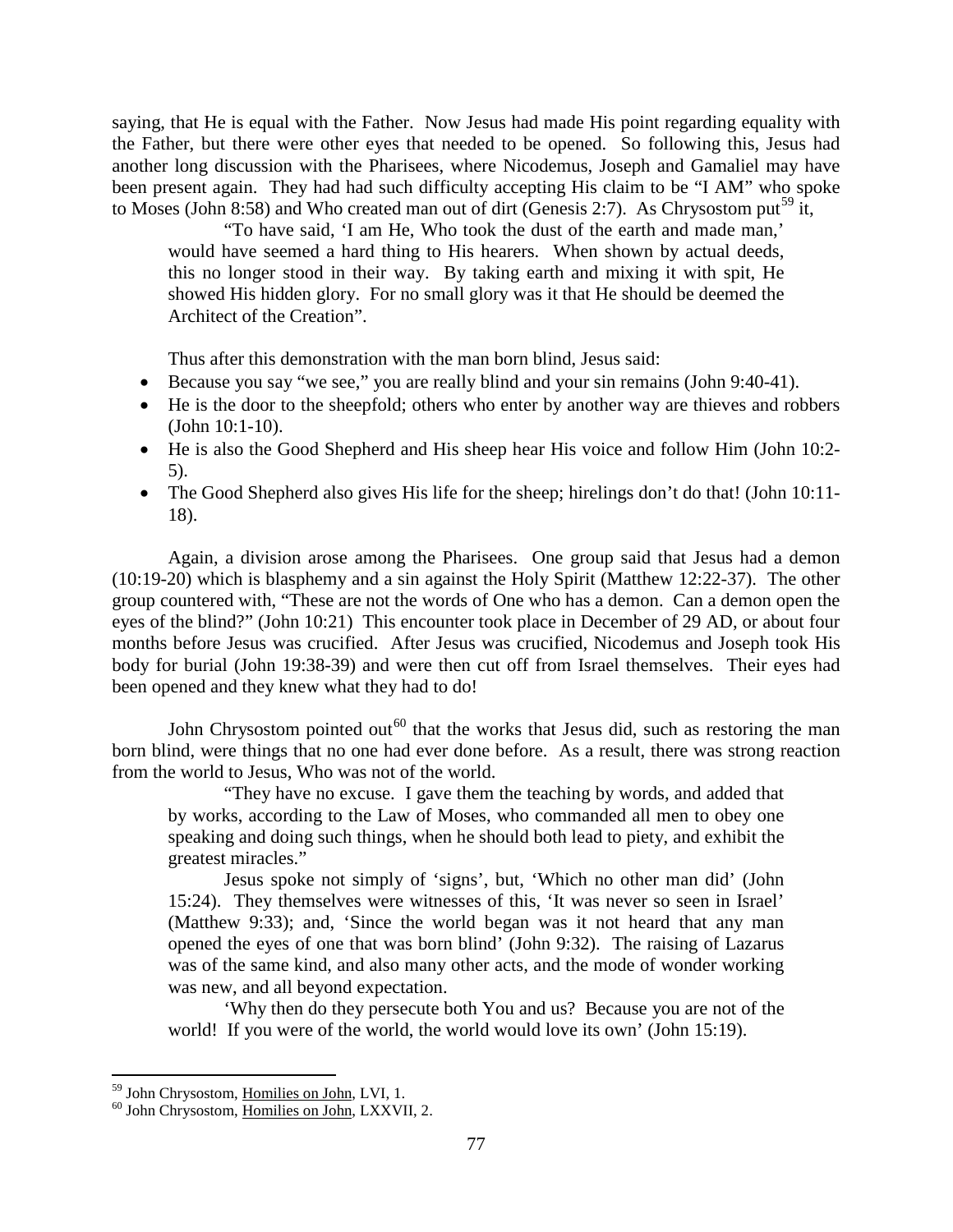Hilary of Poitiers stated<sup>[61](#page-35-0)</sup> that the heretics of his day, who claimed that Jesus was a being created out of nothing, didn't know the Father, and therefore they can't know the Son. Thus they are like the Pharisees who reviled the formerly blind man, when he confronted them.

The ignorance of the heretics can be demonstrated by their ignorance of the fact that He is the Son of God. Let the victims of this delusion reflect upon the words, 'You neither know Me, nor where I am from' (John 8:19, 9:29). All things, they argue, are from nothing; they allow no exception. They dare to misrepresent God the Only-begotten as sprung from nothing. The fact that, as the Scripture says, they don't know where He is from, is an indication of that unknowable origin from which He springs. If we can say of a thing that it came into existence out of nothing, then we know its origin. We know that it was made out of nothing, and this is a piece of definite knowledge. Now He Who came is not the Author of His own being; but He Who sent Him is, Whom the blasphemers don't know. Thus the Sent is from the Sender; from Him Whom they don't know as His Author. None can confess the Son who denies that He was born; none can understand that He was born, who has formed the opinion that He is from nothing. He is so far from being made out of nothing, that the heretics cannot tell where He is from.

Hilary of Poitiers also stated<sup>[62](#page-35-1)</sup> that when Jesus asked the formerly blind man if he believed on the Son of God, this anticipated later heretics who "believed in Christ" yet denied that He was the Son of God.

"The Lord had given sight to a man blind from his birth; the Lord of nature had removed a defect of nature. Because this blind man had been born for the glory of God, that God's work might be revealed in the work of Christ, the Lord did not delay till the man had given evidence of his faith by a confession of it. But though he didn't know at the time Who had given him the great gift of eyesight, yet afterwards he earned a knowledge of the Faith. It was not the dispelling of his blindness that won him eternal life. When the man was already healed and had been ejected from the synagogue, the Lord asked, 'Do you believe on the Son of God?' This was to save him from the thought of loss, by the exclusion from the synagogue, by the certainty that confession of the true Faith had restored him to immortality. When the man, his soul still unenlightened, answered, 'Who is He, Lord that I may believe on Him?' The Lord's reply was, 'You have both seen Him, and it is He that talks with you' (John 9:35-37). Christ removed the ignorance of the man, whose sight he had restored, and whom He was now enriching with the knowledge of so glorious a Faith. Does the Lord demand from this man, as from others, who prayed Him to heal them, a confession of faith as the price of their recovery? Emphatically not! The blind man could already see when he was thus addressed. The Lord asked the question in order to receive the answer, 'Lord, I believe' (John 9:38). The Faith which spoke in that answer was to receive not sight, but life."

"Now let us examine carefully the force of the words. The Lord asked of the man, 'Do you believe on the Son of God?' If a simple confession of Christ,

<span id="page-35-0"></span><sup>&</sup>lt;sup>61</sup> Hilary of Poitiers, <u>On the Trinity</u>, VI, 29. <sup>62</sup> Hilary of Poitiers, <u>On the Trinity</u>, VI, 48.

<span id="page-35-1"></span>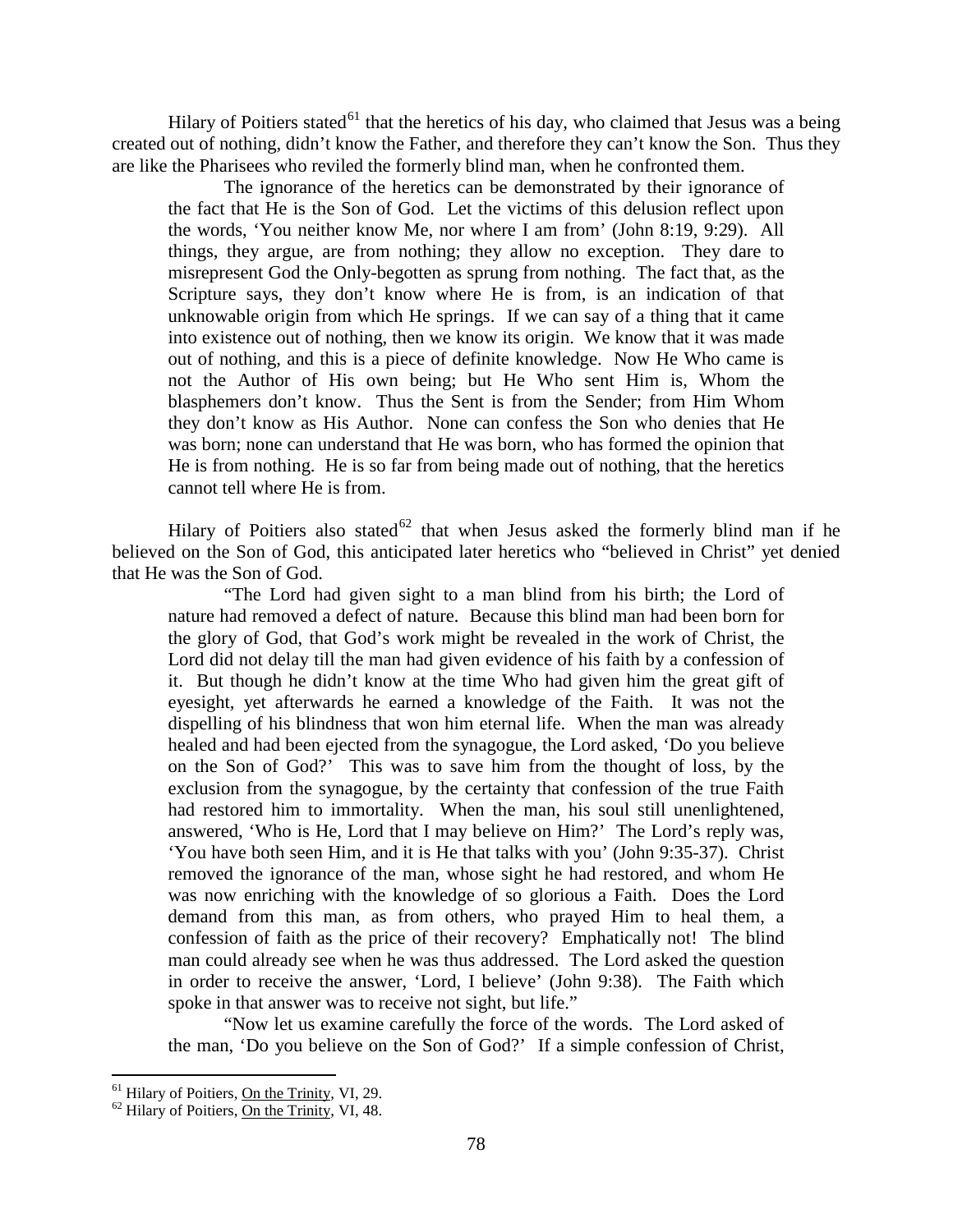leaving His nature in obscurity as to whether He was God or not, were a complete expression of the Faith, the terms of the question would have been, 'Do you believe in Christ?' But in days to come almost every heretic was to make a parade of that name, confessing Christ and yet denying that He is the Son of God. Therefore He demands, as the condition of faith, that we should believe in what is peculiar to Himself, that is, in His Divine Sonship. What is the profit of faith in the Son of God, if it is faith in a creature, when He requires of us faith in Christ, not the creature, but the Son of God."

John Chrysostom encouraged<sup>[63](#page-36-0)</sup> the people of his day to imitate the formerly blind man, since we have been given much greater benefits than he was.

"These things are recorded, that we too may imitate them. The blind man, the beggar, who had not even seen Christ, immediately showed such boldness, standing opposed to a murderous, possessed, and raving people, who desired by means of his voice to condemn Christ. If he neither yielded nor gave back, but boldly stopped their mouths, and chose rather to be cut off from Israel than to betray the truth; how much more ought we, who have lived so long in the Faith. We have seen ten thousand marvels wrought by faith; we have received greater benefits than he; we have recovered the sight of the eyes within; we have beheld the ineffable Mysteries, and have been called to such honor. We certainly ought to exhibit all boldness of speech towards those who attempt to accuse, who say anything against the Christians, to stop their mouths, and not to acquiesce without an effort."

<span id="page-36-0"></span> <sup>63</sup> John Chrysostom, Homilies on John, LVIII, 4.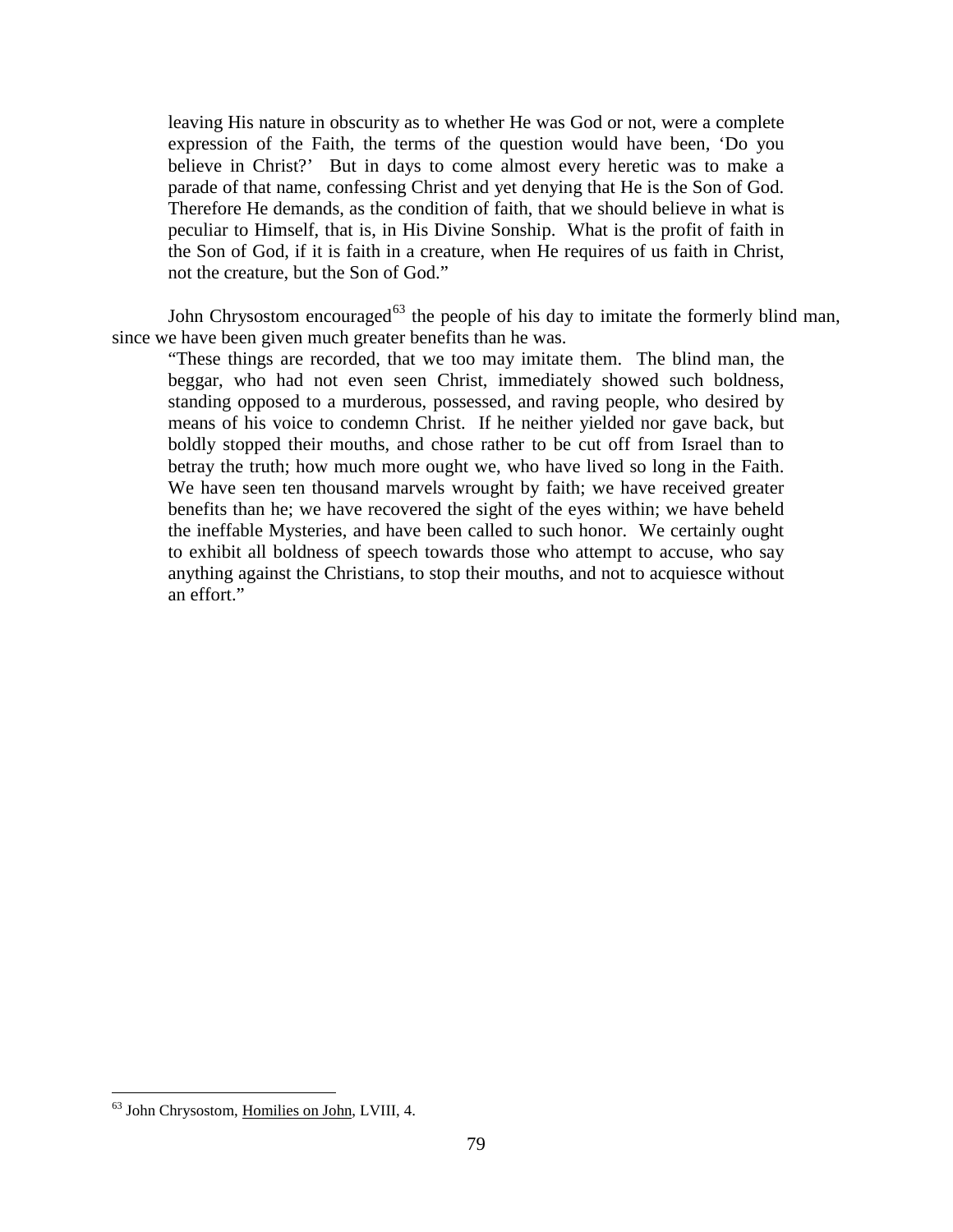# *THE CHURCH IN MACEDONIA*

**May 25, 2014 6th Sunday of Pascha Revision G**

# <span id="page-37-0"></span>**Epistle: Acts 16:16-34**

The Epistle lesson begins in about 49 AD on Paul's Second Missionary Journey. The First Church Council (in Jerusalem) had just concluded (Acts 15). James and the Apostles, elders and brethren in Jerusalem drafted a letter to be circulated among the Gentile churches (Acts 15:23-29) and sent it with Silas and Barsabas (or Joseph, see Acts 15:22, 32; 1:23). Barsabas was Jesus' step-brother and the brother of James, the Bishop of Jerusalem. After delivering the letter to Antioch, Barsabas returned to Jerusalem but Silas accompanied Paul on Paul's Second Missionary Journey. Later on, when Paul got to Corinth (Acts 18), Silas stayed behind (which is why he isn't mentioned at the conclusion of the Second Missionary Journey). Church tradition recognizes Silas as the first Bishop of Corinth. Also accompanying Paul and Silas at various points on the Second Missionary Journey were Andronicus, Urbanus, Timothy, Luke, Jason, Aquila, Priscilla and Gaius, all of the Seventy. Along the way, Paul also worked with Herodion, Cephas, Onesiphorus, Olympas, Dionysius, Crispus, Sosthenes, Epaenetus, Amplias, Stacys, Apelles and Aristarchus of the Seventy. Paul met the Apostle Peter in Macedonia at about this time and together they ordained Olympas, Jason and Silas as bishops for Philippi, Thessalonica and Corinth respectively. At the time of the Epistle lesson Paul had either just met with Peter or would do so shortly.

Today's Epistle reading takes place in Philippi, which was the capital city of Macedonia (Acts 16:12). When Paul, Silas, etc., first arrived in Philippi, they met with the righteous women of Philippi who met for prayers outside the city by the riverside (Acts 16:13). These women were very receptive, were baptized and Lydia invited Paul to stay with them (Acts 16:15). On the way to prayers again, a fortune-telling slave girl began announcing Paul as "servant of the Most High God who proclaims to us the way of salvation" (Acts 16:17). At first, Paul tolerated this; after all, it was true. But as days went by, the slave girl began turning things into a circus, distracting the serious matters of prayer that Paul was focusing on. [Does this ever happen today??] So Paul cast the demon out of the girl. The girl's eyes were opened as to what she was really doing: disrupting the prayer of the faithful.

# <span id="page-37-1"></span>**A Spirit of Divination**

<span id="page-37-2"></span>The fortune-telling slave girl (Acts 16:16) had what was called a "spirit of Python"; (Greek pneuma puthona). This term comes from the Oracle at Delphi in Greece<sup> $64$ </sup> that was

 $64$  For example, see [http://en.wikipedia.org/wiki/Delphi.](http://en.wikipedia.org/wiki/Delphi) Apollo is connected with the Oracle for having slain the chthonic [serpent](http://en.wikipedia.org/wiki/Serpent_%28symbolism%29) [Python,](http://en.wikipedia.org/wiki/Python_%28mythology%29) named Pythia in older myths. Apollo dumped the body of the serpent into a hole in the ground. The priestess (or prophetess) called Pythia sat on a tripod seat over this hole and became intoxicated by the fumes from the decomposing body of the serpent. In her intoxicated state, the Pythia would fall into a trance allowing Apollo to possess her spirit. As she did this, she prophesied, speaking in riddles, which were interpreted by the priests of the temple. People consulted her on everything from important matters of public policy to personal affairs.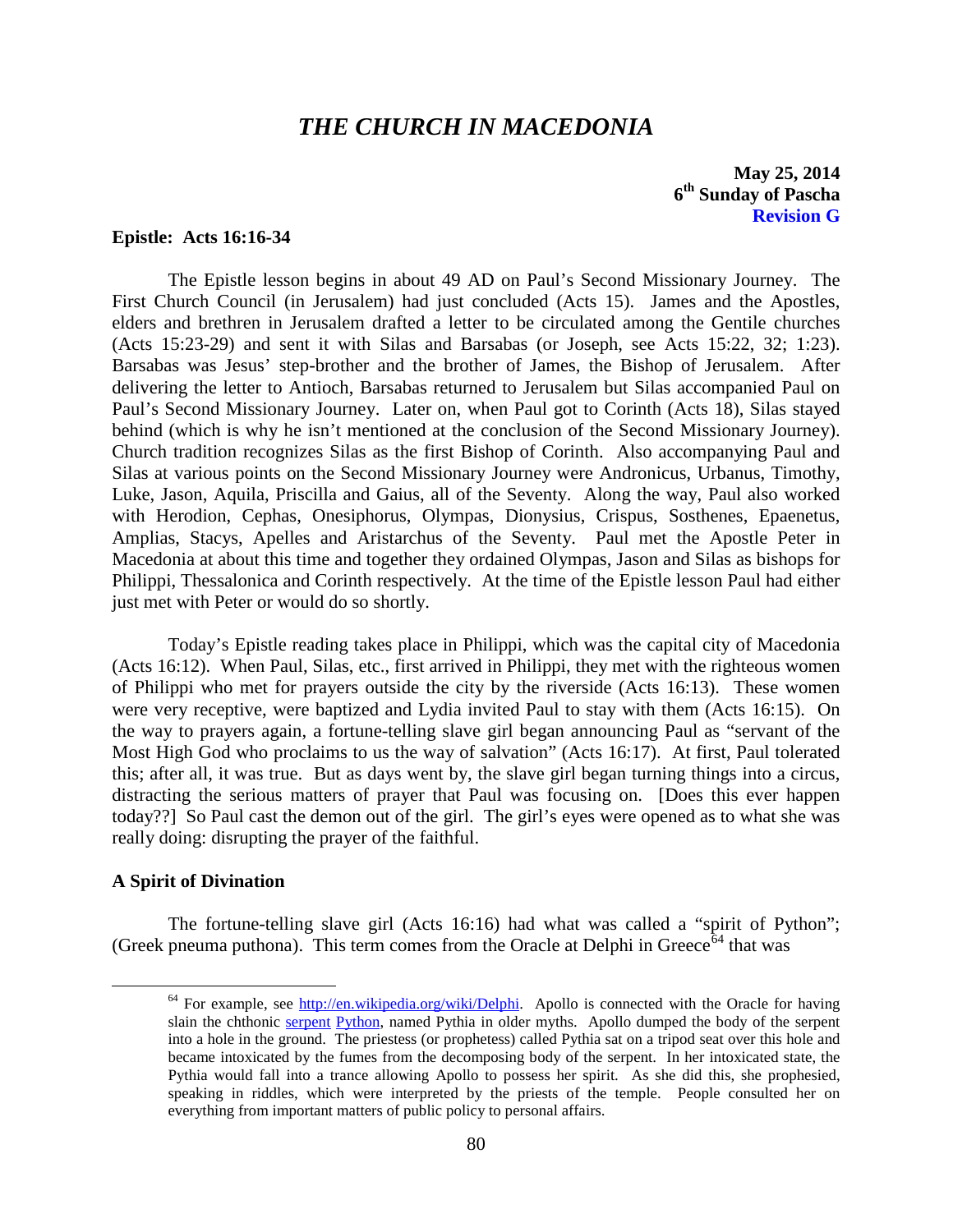Copyright  $\circledcirc$  Mark Kern 2008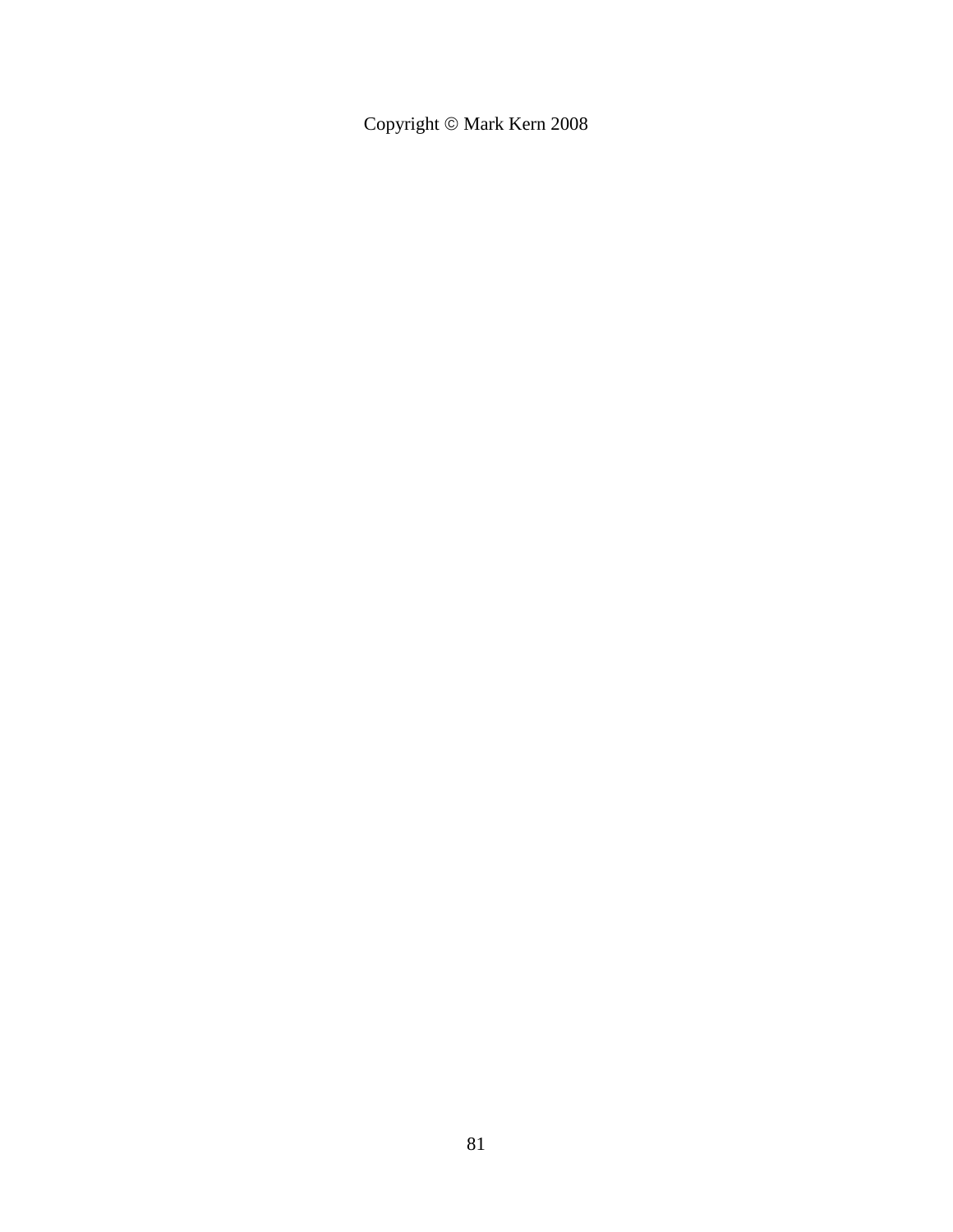famous from about the  $8<sup>th</sup>$  century BC to the 1<sup>st</sup> century BC, and which was located at the Temple of Apollo. The priestess at the Oracle was known as the "Pythia", and was an older woman of blameless life chosen from among the peasants of the area.

John Chrysostom referred<sup>[65](#page-39-0)</sup> to the Oracle at Delphi in passing to compare it to prophecy in the Church. At Delphi, there was coercion, frenzy and madness, whereas in the Church there is freedom, peace and understanding.

"The Pythoness, being a female, sat at times on the tripod of Apollo. Thus the evil spirit ascended from beneath and entered the lower part of her body, and filled the woman with madness. She, with disheveled hair, began to become intoxicated and to foam at the mouth; thus being in a frenzy, she uttered the words of her madness. I know that you are ashamed and blush when you hear these things; but they glory both in the disgrace and in the madness which I have described. All these things Paul brought forward when he said, 'You know that when you were Gentiles, you were led away to those dumb idols, however you were led'" (1 Corinthians 12:2).

"Because he was speaking with those who knew well, he doesn't state all things with exact care, not wishing to be troublesome to them, but having reminded them only, he soon quits the point, moving on to his subject."

"What does he mean, 'to those dumb idols?' These soothsayers used to be led and dragged to them. But if they are themselves dumb, how did they give responses to others? And how did the demon lead them to the images? Just like men taken prisoner in war, and in chains, rendering his deceit plausible. To keep men from the notion that it was just a dumb stone, they were eager to rivet the people to the idols that their own style and title might be inscribed upon them."

"But our rites are not like this, which was well known to the Corinthians, including prophecy with understanding and with entire freedom. Therefore they had power either to speak or to refrain from speaking. They were not bound by necessity, but were honored with a privilege. For this cause Jonah fled; (Jonah 1:3) for this cause Ezekiel delayed (Ezekiel 3:15); for this cause Jeremiah excused himself (Jeremiah 1:6). God didn't thrust them on by compulsion, but advised, exhorted, threatened; not darkening their mind; for to cause distraction, madness and great darkness, is the proper work of a demon. It is God's work to illuminate and with consideration to teach things that are needed."

While it may seem strange for demons to point out the way of salvation, they may do so sometimes just out of fear. The Gadarene demoniac referred to Jesus as Son of the Most High God (Mark 5:7-8). The seven sons of the Jewish chief priest tried to cast out demons by "the Jesus whom Paul preaches" (Acts 19:13-16). The demon answered them, "Jesus I know, and Paul I know, but who are you?" Then the demon possessed man jumped them and began tearing them apart. Demons do recognize who has authority over them.

John Chrysostom added<sup>[66](#page-39-1)</sup> that the demon accommodated Paul in order to make itself credible so it could later deceive the new believers. But Paul saw through the malice of the demon as he said later, 'For we are not ignorant of his devices' (2 Corinthians 2:11).

<span id="page-39-1"></span><span id="page-39-0"></span> <sup>65</sup> John Chrysostom, Homilies on 1 Corinthians, XXIX, 2.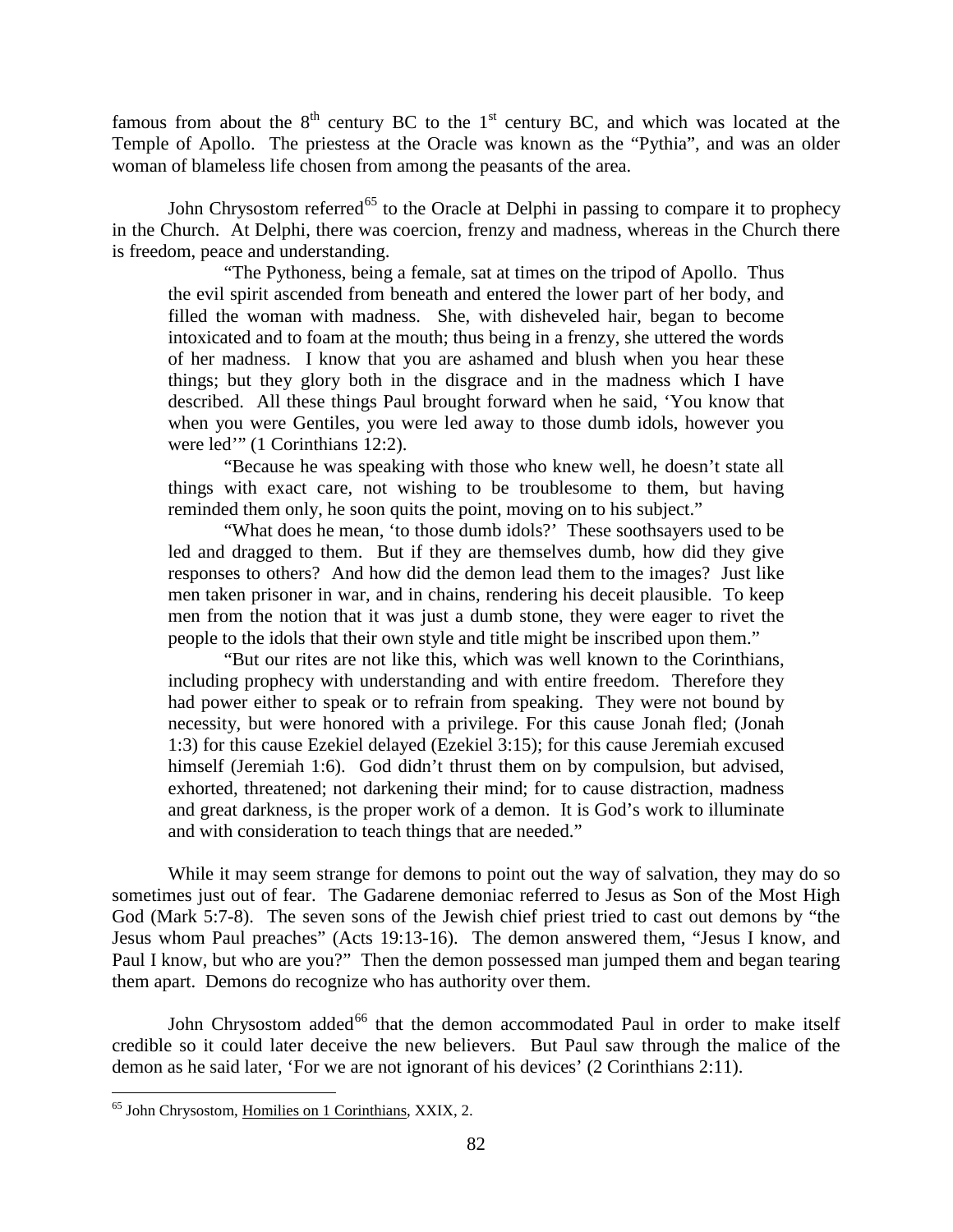Chrysostom also pointed out<sup>[67](#page-40-1)</sup> that the demon in the slave girl attempted the same thing Simon Magus requested. That is, Simon asked the Apostle Peter for the power to confer the Holy Spirit on whomever he wished (Acts 8:12). He even offered to pay Peter! The demon in the slave girl was fearful of being cast out; it thought it could remain in the body of the girl if it preached the same things (Acts 16:17). However, Chrysostom stated, "Praise is not beautiful in the mouth of a sinner for it was not sent him of the Lord" (Ecclesiastics 15:9 LXX).

#### <span id="page-40-0"></span>**How Does Demon Possession Occur?**

How does a demon come to "possess" a person like the slave girl? Who is susceptible to being possessed and how can possession be terminated? Many of the Desert Fathers spent considerable parts of their lives dealing with this, and they have written guidelines for us. John Cassian summarized the teachings of many of these Desert Fathers in his "Conferences". In the following Cassian describes some of the mechanisms and limitations of demon possession.

John Cassian wrote<sup>[68](#page-40-2)</sup> that demons couldn't force themselves on us if we are unwilling, we must consent first in some way. The nature of spirits is very similar to the nature of our souls; both have a similar spiritual body. God, however, has a truly incorporeal nature; thus only God can penetrate into the inner part of either the soul or the spirit. When a demon "possesses" another creature, it inhabits and overwhelms their flesh not their soul or spirit. When demons influence our thoughts, they pick up on subtle hints from our inclinations and words to know what we are thinking. They do not read the thoughts of our heart; only God can do that. Different demons are devoted to different kinds of evil; they cannot all act at once, but depend on circumstances for an opportunity. They cannot hurt any man on their own, but must wait for permission from God. To possess someone, they first need to overcome the man's mind and thought and to remove the recollection of God. When this happens, they take up residence as if it were given to them. Even though a possessed person may appear despicable, we should not hate those so delivered since this has all happened with God's permission.

"Demons continually lie in wait for us. They oppose our progress by only inciting us to evil things and not forcing us. No one can completely avoid whatever sin they were inclined to imprint on our hearts, if a strong impulse was present to force evil on us. Demons have ample power of inciting, just as there is in us a supply of power of rejection, and the liberty of acquiescing. If we are afraid of their power, we may claim the protection and assistance of God against them: 'For greater is He who is in us than he who is in this world' (1 John 4:4). His aid fights on our side with much greater power than their hosts fight against us. God not only suggests what is good, but maintains it, so that sometimes He draws us towards salvation even against our will and without our knowing it. No one can be deceived by a demon except one who has chosen to yield to him the consent of his own will. As the Scripture puts it: 'Because there is no contradiction made on the part of those who do evil quickly, therefore the heart of the children of men is fully determined to do evil' (Ecclesiastes 8:11 LXX). It is

<span id="page-40-2"></span>

<span id="page-40-1"></span><sup>&</sup>lt;sup>66</sup> John Chrysostom, <u>Homilies on Acts</u>, XXXV, vv. 16-17.<br><sup>67</sup> John Chrysostom, <u>Homilies on Acts</u>, XXXV, v. 17.<br><sup>68</sup> John Cassian, 1<sup>st</sup> Conference o<u>f Abbot Serenus</u>, I, vii, 8, 10, 12-13, 15, 17, 22, 24, 28.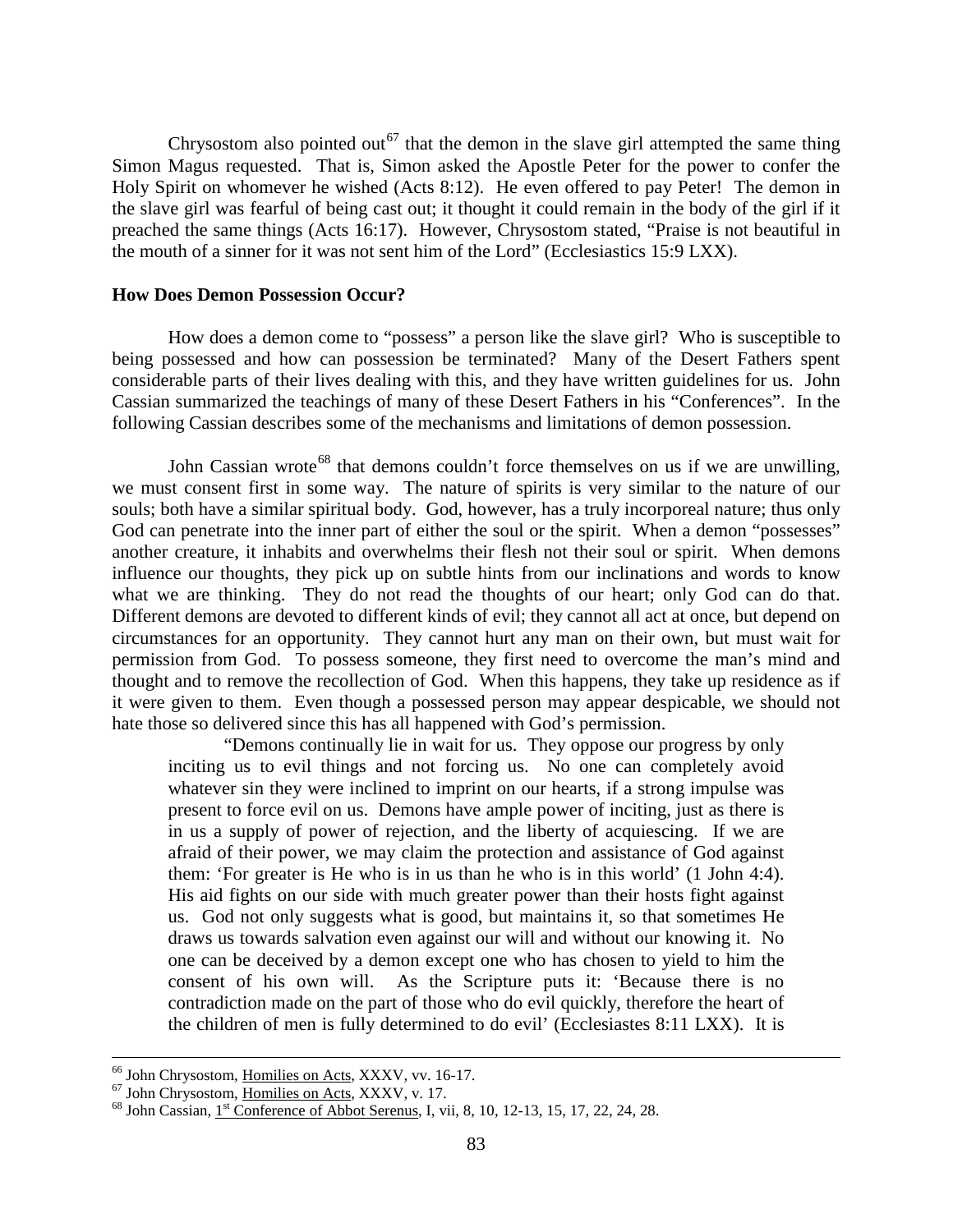clear that each man goes wrong from this; when evil thoughts assault him he does not immediately meet them with refusal and contradiction. For it says, 'resist the devil, and he will flee from you'" (James 4:7).

"Spirits can be joined with spirits, and can exercise an unseen power of persuasion toward what is allowed to it. Between them, just as between men, there can be some sort of similarity and kinship of substance, since the description of the nature of the soul applies equally well to the substance of spirits. But it is impossible for spirits to be implanted in spirits or united with them in such a way that one can hold the other; this is the true prerogative of Deity alone."

"Demoniacs and those possessed by unclean spirits say and do what they do not want to, and are forced to say what they don't know. They are not subject to the entrance of the spirits all in the same way, however; some are affected in such a way as to have not the slightest conception of what they do and say, while others know and can recall it. The spirit cannot infuse itself into the soul, be united to it or be clothed with it, even though it utters words and sayings through the mouth of the sufferer. This results not from loss of the soul but from weakness of the body. When the unclean spirit seizes on living creatures, it lays on them an enormous, intolerable weight and overwhelms them with foulest darkness, and interferes with their intellectual powers. We see this sometimes happen also from wine, fever or excessive cold, and it was this which the devil was forbidden to inflict on the blessed Job. He had received power over Job's flesh, when the Lord commanded him, 'I give him into your hands; only preserve his soul' (Job 2:6 LXX). That is, do not weaken the seat of his soul and make him mad, and overpower the understanding and wisdom of what remains, by smothering the ruling power in his heart with your weight."

"Spiritual natures exist, such as angels, archangels and the other powers, and our own souls, yet they are not incorporeal. They have in their own fashion a body in which they exist, though it is much finer than our bodies are, as Paul says, 'There are celestial bodies, and terrestrial bodies'; and again, 'It is sown a natural body, it is raised a spiritual body' (1 Corinthians 15:40, 44). Only God is incorporeal, and therefore it is only by Him that all spiritual substances can be pervaded, because He alone is whole, everywhere and in all things, in such a way as to behold and see the thoughts of men and their inner movements and all the recesses of the soul. It was of Him alone that Paul spoke, 'The word of God is living and powerful, and sharper than any two-edged sword, piercing even to the division of soul and spirit, and of joints and marrow, and is a discerner of the thoughts and intents of the heart. And there is no creature hidden from His sight, but all things are naked and open to His eyes' (Hebrews 4:12-13). Similarly David said, 'Who fashions their hearts individually' (Psalm 33:15); and again, 'For He knows the secrets of the heart' (Psalm 44:21); and Solomon too, 'You alone knows the hearts of the sons of men'" (2 Chronicles 6:30).

"Unclean spirits can influence the character of our thoughts, but this is by affecting them from outside by sensible influences, i.e., either from our inclinations, from our words, and those likings to which they see that we are especially disposed. The thoughts which they suggest are discovered by them not from the nature of the soul itself, but from motions and signs given by the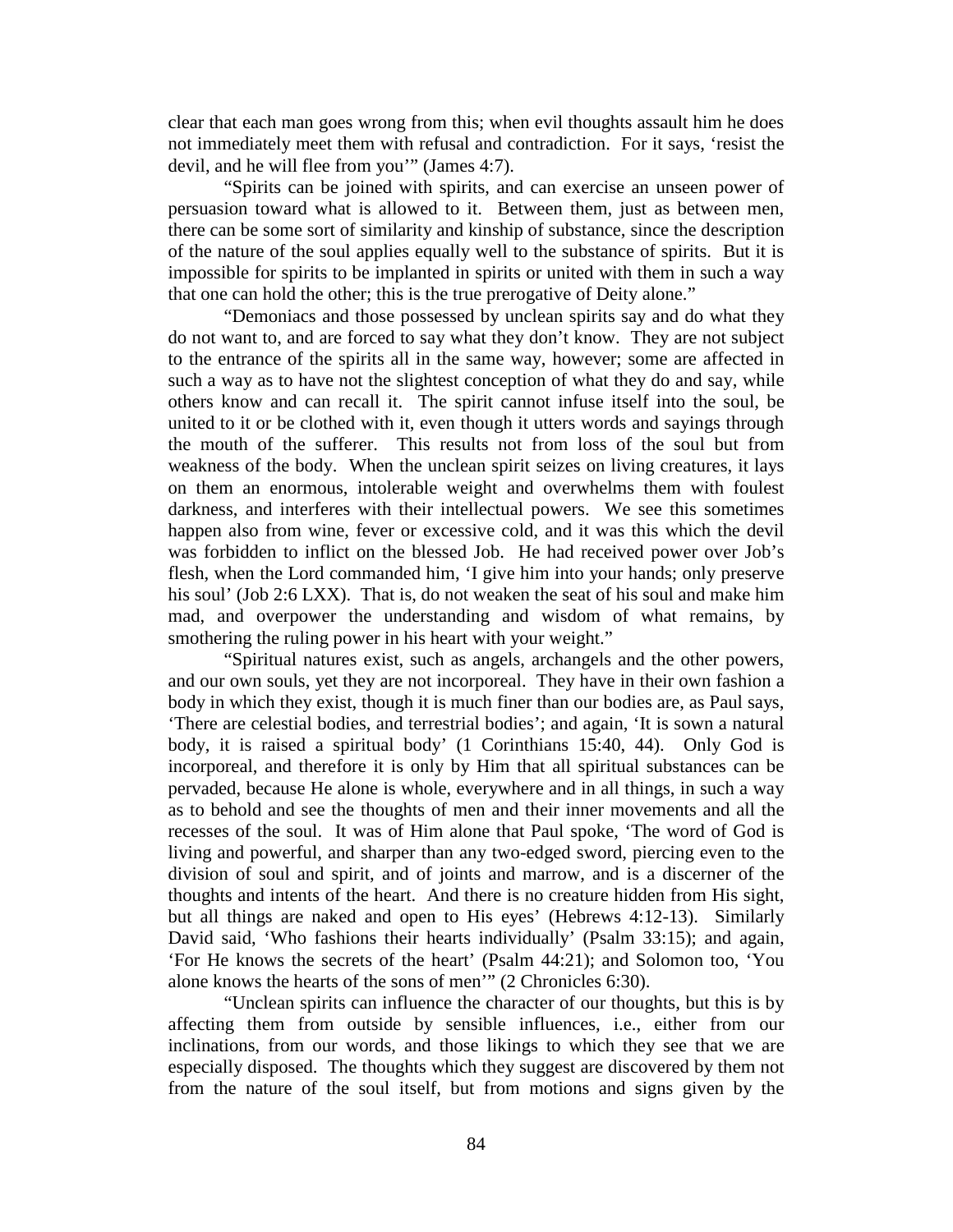outward man. For example, when they suggest gluttony, they may have seen a person raising his eyes anxiously to the window or to the sun, or inquiring eagerly what time it is; they know that he has admitted the feeling of greediness. When they suggest fornication, if they find him calmly submitting to the attack of lust, or see him perturbed in body, or not groaning as he ought under an impure suggestion, they know that the arrow of lust is already fixed in his soul."

"Not all demons can implant all the passions in men, but certain spirits brood over each sin. Some gloat over uncleanness and filthy lusts, others over blasphemy, others are more particularly devoted to anger and wrath, others thrive on gloominess, others are appeased with vainglory and pride. Each one implants in the hearts of men that sin, in which he himself revels. They cannot implant their special vices all at one time, but in turn, as they have opportunity of time or place, or a man, who is open to their suggestions, arouses them."

"Demons do not have the power to hurt any man on their own. This is shown by the blessed Job, where the enemy did not attempt to try him beyond what was allowed by Divine permission. It is also shown by the confession of the demons, where they said, 'If You cast us out, allow us to go into the herd of swine' (Matthew 8:31). They cannot of their own free will enter into any men who are created in the image of God, if they don't have power to enter into dumb and unclean animals without the permission of God. Further, no one could live alone in the desert, as we monks do, surrounded by such swarms of foes of this kind, if they had unlimited power and freedom to hurt and tempt us. Still more clearly is this supported by the words of our Lord, when He said to Pilate, 'You could have no power against Me at all, unless it had been given you from above'" (John 19:11).

"Thus unclean spirits cannot make their way into anyone in any other way than by first taking possession of their minds and thoughts. When they have robbed them of fear, the recollection of God and spiritual meditation, then they boldly advance on them, as if their victims had lost all protection and Divine safeguard, and could easily be bound. Then they take up their dwelling in them as if in a possession given over to them."

"We ought not to hate or despise those whom we see to be delivered up to various temptations or to those evil spirits, because we hold these two points: First, no one can be tempted at all by them without God's permission. Second, all things are brought upon us by God. Whether they seem to us to be sad or joyful, they are inflicted for our advantage by a most kind father and most compassionate physician. Men are given into the charge of schoolmasters, and humbled in order that when they depart out of this world they may be removed in a state of greater purity to the other life. They have been, as Paul says, delivered over at the present time 'to Satan for the destruction of the flesh that his spirit may be saved in the day of the Lord Jesus'" (1 Corinthians 5:5).

John Chrysostom gave<sup>[69](#page-42-0)</sup> three homilies directed against those who said that demons govern human affairs. Using the cases of the Gadarene Demoniacs and the Patriarch Job, Chrysostom showed that if demons were in charge, everyone would be treated like the Gadarene

<span id="page-42-0"></span> $69$  John Chrysostom, Against Those Who Say That Demons Govern Human Affairs, I, 6.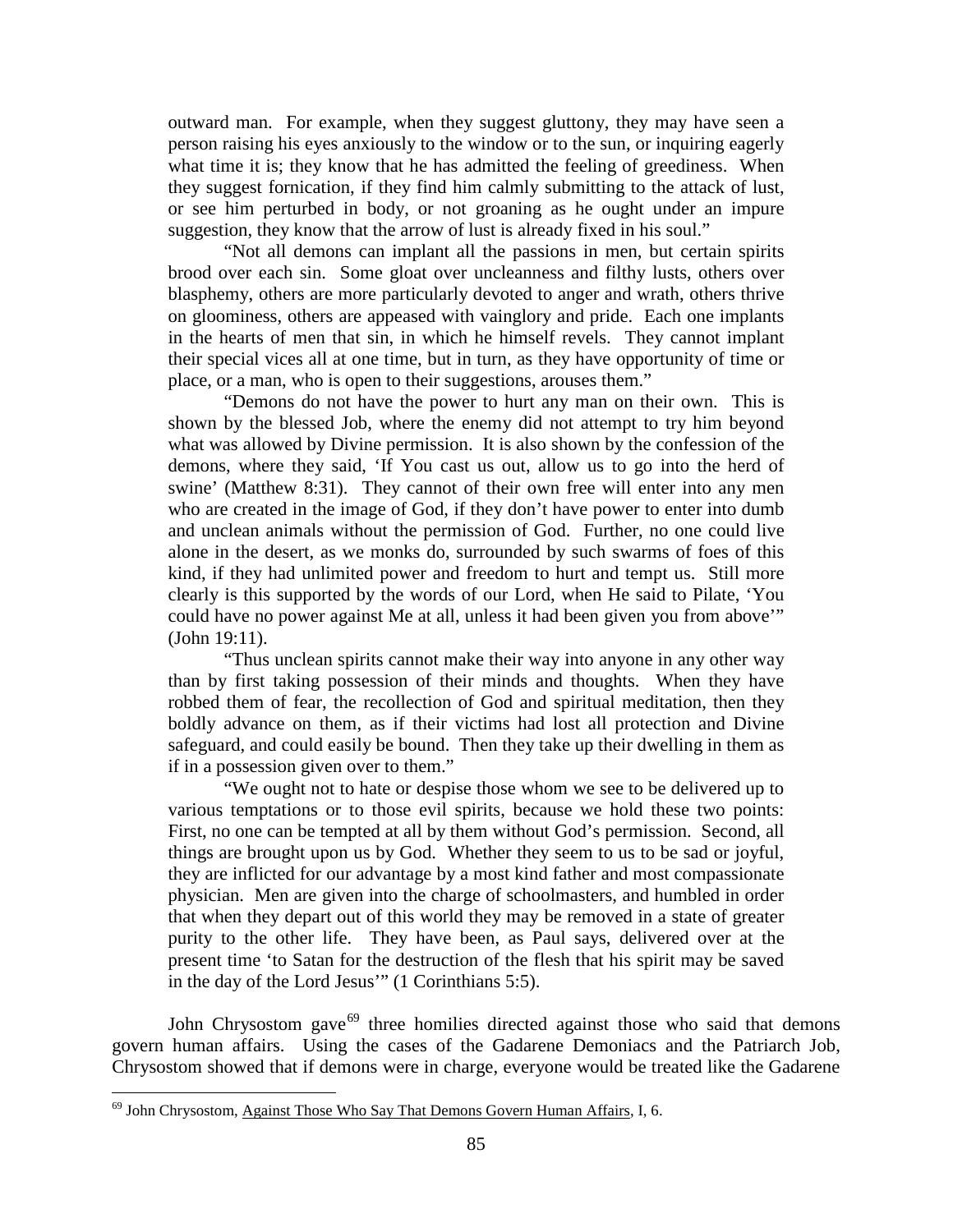swine and like Job's annihilated herds. In fact demons are not in charge, but they are strictly limited in what they can do and how far they can go.

"Some dare to say that demons administer our affairs. God chooses rather to be blasphemed by them through these words, than to commit their affairs to the demons and persuade them by the reality how demons really administer. Certain men possessed of demons coming out of the tombs met Christ, and the demons kept asking Him to allow them to enter the herd of swine. He allowed them; they went away, and precipitated them all headlong into the lake. This is how demons govern! They didn't care about the swine, but with us there is a continuous war without a truce, and an undying hatred. With the swine, they did not even allow a brief breathing space. If they had gotten us in their power, what would they not have done? For this reason God let them fall on the herd of swine, in order that we may learn their wickedness. They would have done to the possessed men the same things which they did to the swine, had not the demoniacs in their madness experienced the providence of God. Learn the wickedness of the demons! It is possible to see both things in the case of these demons, the loving kindness of God, and the evil of the demons. The evil of the demons harass and disturb the soul of the demented, whereas the loving kindness of God restrains and hinders so savage a demon, who desires to hurl the man headlong. He does not allow the demon to use his own power to the full, but allows him to exhibit just so much strength, as both to bring the man to his senses, and make his own wickedness apparent."

"Consider also the herds, the flocks of Job, how in one instant of time he annihilated everything; consider the pitiful death of the children, the blow that was dealt to his body. We see the savage, inhuman and unsparing character of the wickedness of the demons. From these things we know clearly that if God had entrusted the whole of this world to their authority, they would have confused and disturbed everything, and would have assigned to us their treatment of the swine, and Job's herds. If demons were to arrange affairs, we would be in no better condition than possessed men; rather we would be worse than they. God did not give over the demoniacs entirely to the tyranny of the demons; otherwise they would suffer far worse things than what they did. Regarding those who say that demons administer our affairs, what kind of disorder do they see that they imagine all our affairs to be the arrangement of demons?"

Chrysostom also mentioned<sup>[70](#page-43-0)</sup> that the demons love the tombs and pretend that the souls of the dead become more demons. In line with this,  $4<sup>th</sup>$  century sorcerers used dead children as mediums for their deceit. Chrysostom also compared demoniacs living in the tombs in his day to drunkards and fornicators. Both are naked and stripped of their proper glory.

"What is the reason that demons love to dwell in the tombs? They pretend to the multitude that the souls of the dead become demons, which God forbid we should ever admit into our conception. 'But what then will you say', one may ask, 'when many of the sorcerers take children and slay them, in order to have their soul afterwards to assist them?' Many tell us that the souls of the slain are with them; but how would they know, I ask? 'The possessed themselves', they

<span id="page-43-0"></span><sup>&</sup>lt;sup>70</sup> John Chrysostom, Homilies on Matthew, XXVIII, 3, 5.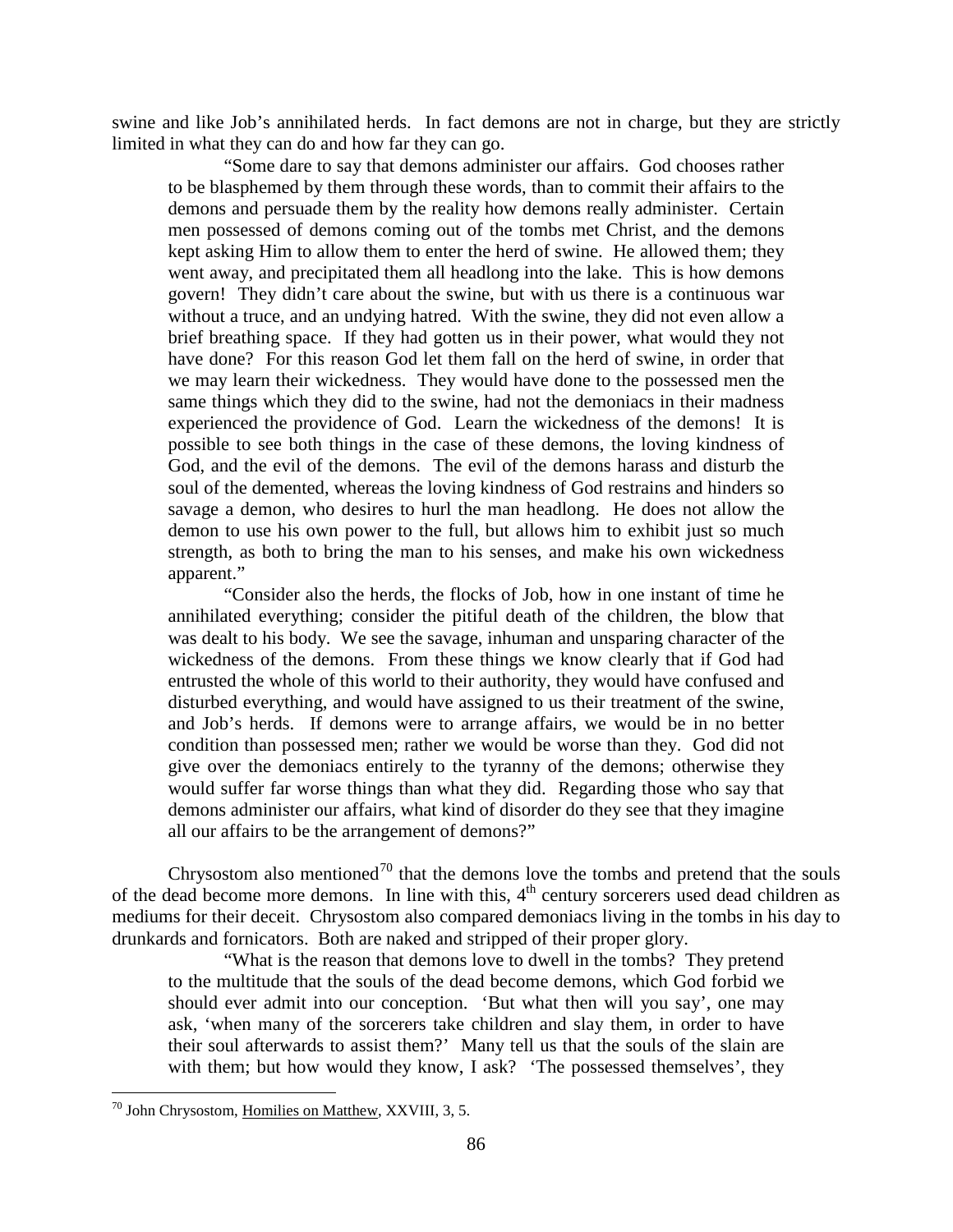reply, 'cry out, I am the soul of such a one'. This is a kind of stage-play; a devilish deceit. It is not the spirit of the dead that cries out, but the evil spirit that pretends these things in order to deceive the listeners. It is not possible for a soul to enter into the substance of an evil spirit, or into its own dead body."

"These things anyone may see happening right now. Many live in the tombs possessed of evil spirits, whom nothing restrains from their madness; not iron, chains, multitude of men, advice, admonition, threat, or any other such thing. When any man is drunken, eager for all embraces, he doesn't differ at all from the demoniac, but goes about naked like him, clad indeed in garments, but deprived of the true covering, and stripped of his proper glory. He cuts himself not with stones, but with sins more hurtful than many stones. Who can bind such a person? Who can restrain his inappropriate frenzy, his way of never coming to himself, but forever haunting the tombs? For such are the resorts of the harlots, full of evil savor and rottenness."

# <span id="page-44-0"></span>**Why Would the Fortune-Telling Slave Girl Proclaim God?**

Luke stated, "Now it happened, as we went to prayer, that a certain slave girl possessed with a spirit of Python met us, who brought her masters much profit by fortune-telling. This girl followed Paul and us, and cried out, saying, 'These men are the servants of the Most High God, who proclaim to us the way of salvation'. And this she did for many days. But Paul, greatly annoyed<sup>[71](#page-44-1)</sup>, turned and said to the spirit, 'I command you in the Name of Jesus Christ to come out of her'. And he came out that very hour" (Acts 16:16-18).

If the mode of operation of a "spirit of Python" was like a drunken, foaming-mouth, possessed frenzy, for this slave girl to follow Paul and Silas for many days, there would be quite a distraction from their concentration on prayer and preaching.

John Chrysostom noted<sup>[72](#page-44-2)</sup> that the demon tried to accommodate himself in order to establish an opening later. Paul didn't admit having anything to do with the demon and scorned it; when it began to encroach on the work of preaching, then Paul acted.

"What is the reason that both the demon spoke these words, and Paul forbids him? The demon acted maliciously, and Paul acted wisely, where the demon wished to make himself credible. If Paul had admitted the demon's testimony, the demon would have deceived many of the believers, as being received by Paul. Therefore the demon endured to speak what seemed to be putting himself down, that he may establish an opening for himself; that is, the demon used accommodation in order to obtain destruction. At first, Paul would not admit the demon's testimony, but scorned it, not wishing to engage in miracles all at once; but when it continued to do this, and pointed to their work of preaching, then he commanded it to come out. Luke says, 'Paul being annoyed, turned and said to the spirit' (Acts 16:18). Why was Paul annoyed? It means that he saw through the malice of the demon, as he said, 'For we are not ignorant of

<sup>&</sup>lt;sup>71</sup> Greek: *diaponeo* means to be annoyed in the sense of working hard with much labor. Thus the effect of the "Pythoness" was a lot more work for Paul.

<span id="page-44-2"></span><span id="page-44-1"></span> $12$  John Chrysostom, Commentary on Acts, XXXV, vv. 16-17.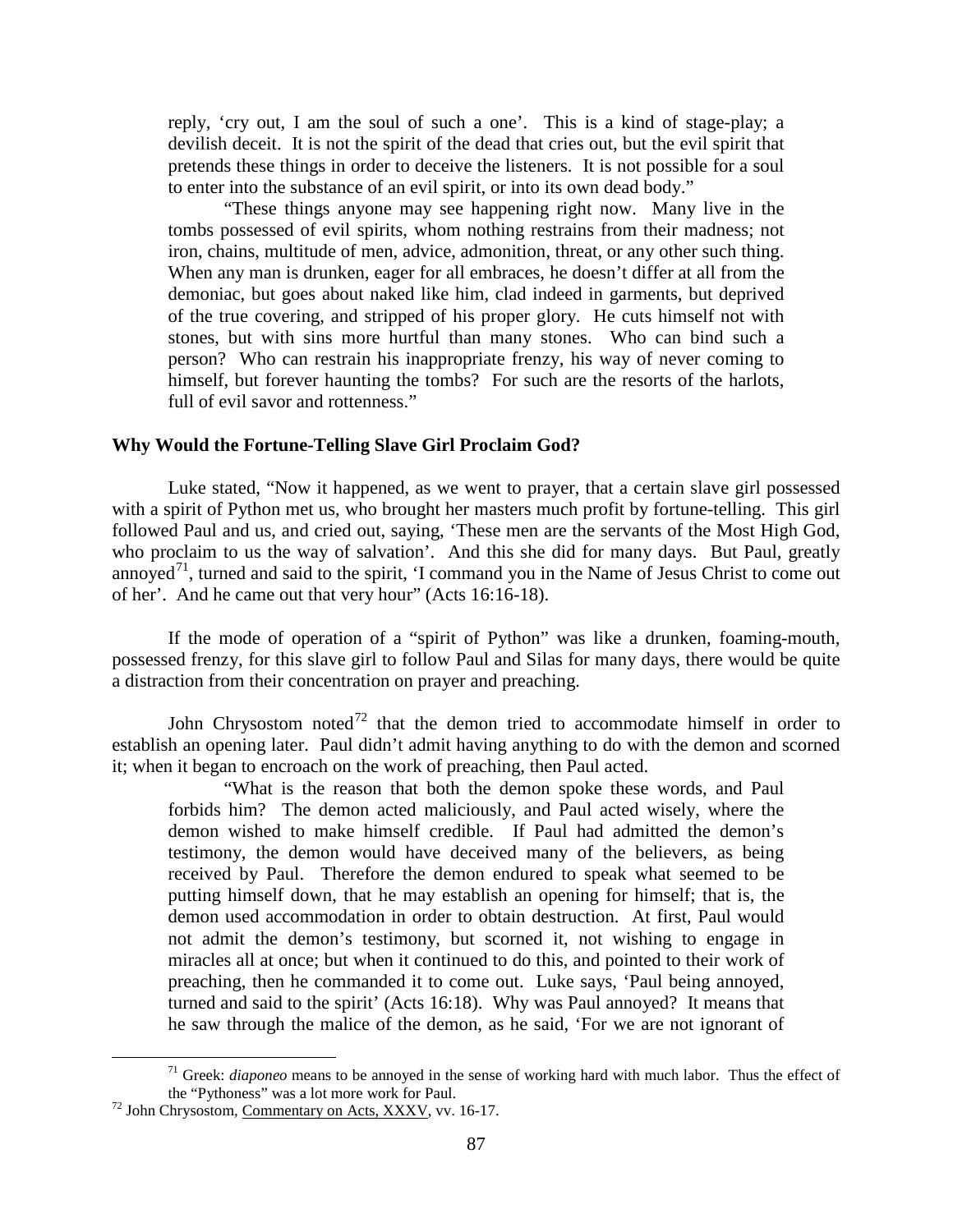his devices' (2 Corinthians 2:11). Note that when the slave girl's masters saw that the hope of their gains was gone, then they acted. Everywhere money is the cause of evil. How cruel! They wanted the girl to remain a demoniac, that they might make money off her."

There were other heathen prophets who also understood what God was saying. The Philistines, enemies of Israel, captured the Ark of the Covenant in the days of the Prophet Samuel. However the Presence of the Ark caused all kinds of grief in Philistia, and their prophets knew it. Finally they decided to send the Ark back to Israel, and they seemed to know exactly what kind of an offering would appease God (1 Samuel 6:1-16). The demons behind the Philistine idols knew what God had decreed, and they communicated this to the Philistine prophets.

In another case, King Saul wanted to hear from God, but the Lord would not answer him, either by dreams, by consulting the prophets of Israel, or by consulting the priests, who carried the Urim and Thummim before the Lord in the Tabernacle (Numbers 27:21, Exodus 28:30). Therefore Saul consulted the medium at En Dor (a ventriloquist, probably with a crystal ball), who brought up the voice of Samuel, who had just died. This "Samuel" spoke to Saul about what was going to happen the next day, where Saul was going to be killed in battle. Thus the demon that associated with the medium at En Dor was able to gather what would happen from the arrays of both armies and their fighting spirit, and he knew that Israel would be routed.

#### <span id="page-45-0"></span>**Servants of the Most High God**

Why would the demon in the slave girl "Pythoness" use the words: "These men are the servants of the Most High God?" (Acts 16:17) These same words were used on other occasions also. Melchizedek, who prefigured the Son of God as a priest, was referred to as the Priest of God Most High (Genesis 14:18), just as Christ is referred to as a priest after the order of Melchizedek (Psalm 110:4, Hebrews 6:19-20). Also when the Gadarene demoniac first met Jesus, he said, "What have I to do with You, Jesus, Son of the Most High God? I beg You, do not torment me!" (Mark 5:7, Luke 8:28)

On another occasion, when King Nebuchadnezzar saw the three young men walking around in the Furnace, accompanied by a  $4<sup>th</sup>$  person who looked like the Son of God, he spoke to them, "Servants of the Most High God, come out, and come here" (Daniel 3:26). John Chrysostom noted<sup>[73](#page-45-1)</sup> the conflict between God and the demon behind the god of fire in Babylon. The ripple effect had a pronounced impact on the bystanders, such as King Nebuchadnezzar and his officers. The blaspheming king then referred to the three young men as "servants of the Most High God".

"Let us bear the present state of things nobly, knowing that this tribulation will both bring us deliverance from that punishment, if we understand how to practice true wisdom, and will also make us better here. Often those who get us

<span id="page-45-1"></span><sup>&</sup>lt;sup>73</sup> John Chrysostom, Homilies on the Statues, VI, 11-12. This series of homilies were addressed to the people of Antioch after a popular uprising tore down the statues of the Emperor and his wife, and dragged them through the city. The people were expecting a Roman Division to massacre the city to put down the revolt.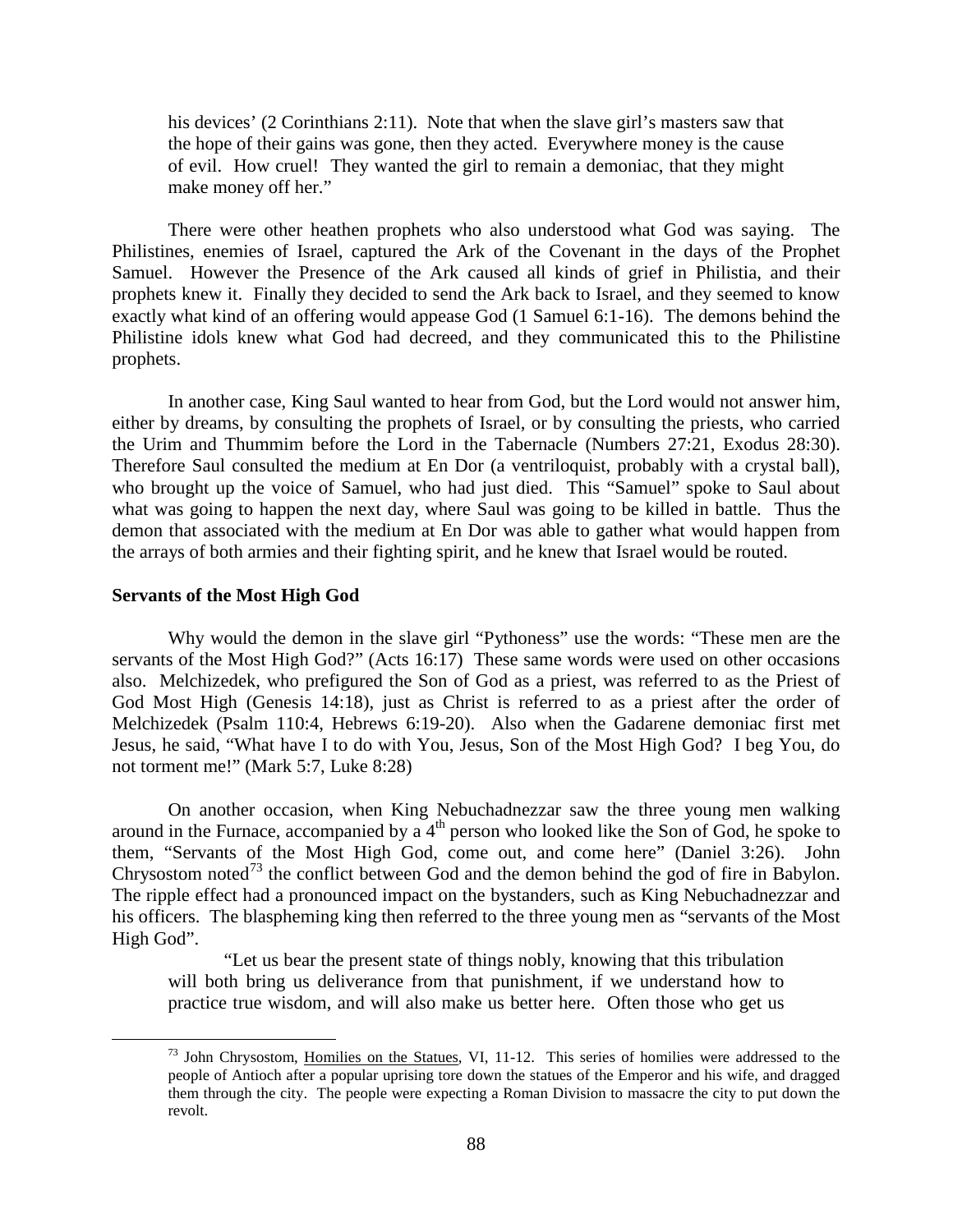into trouble, will be better if we are vigilant; so abundant is the force of this spiritual wisdom. This was the case also with the tyrant Nebuchadnezzar. When he knew that the three young men had suffered no harm in the Furnace, listen to how he changed his language. 'You servants of the Most High God, come out, and come here' (Daniel 3:26). Did he not say a little earlier, 'Who is that  $God<sup>74</sup>$  $God<sup>74</sup>$  $God<sup>74</sup>$ that shall deliver you out of my hands?' (Daniel 3:15) What had happened? Why this change? He saw those soldiers outside the Furnace destroyed by the intense heat (Daniel 3:20-22), and does he call to those inside the Furnace? How has it come to pass that he has grown wise in such matters? A great change took place in the monarch! When he tried to exercise his power over them, he blasphemed; but as soon as he had thrown them into fire, he began to show moral wisdom. For this reason God permitted whatever the tyrant wished to take place, in order that He might make it clear, that no one will be able to injure those who are kept by Him."

"What came to pass, that he called them the servants of God? Were they not his own servants? Nebuchadnezzar said in effect, 'They have overthrown my sovereignty; they have trampled underfoot my pride. They have shown by deeds that He is their true Lord. If they were the servants of men, the fire would not have feared them; the flame would not have made way for them. The creation knows nothing about reverencing or honoring the servants of men'. Therefore Nebuchadnezzar said, 'Blessed be the God of Shadrach, Meshach, and Abednego'" (Daniel 3:28).

# <span id="page-46-0"></span>**The Way of Salvation**

The slave girl "Pythoness" stated that Paul and Silas "proclaim to us the way of salvation" (Acts 16:17). What is meant by "the way of salvation"? There are several implications. First it is the preaching of the Church by all, everywhere, and at all times. To those who are weighted down with sin, rest is the way of salvation. The way of salvation also implies that we do as we say. Yet it is not rigid and legalistic, but can take a different form for different people.

Irenaeus stated<sup>[75](#page-46-2)</sup> that the way of salvation refers to the Church everywhere throughout the world.

"The preaching of the Church is true and steadfast, in which one and the same way of salvation is shown throughout the whole world. To her is entrusted the light of God; and therefore the 'wisdom' of God. By means of this she saves all men, and 'is declared in the open squares; it utters its voice faithfully in the streets, is preached on the tops of the walls, and speaks continually in the gates of the city' (Proverbs 1:20-21). The Church preaches the truth everywhere, and she is the seven-branched candlestick which bears the light of Christ."

<span id="page-46-1"></span> $74$  This was a conflict between gods in Babylon, since the Babylonians worshipped fire. Nebuchadnezzar heated the furnace to seven times hotter than normal, and then threw the three young men in. The god of fire (a demon) met the Son of God (Daniel 3:25), and was shown to be impotent. <sup>75</sup> Irenaeus of Lyons, Against Heresies, V, xx, 1.

<span id="page-46-2"></span>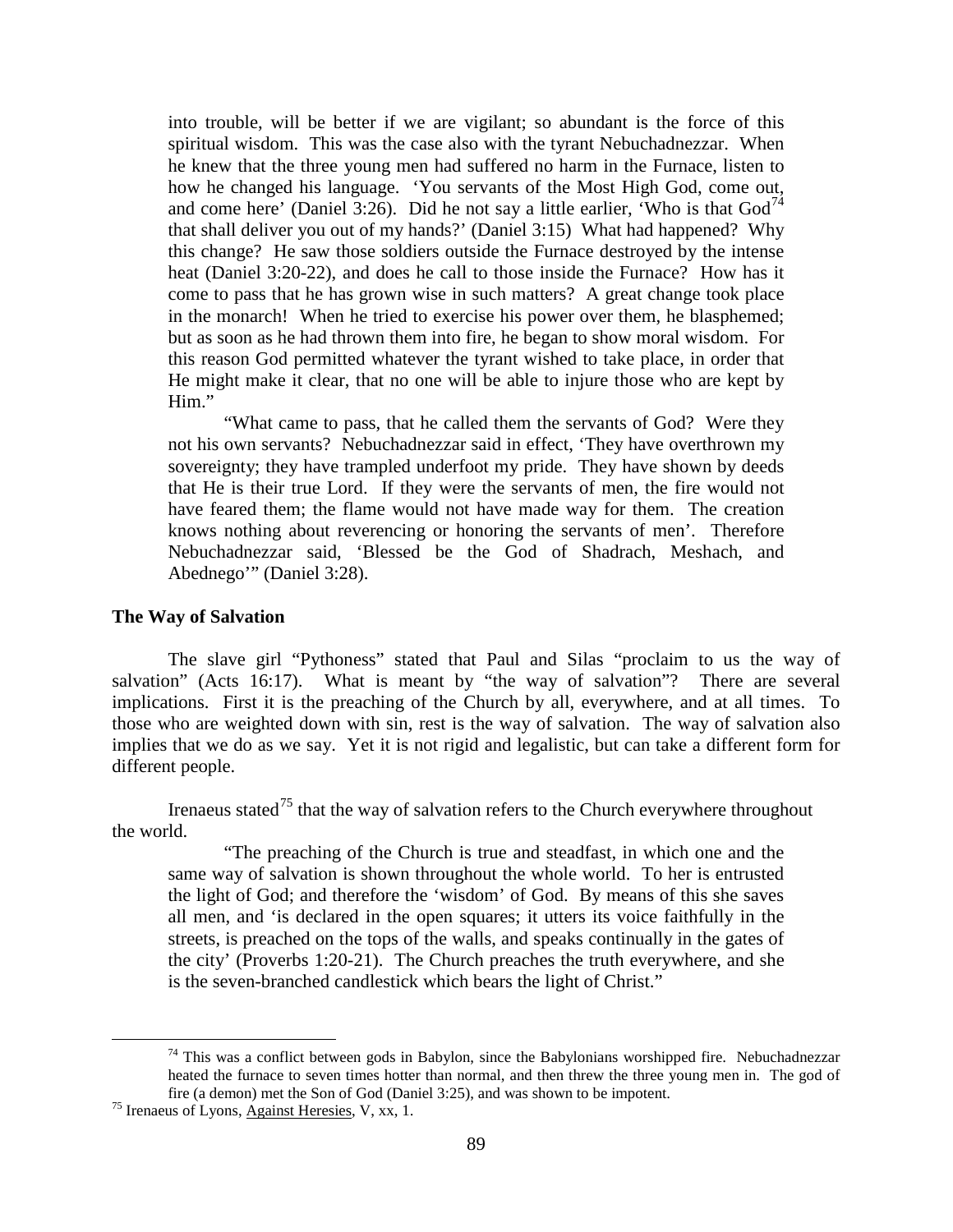Basil the Great spoke<sup>[76](#page-47-0)</sup> of the way of salvation as being a rescue for anyone from the death due to slaves of sin.

"We can escape now. While we can, let us lift ourselves from the fall; let us never despair of ourselves, if only we depart from evil. Jesus Christ came into the world to save sinners. 'O come, let us worship and fall down before Him; let us weep before the Lord that made us' (Psalm 95:6 LXX). The Word, Who invited us to repentance calls aloud, 'Come to me all you that labor and are heavy laden, and I will give you rest' (Matthew 11:28). There is, then, a way of salvation, if we will. 'Death has prevailed and swallowed men up; but the Lord God has taken away every tear from every face' (Isaiah 25:8 LXX) of them that repent. The Lord is faithful in all His words and holy in all His works (Psalm 145:13 LXX). He does not lie when He says, 'Though your sins are scarlet they shall be as white as snow. Though they are red like crimson they shall be as wool' (Isaiah 1:18). The great Physician of souls, Who is the ready liberator, not of you alone, but of all who are enslaved by sin, is ready to heal your sickness. From Him come the words, 'Those who are well have no need of a physician, but those who are sick. I did not come to call the righteous, but sinners, to repentance' (Matthew 9:12-13). What excuse do you have, what excuse does anyone have, when He speaks thus? The Lord wishes to cleanse you from the trouble of your sickness and to show you light after darkness."

Cyprian of Carthage stated<sup>[77](#page-47-1)</sup> that our walk starts with learning and doing what the Lord taught; that is, keeping the Commandments; our walk advances in the way of salvation. On the other hand, those depart from the way of salvation when what they say doesn't agree with what they do.

"'Whoever', says He, 'hears my words, and does them, I will liken him to a wise man, that built his house upon a rock. The rain descended, the floods came, the winds blew, and beat on that house; and it didn't fall; for it was founded on a rock' (Matthew 7:24). We ought therefore to stand fast on His words, to learn and do whatever He both taught and did. How can a man say that he believes in Christ, who does not do what Christ commanded him to do? How shall he attain the reward of faith, who will not keep the faith of the commandment? He must of necessity waver and wander; he will be caught away by a spirit of error; like dust which is shaken by the wind, he will be blown about. He will make no advance in his walk towards salvation, because he does not keep the truth of the way of salvation."

"We ought to remember by what Name Christ calls His people, by what title He names His flock. He calls them sheep that their Christian innocence may be like that of sheep; He calls them lambs, that their simplicity of mind may imitate the simple nature of lambs. Why does the wolf lurk under the clothing of sheep? Why does he who falsely asserts himself to be a Christian, dishonor the flock of Christ? To put on the Name of Christ, and not to go in the way of Christ, what else is it but a mockery of the Divine Name, a desertion of the way of

<span id="page-47-1"></span><span id="page-47-0"></span><sup>&</sup>lt;sup>76</sup> Basil the Great, <u>Letter to a Fallen Virgin</u>, XLVI, 6.<br><sup>77</sup> Cyprian of Carthage, <u>Treatises</u>, I, 2.

Cyprian of Carthage, Treatises, X, 12.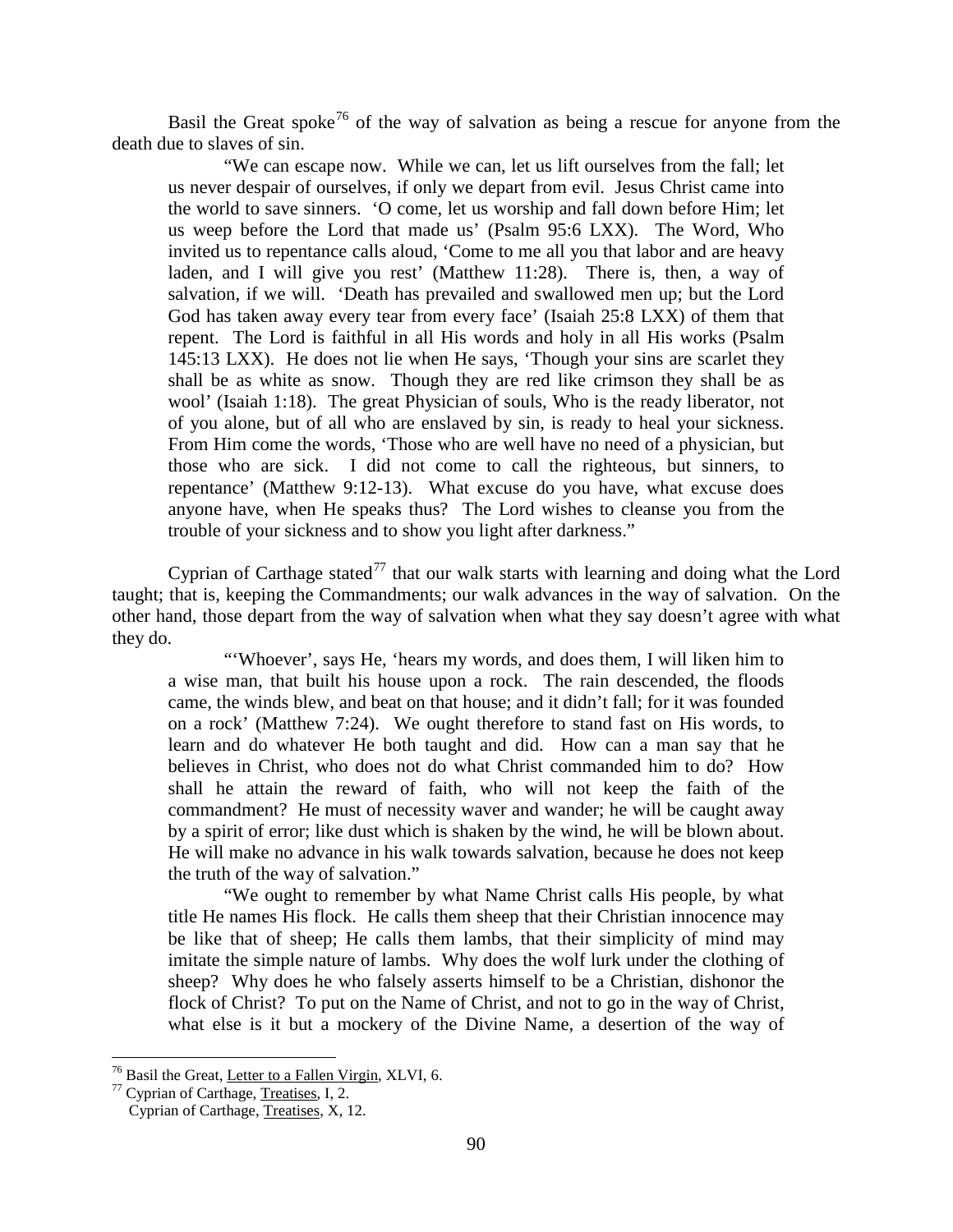salvation? He Himself teaches that he shall come to life who keeps His commandments, and that he is wise who hears and does His words. He, moreover, is called the greatest doctor in the kingdom of heaven that thus does and teaches (Matthew 5:19). What has been well preached by the preacher will be an advantage to him, if what is uttered by his mouth is fulfilled by deeds following. But what did the Lord more frequently instill into His disciples, what did He more charge to be guarded and observed among His saving counsels and heavenly precepts, than that with the same love wherewith He Himself loved the disciples, we also should love one another?"

Gregory Thaumaturgus stated<sup>[78](#page-48-1)</sup> that the way of salvation is not a rigid, legalistic decree, but takes a different form for each of us, as all things to all people.

"When the Gospels or the Epistles are read, don't let your attention center on the book or on the reader, but on the God who speaks to you from heaven. The book is that which is seen, while Christ is the divine subject spoken of. The Readings bring us the good news, which is worthy of all praise. That is, though He was God, He became man through kindness toward man, and did not lay aside the dignity which was His from eternity, but assumed the Divine plan that should work salvation. He lived with us as a physician for the sick, who did not heal us with potions, but restored us. The Readings bring us the good news of this Divine plan: to those who had wandered, it shows the way of salvation; to the despairing it makes known the grace of salvation, which blesses everyone differently. Searching after the erring, enlightening the blinded, giving life to the dead, setting free the slaves, redeeming the captives, it becomes all things to all of us in order to be the true way of salvation for us."

# <span id="page-48-0"></span>**Paul and Silas Began "Night Watches"**

With the demon gone from the slave girl, the fortune telling business failed and Paul and Silas were beaten and imprisoned for killing the business. The charges, of course, were trumped up:

- They trouble our city (i.e. they baptize people).
- They teach unlawful customs (i.e. they teach prayer).

One might note that the slave girl's owners could have brought Paul and Silas to the magistrates many days ago while the slave girl "Pythoness" was still generating good sales figures. Because they didn't do this, their true motives are very transparent: all they care about is their profit, not about troubling the city, not about unlawful customs, not about the slave girl. The magistrates did not inquire into the circumstances, and they did not allow Paul or Silas to speak in their own defense; both of these things were required by the Mosaic Law, but Philippi was not governed by the Mosaic Law.

<span id="page-48-1"></span><sup>&</sup>lt;sup>78</sup> Gregory Thaumaturgus (i.e. Gregory the Wonder-Worker), "Second of Four Homilies on the Annunciation", in Dubious and Spurious Writings, Volume 6, Ante-Nicene Fathers. While this work is usually ascribed to Gregory, some think it may have been written by John Chrysostom.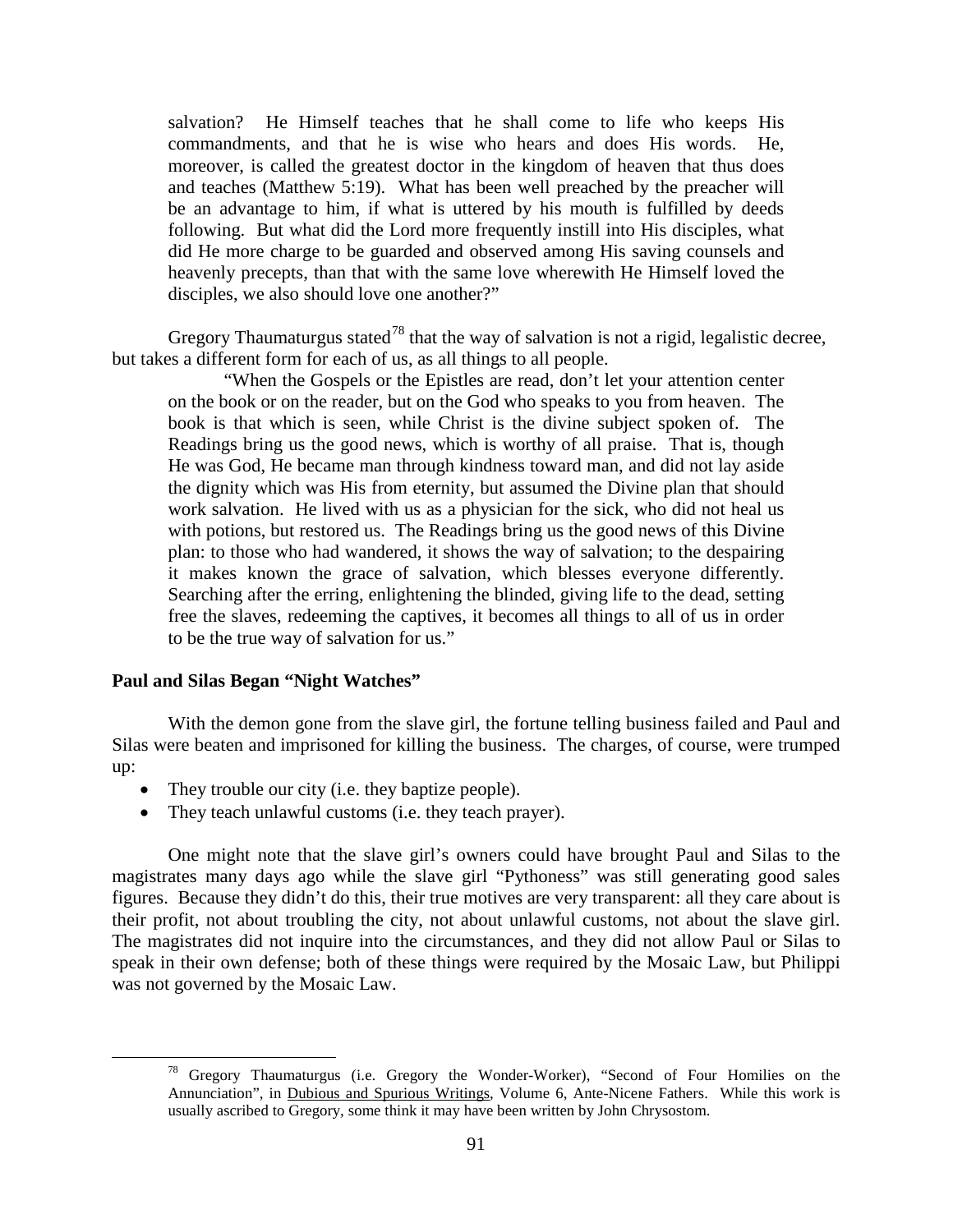We note that Paul and Silas did not even try to plead for themselves. They just submitted to the completely unjust punishment, where this kind of punishment generally left the victims almost dead. Paul explained the rationale for this later when he said, "For when I am weak, then I am strong. My grace is sufficient for you, for My strength is made perfect in weakness" (2 Corinthians 12:9):

John Chrysostom stated<sup>[79](#page-49-1)</sup> that it was probably from the wish to cut short the disturbance, that the magistrates did these things; because they saw the crowd all worked up, and wished to restrain their passion at the instant, therefore they inflicted the stripes. At the same time it was their wish to hear the matter, and that was why they threw them into prison and gave charge "to keep them safely". Therefore the jailor, "fastened their feet in the stocks" (Acts 16:23-24),

Chrysostom also pointed out<sup>[80](#page-49-2)</sup> the contrast between the demon and the slave girl's owners: the demon said, "These are servants of the Most High God" (Acts 16:17); the owners said, "These men exceedingly trouble our city" (Acts 16:20). The demon said, "They proclaim to us the way of salvation" (Acts 16:17); the owners said, "They teach customs which are not lawful for us to receive" (Acts 16:21). The owners do not even listen to the demon, but look only to one thing: their covetousness.

After Paul and Silas were tried and convicted by the magistrate, "Then the multitude rose up together against them; and the magistrates tore off their clothes and commanded them to be beaten with rods. And when they had laid many stripes on them, they threw them into prison, commanding the jailor to keep them securely. Having received such a charge, he put them into the inner prison and fastened their feet in the stocks. But at midnight Paul and Silas were praying and singing hymns to God, and the prisoners were listening to them" (Acts 16:22-25).

In prison that night, Paul and Silas were treated as the most desperate of criminals. They were in the inner prison (maximum security) with their feet fastened to leg irons. Plus they were naked and bleeding from their wounds. So what did they do? They prayed and sang!

#### <span id="page-49-0"></span>**Orthodox Midnight Prayers**

Paul and Silas' midnight vigil (Acts 16:25), along with the vigil at the home of the mother of John Mark, where everyone prayed for Peter's release from prison (Acts 12:12), became the theme later in the  $1<sup>st</sup>$  century for Midnight Prayers<sup>81</sup>. The Apostles had already established Matins (i.e. morning) and Vespers (evening) Prayers<sup>[82](#page-49-4)</sup> as well as  $1<sup>st</sup>$ ,  $3<sup>rd</sup>$ ,  $6<sup>th</sup>$  and  $9<sup>th</sup>$ Hour Prayers along with Compline (bedtime) Prayers. The Midnight Prayers (or the Prayer of Watching) are divided into three kinds depending on the day of the week: Midnight Prayers for a Sunday, Daily Midnight Prayers and Midnight Prayers for a Sabbath or Saturday. All three speak of the Second Coming of Christ, but different Psalms are used in each.

<span id="page-49-3"></span><span id="page-49-2"></span>

<span id="page-49-4"></span>

<span id="page-49-1"></span><sup>&</sup>lt;sup>79</sup> John Chrysostom, <u>Homilies on Acts</u>, XXXV, v. 17.<br><sup>80</sup> John Chrysostom, <u>Homilies on Acts</u>, XXXV.<br><sup>81</sup> Rev. Seraphim Nassar, <u>Divine Prayers and Services</u>, Antiochian Orthodox Christian Archdiocese of<br>North America,

 $82$  Matins and Vespers took the place in the Early Church of the Morning and Evening Continual Burnt Offering (Exodus 29:38-46). For example, at Great Vespers we say, "Let my prayer arise in Your sight as incense, and let the lifting up of my hands be an evening sacrifice."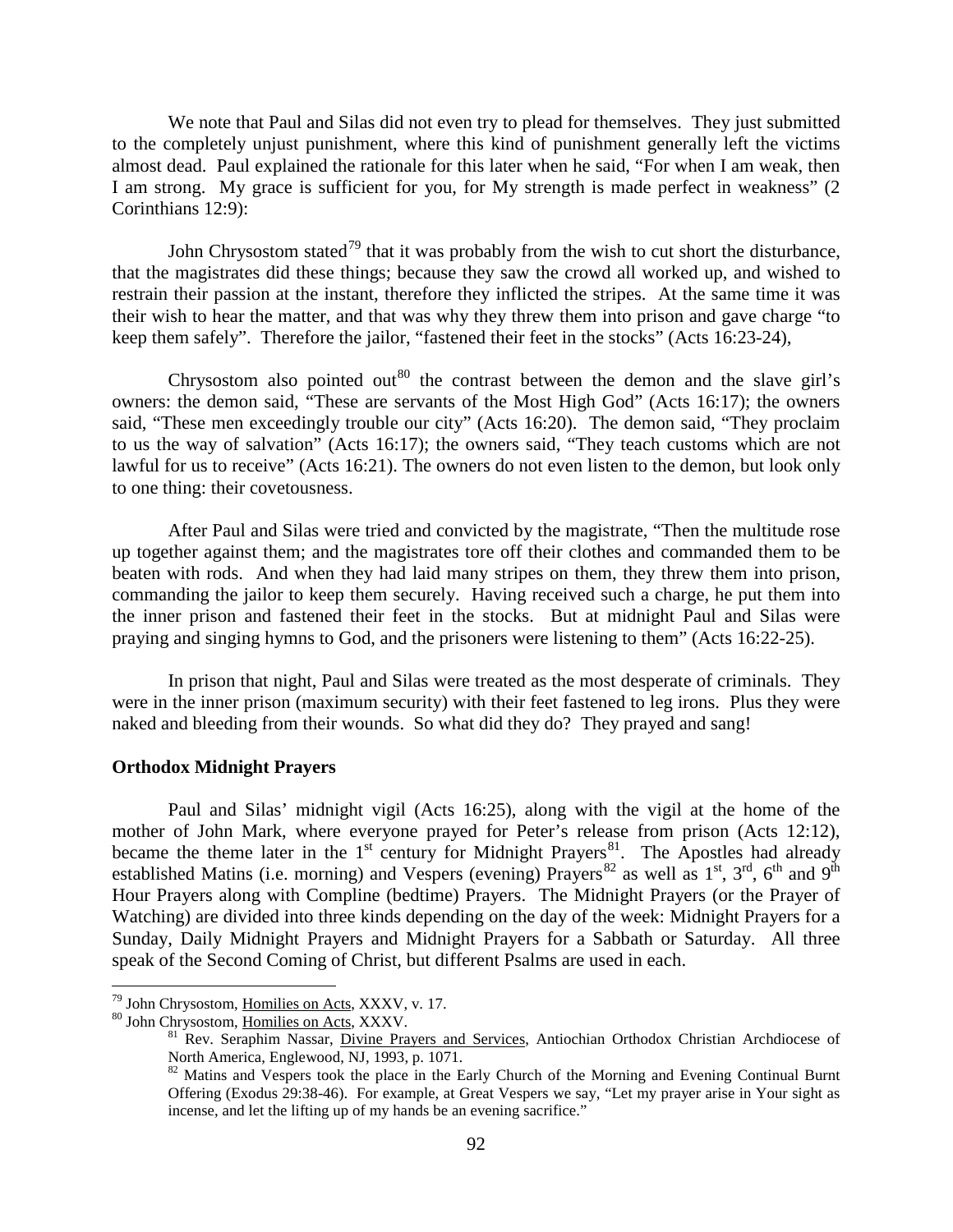Each of the Midnight Prayers uses Psalm 50. The Midnight Prayers for a Sunday follows Psalm 50 with the Triadika Megalynaria. The Daily Midnight Prayers substitute Psalm 118 for the Triadika Megalynaria, and the Midnight Prayers for a Sabbath substitutes Psalms 64 to 69.

#### **Psalms Used for Midnight Prayers**

| <b>Sunday</b> | Daily | Sabbath (Saturday)                                       |
|---------------|-------|----------------------------------------------------------|
| Psalms 50     |       | Psalms 50, 118, 120, 133   Psalms 50, 64 to 69, 120, 133 |

The persistent theme of the Midnight Prayers is the immanent wrath of God, coming down on the heads of evil doers. Like the Second Coming of Christ, there is a judgment about to come down on evil doers. The righteous are currently in a state of affliction, shot at in secret, subject to snares, overpowered, afflicted on their backs and hated without a cause. When the Lord comes, there will be fire before Him, a tremendous blast of wind and an earthquake. The people will be judged; His enemies will be scattered and melted like wax before fire; His wrath will be poured out on them and their houses will be made desolate.

Some excerpts from Psalm 50 are: "God, our God, shall come manifestly, and shall not keep silence; a fire shall be kindled before him, and round about him there shall be an exceedingly great blast of wind. Call on Me in the day of affliction; and I will deliver you, and you shall glorify Me. Pause and consider this! Your mouth has multiplied wickedness, and your tongue has framed deceit. You sat and spoke against your brother. I will reprove you, and set your offences before you" (Psalm 50:3, 15, 19-21 LXX).

Some excerpts from Psalm 118 are: "I called on the Lord out of affliction, and He listened to me, so as to bring me into a wide place. The Lord is my helper; and I will not fear what man shall do to me". "The Lord has chastened me severely; but He has not given me over to death" (Psalm 118:5-6, 18 LXX).

Some excerpts from Psalms 64 to 69 are: "They have sharpened their tongues as a sword; they have bent their bow maliciously; to shoot in secret at the blameless; they will shoot him suddenly, and will not fear. They have set up for themselves an evil matter, they have given counsel to hide snares; they have said, 'Who shall see them?'" (Psalm 64:3-5 LXX) Hear my prayer; to thee all flesh shall come. The words of transgressors have overpowered us; but do pardon our sins" (Psalm 65:2-3 LXX). "You, O God, have proved us; You have tried us with fire as silver is tried. You brought us into the snare; You laid afflictions on our back" (Psalm 66:10-11). "Let the nations rejoice and exult, for You shall judge the people in equity, and shall guide the nations on the earth. Pause and consider this!" (Psalm 67:4 LXX) "Let God arise, and let his enemies be scattered; and let them that hate him flee from before him. As smoke vanishes, let them vanish; as wax melts before the fire, so let the sinners perish from before God. When You went before Your people, when You went through the wilderness; Pause and consider this! The earth quaked; the heavens dropped water at the presence of the God of Sinai, at the presence of the God of Israel" (Psalm 68:1-2, 7-8 LXX). "They that hate me without a cause are more than the hairs of my head; my enemies that persecute me unrighteously are strengthened. Turn not away Your face from your servant; for I am afflicted; hear me speedily. Draw near to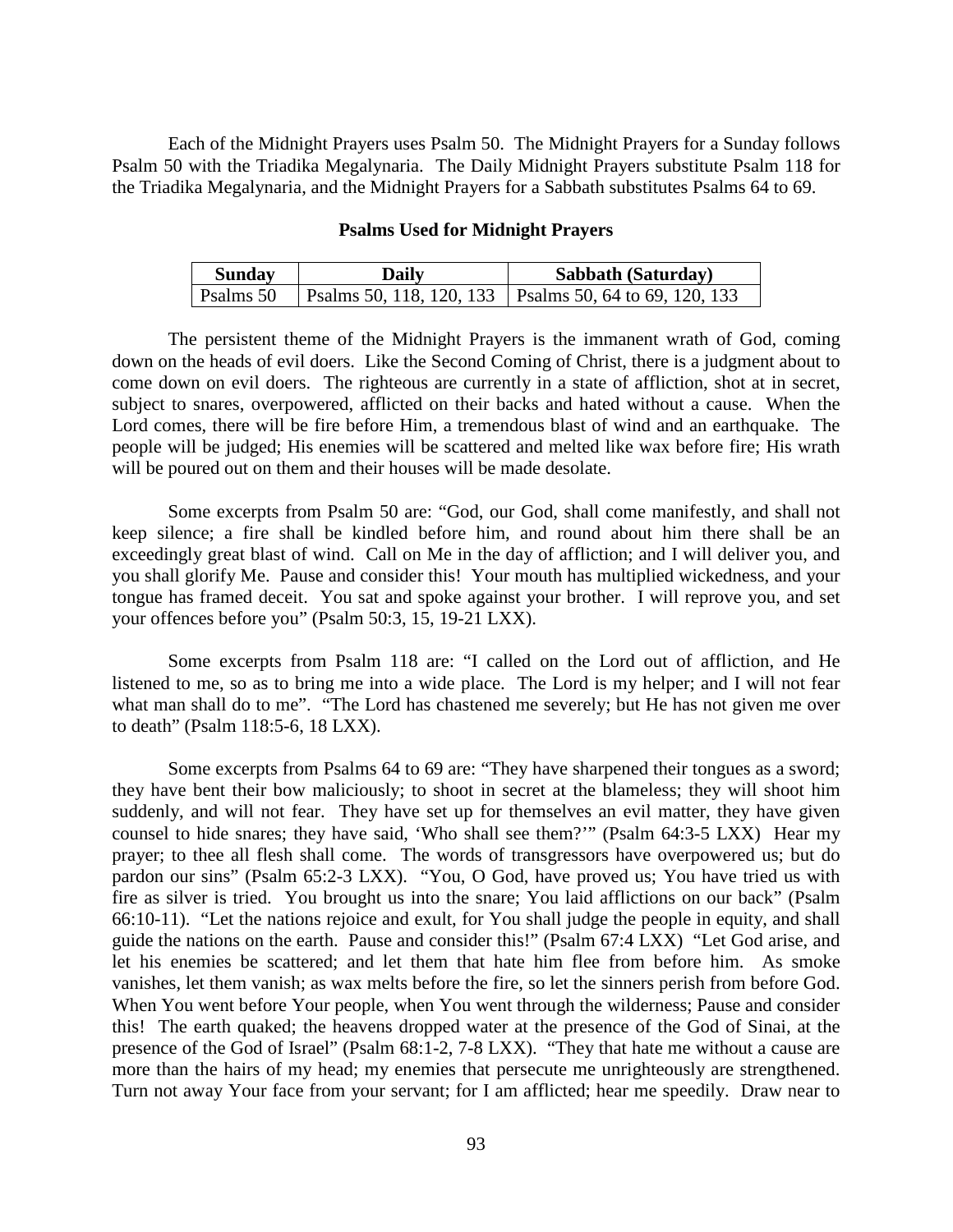my soul and redeem it; deliver me because of my enemies. Let their eyes be darkened that they should not see; and bow down their back continually. Pour out Your wrath on them, and let the fury of Your anger take hold on them. Let their habitation be made desolate; and let there be no inhabitant in their tents" (Psalm 69:4, 17-18, 23-25 LXX).

Since these Midnight Prayers were put together shortly after Paul and Silas' ordeal, the Psalms used in the Midnight Prayers were probably the same ones that Paul and Silas were singing. In the ancient Middle East, Psalms were usually chanted, where the chanting of different Psalms may be in different keys. Many people were so familiar with the Psalms that they knew them all by heart, and the chanting of Psalms was an integral part of the worship of the Church. Similarly today, the chanting of Psalms is an integral part of the worship of the Orthodox Church.

Jerome wrote  $83$  to the priest Riparius regarding the heretic Vigilantius, whose name means "The Wakeful One", but who opposed night vigils. Jerome pointed out that the Lord, the Prophets and the Apostles used night watches to great advantage.

"The Lord had said, 'What, could you not watch with Me one hour? Watch and pray lest you enter into temptation; the spirit indeed is willing but the flesh is weak' (Matthew 26:40-41). And in another place a prophet sings, 'At midnight I will rise to give thanks to you because of your righteous judgments' (Psalm 119:62). We read also in the Gospel how the Lord spent whole nights in prayer (Luke 6:12) and how the apostles when they were shut up in prison kept vigil all night long. They sang their Psalms until the earth quaked, the keeper of the prison believed, and the magistrates and citizens were filled with terror (Acts 16:25-38). Paul says, 'Continue earnestly in prayer, being vigilant in it with thanksgiving' (Colossians 4:2), and in another place he speaks of himself as 'in watching often' (2 Corinthians 11:27). Let us say with David, 'Behold, he that keeps Israel shall neither slumber nor sleep' (Psalm 121:4). So will the Holy One and the Watcher come to us (Daniel 4:13). And if ever by reason of our sins He falls asleep, let us say to Him, 'Wake up, why do You sleep, O Lord? Do not cast us off forever' (Psalm 44:23); and when our ship is tossed by the waves let us rouse Him and say, 'Lord, save us; we are perishing'" (Matthew 8:25).

John Cassian wrote<sup>[84](#page-51-1)</sup> that it is not just among the monks in Egypt that night watches are done, but elsewhere also. A few at a time take their turn for a week, and this duty rotates through their numbers week by week. At the end of the week, those on duty wash the feet of their brethren as their brethren pray over them.

"In other countries as well there is a daily service undertaken by the brethren. For throughout the whole of Mesopotamia, Palestine, and Cappadocia and all the East, the brethren succeed one another in turn every week for the performance of certain duties, so that the number serving is according to the whole number of monks in the Coenobium. They hurry to fulfill these duties with zeal and humility more than any slave bestows in his service to a harsh and powerful master. Not satisfied only with these services which are rendered by

<span id="page-51-1"></span><span id="page-51-0"></span> $83$  Jerome, Letter to Riparius, CIX, 3.<br> $84$  John Cassian, Institutes of the Coenobia, IV, 19.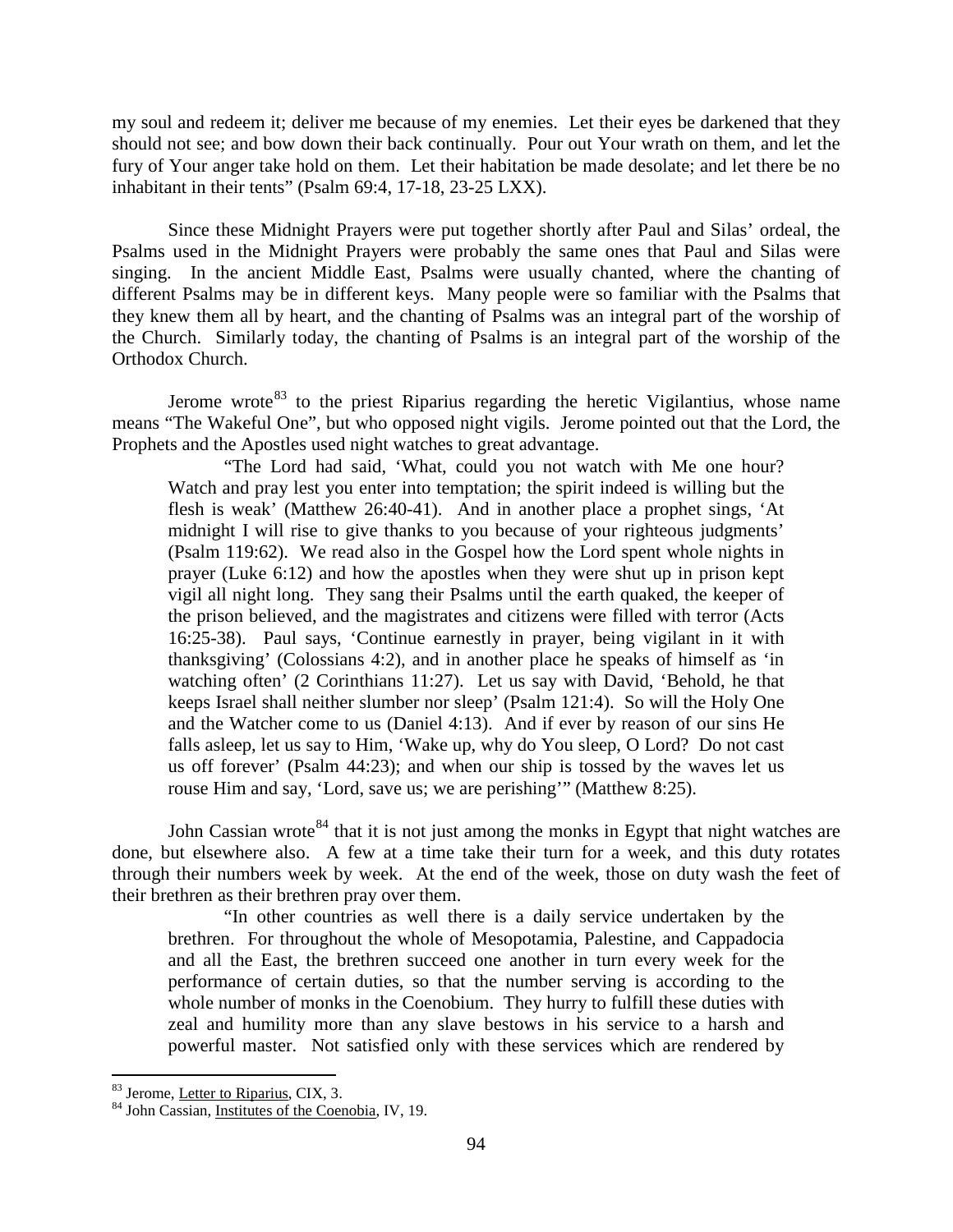canonical rule, they actually rise by night in their zeal and relieve those whose special duty this is. Each one, who undertakes these weeks, is on duty and has to serve until supper on Sunday; when this is done, his duty for the whole week is finished. When all the brethren come together to chant the Psalms (which according to custom they sing before going to bed) those whose turn is over wash the feet of everyone in turn, seeking faithfully from them the reward of this blessing for their work during the whole week. The prayers offered up by all the brethren together accompany them as they fulfill the command of Christ (Ephesians 6:18). Interceding for their ignorance and for their sins committed through human frailty, the prayers of the brethren commend to God the complete service of their devotion like some rich offering. On Monday after the Matins hymns, they hand over the vessels and utensils with which they have served to others who take their place."

# <span id="page-52-0"></span>**The Prisoners Were Listening to Paul and Silas**

"At midnight Paul and Silas were praying and singing hymns to God, and the prisoners were listening to them. Suddenly there was a great earthquake, so that the foundations of the prison were shaken; and immediately all the doors were opened and everyone's chains were loosed" (Acts 16:23-24).

The other prisoners were listening intently and expectantly. The jailor was listening also. Paul and Silas were bleeding all over from being beaten with rods, where they could have undergone over a hundred strokes with an iron  $rod^{85}$ . A beating with rods was applied to both the back and the chest, and left the subject very weak and usually with a few broken bones. Paul and Silas' behavior was very unusual; people beaten with rods generally moaned all night from their wounds and bruises, murmuring against God and reviling whoever gave them the beating. But Paul and Silas were singing praises to God!

In Jewish society, a beating would have been limited to forty strokes; but in this case Gentiles, not Jews, administered it. For sure, Paul and Silas were in considerable pain and their backs were raw and bleeding.

When the "great earthquake" struck, (Acts 16:26) and the doors were opened, it came as an answer to Paul and Silas' prayer and singing. Normally, an earthquake wouldn't unfasten leg irons. But it may pull the building down on top of them. This earthquake had some intelligence to it and the prisoners had their eyes opened quite clearly to see this.

Earthquakes occur in that part of the world more than in California. The jailor, who would answer with his life if any prisoners escaped, figured they were all gone when he saw the damage and the doors open. Paul had to restrain him from suicide by telling him that everyone was still there. Chrysostom said<sup>[86](#page-52-2)</sup> that the jailor was more amazed that all the prisoners were

<span id="page-52-1"></span><sup>&</sup>lt;sup>85</sup> Paul Copan, "The Ancient Near East Was No Picnic" suggests that ancient Egyptian law permitted beating criminals for perjury with between 100 and 200 strokes. According to the Oxford Encyclopedia of Ancient Egypt, a 100-stroke beating was the mildest form of punishment. <sup>86</sup> John Chrysostom, <u>Homilies on Acts</u>, XXXVI, v. 25.

<span id="page-52-2"></span>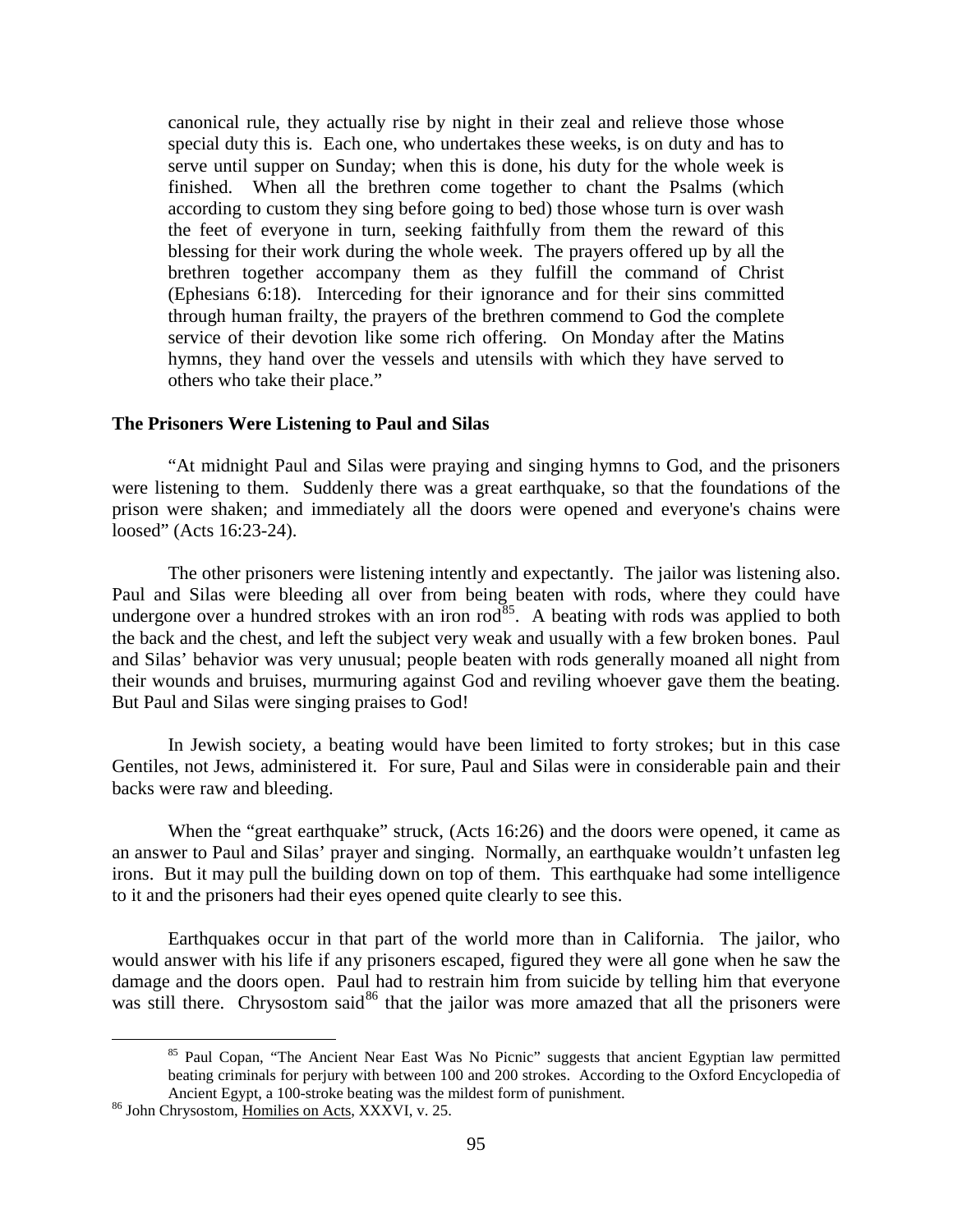still there than he was at the earthquake. The other prisoners didn't leave either since they knew this was no ordinary jailbreak. For most people, if they were in the prisoners' place, heard some people keeping an all-night vigil and praying for an earthquake – and then it happened – they'd be wondering what else these guys could do! There's more with them than any army Rome can muster!

John Chrysostom stated $^{87}$  $^{87}$  $^{87}$  that Paul's experience in Philippi demonstrated what he said about God's strength being perfected in Paul's weakness. Paul was exhausted, bleeding and chained up, but he rocked the prison, broke open the doors and broke off everyone's chains.

"Unbelievers may think that God is weak, and allows people to be continually afflicted, from not being able to deliver His own from dangers. Observe how Paul has demonstrated not only that the events were far from accusing God of weakness, but also that they proved His power more strikingly to everyone. Paul said, 'There was given me a thorn in the flesh; a messenger of Satan to punch me', and having mentioned his repeated trials, he goes on to add, 'Concerning this thing I pleaded with the Lord three times, that it might depart from me; and He said to me, My grace is sufficient for you, for My strength is made perfect in weakness' (2 Corinthians 12:7-9). 'My power', He means, 'is seen then when you are in weakness; and yet through you, who seem to grow weak, the word preached is magnified, and is sown everywhere'. When he was led to the dungeon, after having received a great number of stripes, he took prisoner the keeper of the prison. His feet were in the stocks, and his hands in chains; and the prison shook at midnight, while they were singing hymns (Acts 16:25). Do you see how God's power was made perfect in weakness? If Paul had been free and had shaken that building, the thing would not have been so wonderful. 'For this reason', He said, 'remain bound; and the walls shall be shaken on every side, and the prisoners shall be freed; in order that My power may appear the greater, when through you, confined and chained, all that are in bonds shall be freed'. This circumstance astounded the keeper of the prison, that being so forcibly confined, he through prayer alone, prevailed to shake the foundations, throw open the doors of the prison, and free all the prisoners. This is not the only occasion. With Peter too, as well as the other Apostles, one may see this occurring constantly; in the midst of persecution, the grace of God flourishes, appears alongside the tribulations, and thus proclaims His power. Therefore He said, 'My grace is sufficient for you, for My strength is made perfect in weakness'".

# <span id="page-53-0"></span>**The Jailor Was Listening to Paul and Silas**

The jailor realized that Paul saved his life by not escaping and his eyes were opened too; so he asked Paul what he must do to be saved. Paul responded by speaking the word of the Lord to the jailor, the other prisoners and the jailor's household. The jailor then washed and dressed Paul and Silas' wounds and Paul and Silas held a midnight baptism followed by feasting and rejoicing.

<span id="page-53-1"></span> <sup>87</sup> John Chrysostom, Homilies on the Statues, I, 16.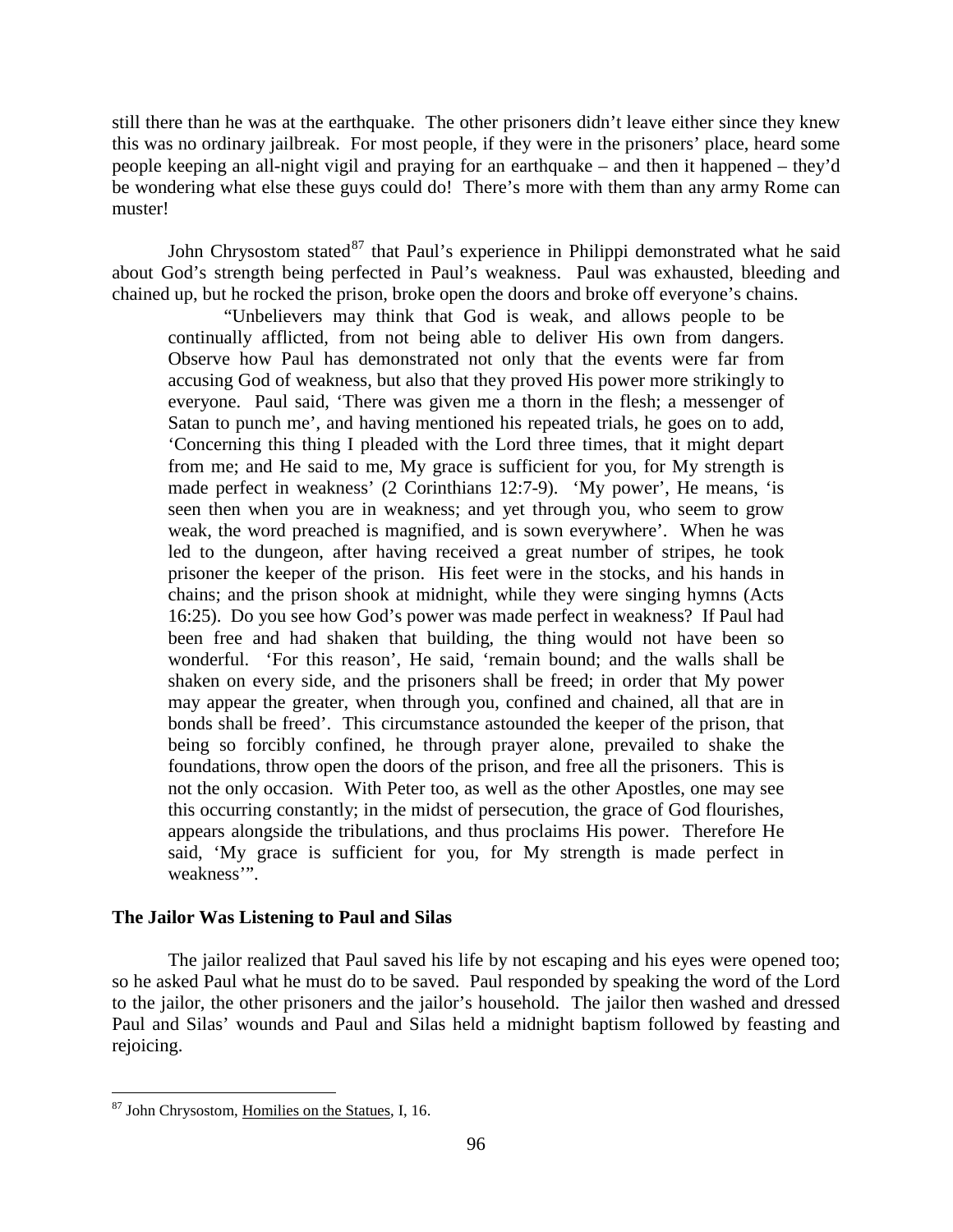John Chrysostom commented<sup>[88](#page-54-0)</sup> that this ordeal was a blessing in disguise. The earthquake did not come all by itself, which one can see by the loosening of everyone's chains. The loosening of the chains prefigured the loosening of the jailor's heart.

"What could equal these souls? These men had been scourged, had received many stripes; they had been misused, were in peril of their lives, were thrust into the inner prison, and fastened in the stocks. Yet they did not allow themselves to sleep, but kept vigil all night. Do you take note what a blessing tribulation is? That the earthquake should not seem to have come of itself, there was this concurrent circumstance bearing witness to it; the doors were opened and all their bonds were loosed. This happened at night, for the Apostles did not work for display but for men's salvation. Here, they no sooner showed the doors standing open, and it opened the doors of the jailor's heart. It loosed two sorts of chains. That prisoner (Paul) kindled the true light; for the light in his heart was shining. The jailor said immediately, 'What must I do to be saved?' What then does Paul answer? 'Believe in the Lord Jesus Christ, and you will be saved, you and your house.' For this above all wins men, that one's household also should be saved. The faith of the jailor was a voice in itself. What could be equal to this? Paul is put in bonds, and looses, being bound. These are indeed works of grace".

Chrysostom also noted $89$  that while the earthquake roused the keeper of the prison from sleep, the doors flew open, and he wondered at what had happened, the other prisoners didn't notice that the doors were open; otherwise they all would have fled. The wonder overpowered him! He wondered more at Paul's kindness; he was amazed at his manly boldness; that he had not escaped when he had it in his power; that he hindered him from killing himself. There was no need for other miracles, since the earthquake was sufficient for the jailor's conversion, seeing that he was personally in danger if the prisoners escaped. It is not so much miracles that overpower us, as the things which bring our own deliverance. The keeper was not an evildisposed man that he 'thrust them into the inner prison' (Acts 16:24); this was because of his 'having received such a command' (Acts 16:23-24), not of himself.

Chrysostom also compared<sup>[90](#page-54-2)</sup> Joseph's prison time with that of Paul. Both were imprisoned unjustly as a result of their trying to stand up for righteousness. While the keepers of prisons tend to be brutal to those inside, Joseph and Paul were able to win the affection of their keeper. Paul applied this lesson-learned to Bishops in the Church. To be a good governor, one first needs to learn to be governed; then he needs to rule his own house well.

"Those who have the custody of prisons tend to practice cruelty more than most people. They harass those in afflictions, with a more than brutal cruelty. They take advantage of those wretched circumstances which ought to elicit their pity. They do not treat all their prisoners in the same manner; those prisoners who are accused only, and who are harmfully treated, they perhaps pity. But they punish with numberless inflictions those who are imprisoned for shameful and atrocious crimes. The keeper of the prison might have been incensed against the

<sup>&</sup>lt;sub>88</sub><br>Bohn Chrysostom, <u>Homilies on Acts</u>, XXXVI, vv. 25-39.

<span id="page-54-0"></span><sup>&</sup>lt;sup>89</sup> John Chrysostom, Homilies on Acts, XXXVI, v. 27.

<span id="page-54-2"></span><span id="page-54-1"></span><sup>&</sup>lt;sup>90</sup> John Chrysostom, Homilies on Titus, IV, Moral.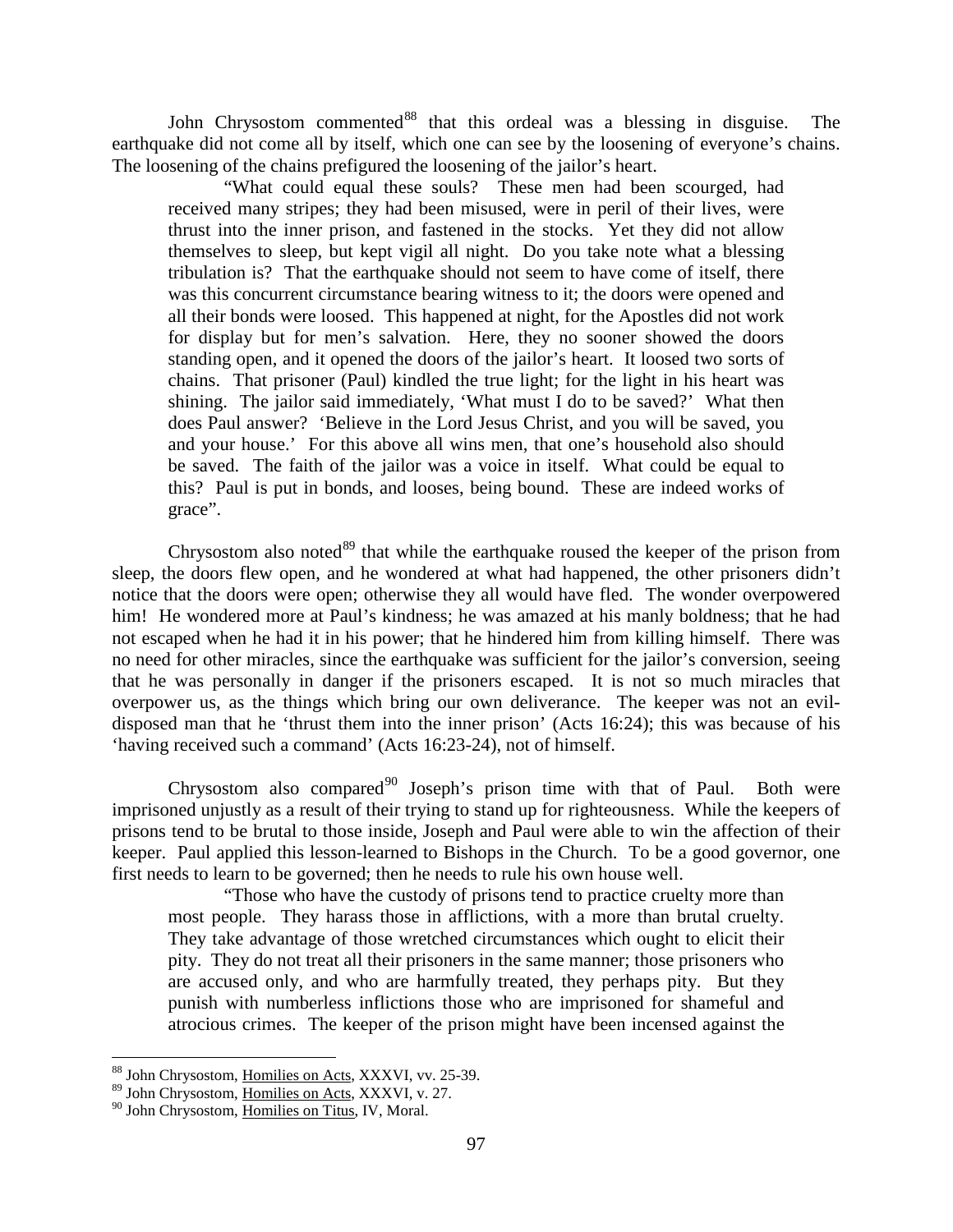young man, Joseph, who was charged with repaying favors by a base attempt on the master's wife (Genesis 39). Considering the honor to which Joseph had been raised, and the crime for which he was imprisoned, would he not have treated him with more than brutal cruelty? But the keeper of the prison was raised above all these things by his hope in God. For the virtue of the soul can soothe even wild beasts. By the same meekness which had gained his master, Joseph captivated also the keeper of the prison. Thus Joseph was again a ruler; he ruled in the prison as he had ruled in the house. For since he was destined to reign, it was fit that he should learn to be governed and while he was governed he became a governor, and presided in the house."

"For if Paul requires this of one who is promoted to a Church, saying, 'If a man doesn't know how to rule his own house, how shall he take care of the Church of God?' (1 Timothy 3:5), it was fit that he who was to be a governor, should first be an excellent ruler of the house. Paul, like Joseph, presided over the prison, not as over a prison, but as if it had been a house. He alleviated everyone's calamities, and took charge of those who were imprisoned as if they had been his own members. He not only took an interest in their misfortunes and consoled them, but if he saw anyone absorbed in thought, he went to him and inquired the cause; he could not bear to see anyone dejected, or be easy till he had relieved his dejection. Such love as this, many people don't show even to theirs own children."

#### <span id="page-55-0"></span>**Orthodox Evangelism**

When the Lord sent the Twelve Apostles out two by two, He told them to first "Inquire who is worthy, and stay there" (Matthew 10:11). The person that they stayed with received a significant blessing from the Lord. This is exactly what Paul did in Philippi. "On the Sabbath day we went out of the city to the riverside, where prayer was customarily made; and we sat down and spoke to the women who met there. Now a certain woman named Lydia heard us. She was a seller of purple from the city of Thyatira, who worshiped God. The Lord opened her heart to heed the things spoken by Paul. And when she and her household were baptized, she begged us, saying, 'If you have judged me to be faithful to the Lord, come to my house and stay'. So she persuaded us" (Acts 16:13-15).

Traditionally, the next thing that the Church established is prayer in the city that they came to. This had already been started with Lydia and the other women. Today, if the Bishop or priest comes to a city, he may begin praying all by himself at first; that is OK. The prayer life forms the foundation for the Lord's work as He answers the prayers of the faithful. This is what happened in Philippi also, and the demon in the slave girl "Pythoness" was trying to disrupt this prayer life.

John Chrysostom noted<sup>[91](#page-55-1)</sup> several things about Paul and Silas' contact with Lydia. First, she was not wealthy or a leading citizen, but a humble seller of purple. Second, Paul was following the Lord's instructions to the Twelve by inquiring who was worthy and staying with them. Third, the work in Philippi began with Lydia's willing and eager heart.

<span id="page-55-1"></span><sup>&</sup>lt;sup>91</sup> John Chrysostom, Commentary on Acts, XXXV, Recapitulation.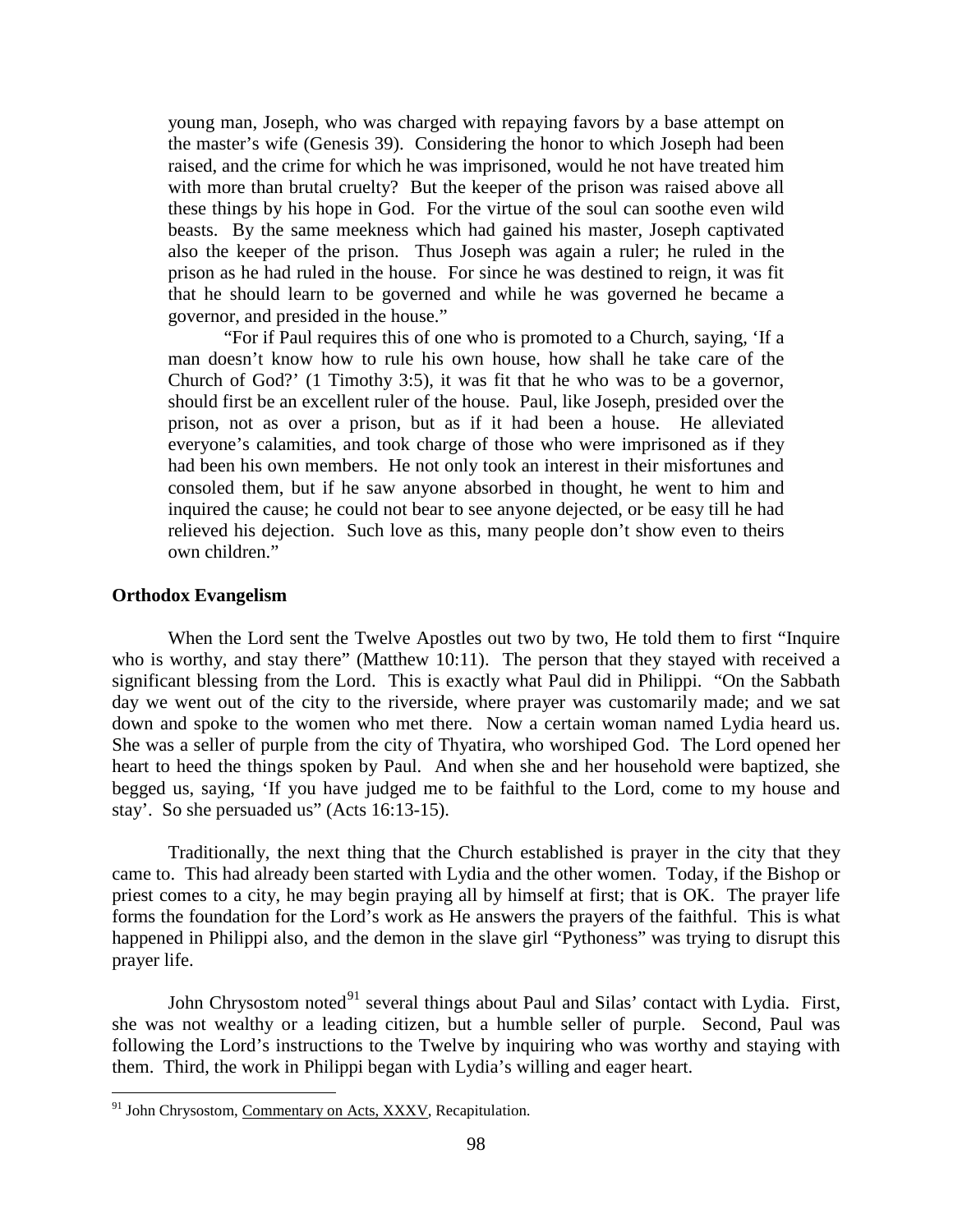"The place where Paul and Silas first met Lydia was convenient for hearing the word, aloof from troubles and dangers. Since it was 'On the Sabbath' (Acts 16:13), there was no work going on, and they could be more attentive to what was spoken. 'Lydia was a seller of purple' (Acts 16:14); observe how the writer of the history is not ashamed of the occupations of the converts. Having learned these things, let us also be ashamed of no man. Peter stayed with a tanner (Acts 9:43); Paul, with a woman who was a seller of purple and a foreigner. There is no pride in Paul and Silas for accepting these humble accommodations from someone 'Whose heart the Lord opened'. We need God, to open the heart; but God opens the hearts that are willing, for there are hardened hearts to be seen also. 'Lydia attended to the things which were spoken by Paul' (Acts 16:14). The opening, then, was God's work; the attending was hers; so that it was both God's doing and man's. She was baptized (Acts 16:15), and received the Apostles with such earnestness of entreaty, with more than that used by Abraham. She spoke of no other token than that whereby she was saved (Genesis 18:3). She does not say, 'If you have judged me a great, a devout woman'; but, 'faithful to the Lord' (Acts 16:15). She doesn't say, 'Stay with me', but, 'Come to my house and stay'. With great earnestness, she says it; indeed a faithful woman!"

The next day (Acts 16:35), the magistrates ordered Paul and Silas released quietly. Paul and Silas had been beaten and jailed just to satisfy the mob that was aroused by the slave girl's owner. And Paul took the beating without saying anything. [Paul and the Twelve were beaten a number of times during their missionary journeys.] Why would they not speak up for their rights? In this case, the answer is that Paul was looking out for the new Philippians converts who might incur the same treatment.

When the magistrates beat Paul without a trial, they violated Roman law and could be severely punished – and they knew it. All Paul had to do was appeal to Rome (Acts 25:11) and their heads would roll. Roman citizens were not allowed (1) to be beaten without a trial, and (2) to be incarcerated without a trial. As in Paul's case later, if the Roman citizen was not satisfied with the outcome of the trial, he could appeal to the Emperor himself.

At first the magistrates sent officers to release Paul and Silas (Acts 16:35). Undoubtedly they had discovered overnight what actually happened, and that the masters of the slave girl "Pythoness" were just mad at losing their profitable business. However, Paul told the officers that the magistrates had just beaten and incarcerated Roman citizens; they need to come themselves and bring us out of prison! Thus the magistrates had to come crawling on their knees to Paul to beg him not to prosecute them for this injustice.

With this hanging over the heads of the magistrates, they were very unlikely to harass Lydia, the jailor, the prisoners, etc., in response to the owners of the slave girl or any others who sought to persecute the new Church.